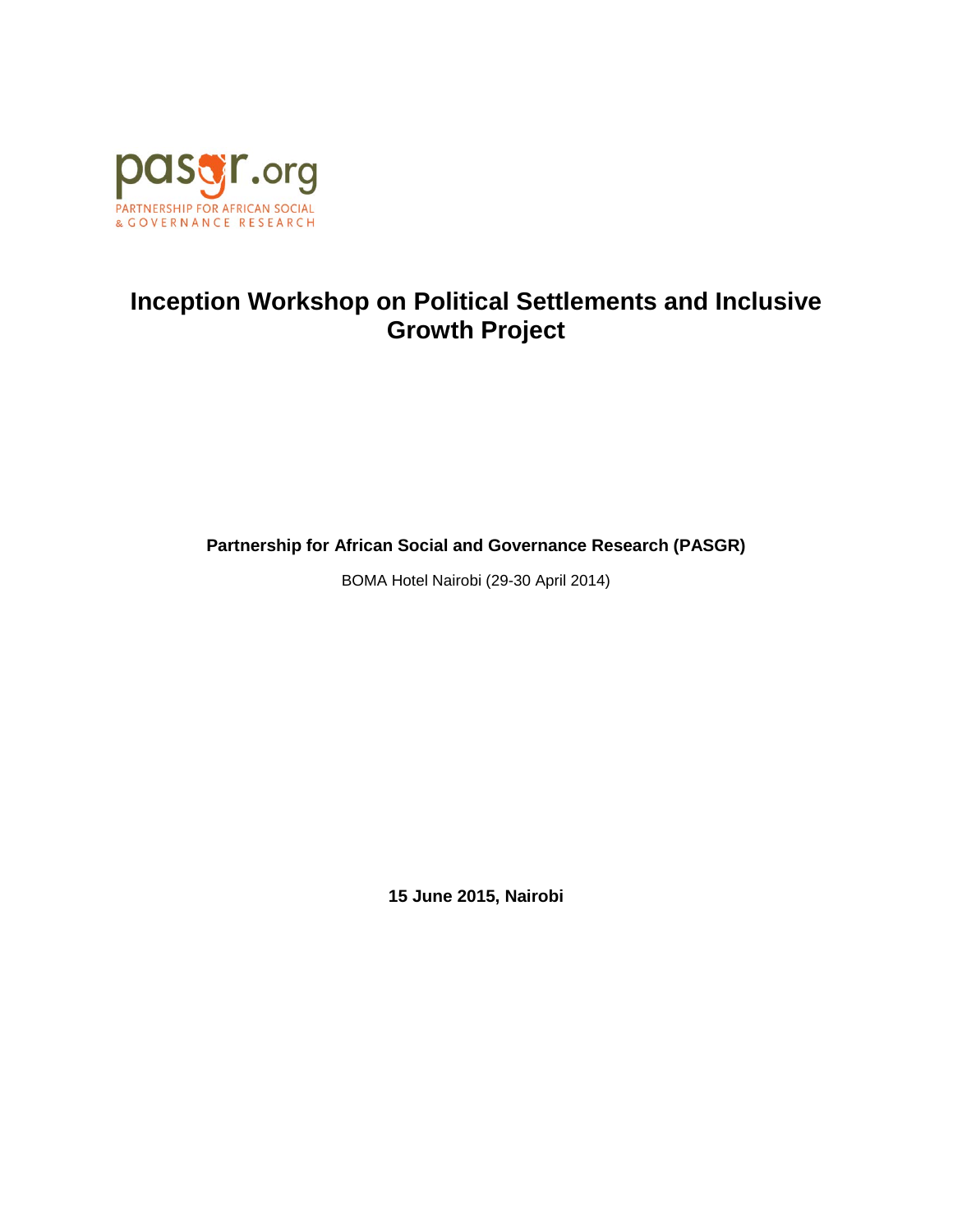| 4.2 Issues that emerged from the plenary discussions on the concept of                 |
|----------------------------------------------------------------------------------------|
| 5. Agriculture and agro-processing as response to inclusive growth through the lens of |
| 5.4. Application of Political Settlement as Analytical Framework11                     |
| 6. From General Orientation to Country Specific Research Questions16                   |
| 7.4. Summary of Issues which emerged from Team Presentations26                         |
|                                                                                        |
| Annex 4: Presentation guidelines provided to country researchers36                     |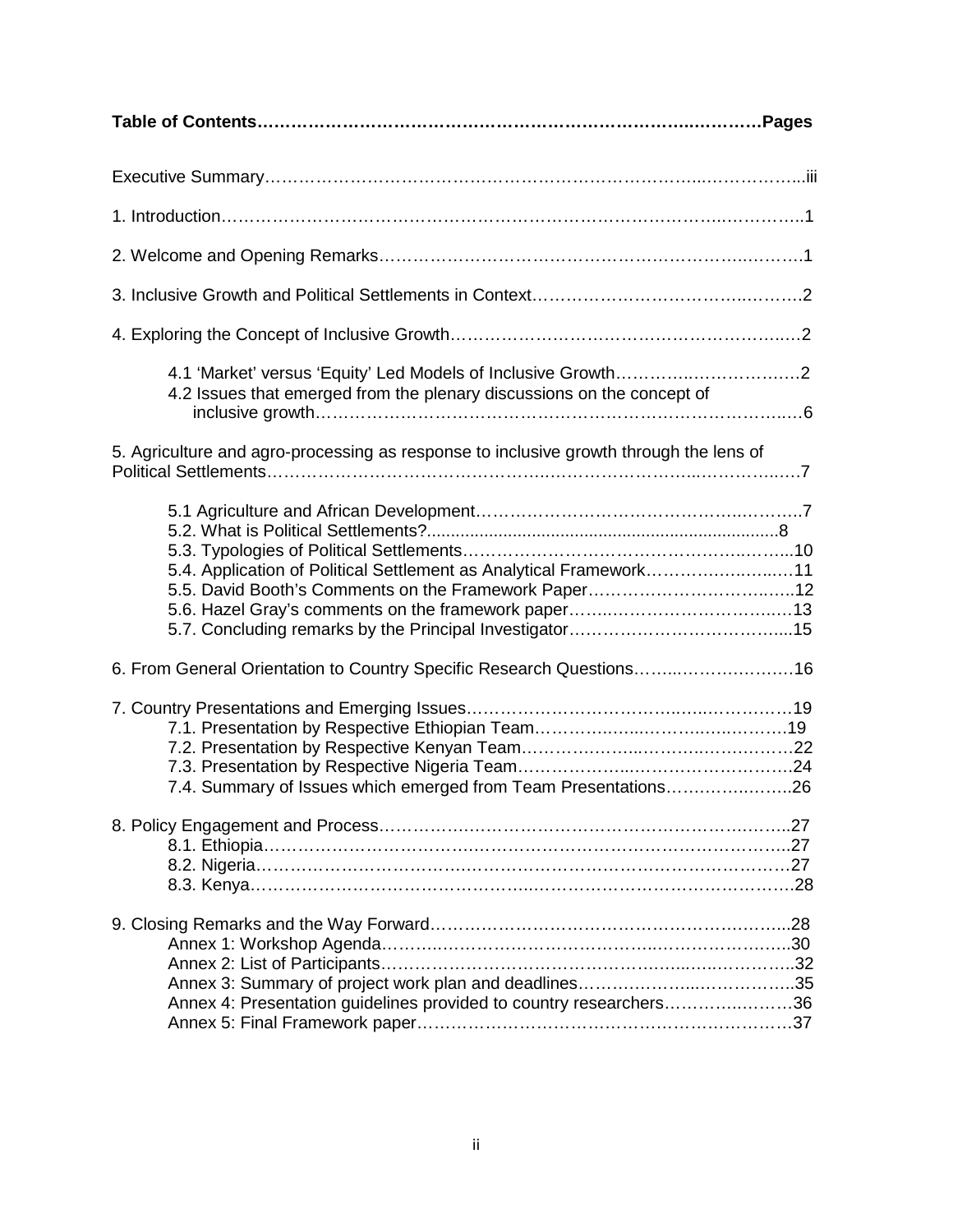#### **Executive Summary**

This report summarises the proceedings of the inception and methodological workshops that Partnership for African Social and Governance Research (PASGR) organised on the research project: 'Political economy and political settlements analysis of employment creation in agriculture and agro-processing schemes in the context of inclusive growth in Africa'. The workshop brought together 23 researchers and policy actors from the three study countries (Ethiopia, Nigeria and Kenya), experts/reference group members, the principal investigator, PASGR staff and participants from organizations that support research. The key objective of the workshop was to build consensus on the analytical issues that would be central to the study, the methodological approach, the case studies that each country would focus on, the policy relevance of the study from the perspective of the country policy actors, and key project deliverables.

Based on the presentations by the principal investigator of the study and other resource persons, including reference group and country policy actors, there was a consensus that the trope 'Africa is rising' has not been accompanied by adequate job creation in the way that would make growth inclusive. Women in particular have been severely affected by the current growth spurt, relegating majority to vulnerable employment in the informal sector. There was clear understanding from the presentations that available literature is replete with technocratic and economic reasons on why the current economic growth has not promoted wage employment. By drawing participants attention to the institutional, economic, and political struggles which have shaped contemporary African states and growth issues, the political settlements appraoch promises not only to provide a more nuanced explanation, but also provide the policy insights necessary for overcoming non-inclusive growth and untransformed economies. Investigating whether the political settlements approach can deliver on these important promises was an important objective of the workshop. The ensued discussions during the workshop provided a better understanding to the researchers on how the study could proceed with empirical work.

By looking at a range of economic, political and policy circumstances in their respective countries, the study findings are expected to provide new insights into the blockages of employment creation in agriculture and agro-processing industries and what can be done to enable the sectors increase productivity and employment creation. The research project, which is an initiative of PASGR with support from DFID and IDRC is likely to roll to other countries depending on the outcome of the three studies.

The discussions that followed the presentations on: (i) the concept of 'political settlements' and different typologies<sup>[1](#page-2-0)</sup>, (ii) inclusive growth models ('market-led and 'equity-led models) for achieving inclusiveness; and (iii) historical as well as current contributions of the agriculture and agro-processing sectors to Africa's economic growth helped to refine the conceptual entry of the study. There were discussions also on economic structures of African countries that create strong incentives for emergence of patron-client networks and domination of personalised politics. The discussions on patron-client relations reinforced the value that political settlement analysis brings to the study. The workshop agreed that understanding how political settlements actually work as analytical tool will be to focus the analysis on how power is distributed among various groups. For example how resources and power are distributed between the dominant and other groups at the national and sub-national levels and how that translates into sectors that dominant and minority groups participate. Another example will be to examine a situation whereby a group of smallholder farmers or economic class outside the government has

<span id="page-2-0"></span> $1$  The workshop discussed both David Booth and Mushtaq Khan typologies of political settlements.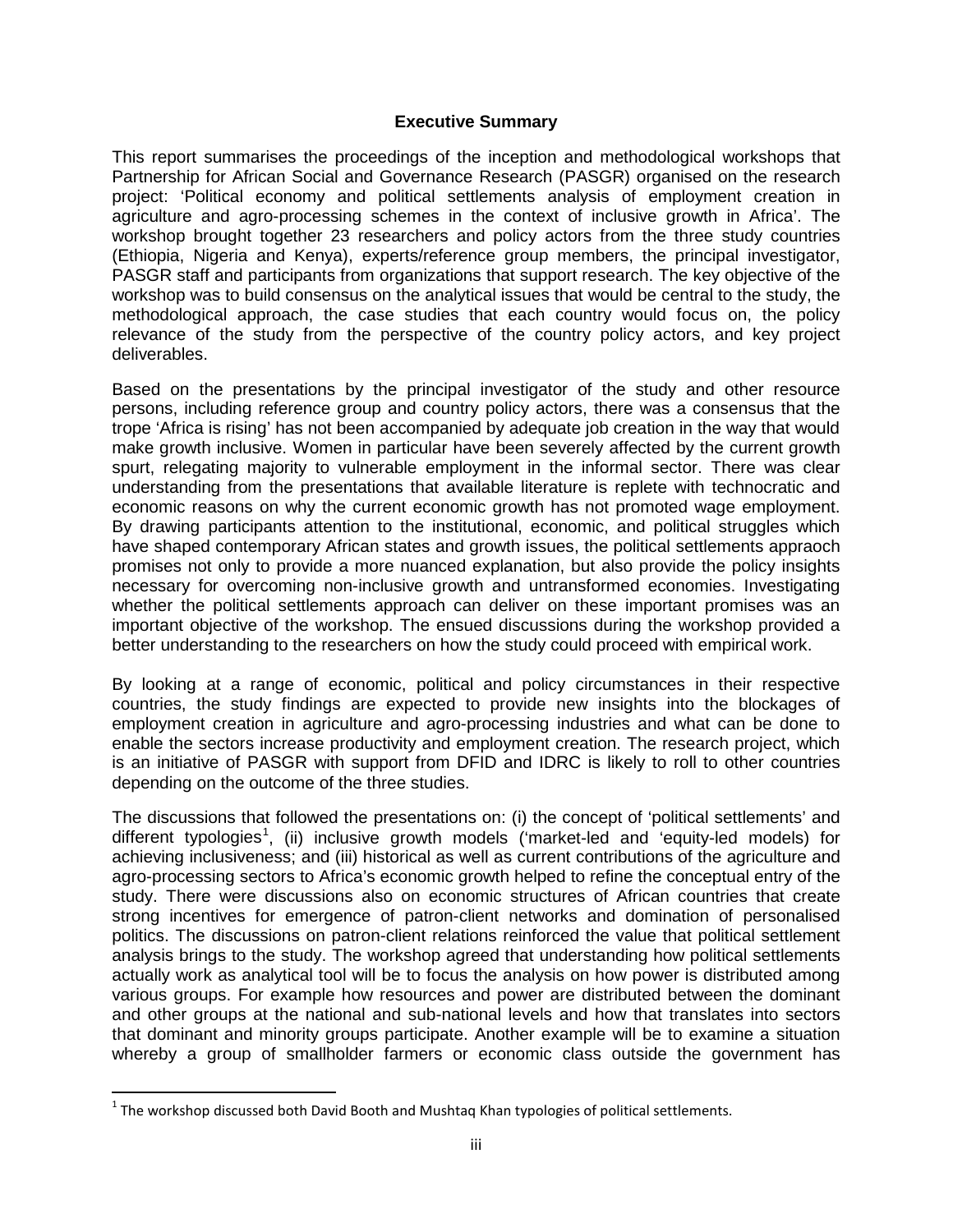successfully resisted a decision by the state to favour a particular dominant coalition (i.e. influential bureaucrats and political party members) with regard to access to resources. Such analysis requires proper knowledge of the context of the country and the sector under focus in order to successfully map various actors and how they exercise power. The discussion also underscored the need to explore how gender issues play out in such struggles and eventual outcome with respect to the distribution of resources in sectors that women dominate. Given the competing typologies of political settlements as conceptualized by both Khan and Booth, the principal investigator suggested that all the teams start by adopting any of the Khan's typologies before digressing to what they think is relevant to their context.

While it was agreed that political settlement is an important analytical lens for explaining persistent patterns of behaviour in the economy and political systems, it can only be brought to bear when there is something specific to be explained and/or a policy problem that needs to be addressed. The researchers were cautioned that the starting point for the study should not be 'political settlements' but policy and programmatic problems on wage employment creation schemes in agriculture and agro-processing. There is need to avoid conceptual bias towards political settlements as the main explanatory variable for 'jobless growth'. There could be other possible factors that may as well explain the prevailing situation. One way of addressing this possible bias is to start by looking for other possible alternative explanation, which may not be necessarily related to political settlements, and then eventually narrows down the possible influence of prevailing political settlements.

It was also suggested that the study should illuminate the conditions under which employmentintensive development take place. Testing the value of political settlements could be mentioned but it should be at the end of a list of objectives, well after generating some relevant new data and thinking about policy and action options that might work in the context.

# *Country Presentations*

During the second day of the workshop, the three teams from the three study countries took turns to present their research outline based on the initial draft framework paper and ensued discussions. Each country presentation covered the following issues: political economy background, economic growth pattern since 1960 to date, employment situation, agriculture and agro-processing sectors, proposed cases to study, methodology and data needs, engagement with policy actors, and research output. All the teams acknowledged the problem of unemployment in their countries of focus despite impressive economic growth recorded in the last ten years.

# i. Ethiopia

The Ethiopian team identified five cases comprising of three agro processing firms and two commercial farming. Floriculture industry was selected because it is among the fastest expanding industry in the country, employing thousands of people, particularly women. The project sites include the rift valley area (Zeway area for the floriculture), Bako area for one commercial cereal farming; Burayu area for one food processing firm; and one leather or textile firm located in Addis Ababa; and a winery located in Eastern Showa. The team was advised to limit the number of cases to three.

#### *ii. Kenya*

The Kenyan study will focus on sugar and horticulture sectors. The following reasons were given for choosing the sugar industries: One, problems in the sugar industry affect many sectors of the productive economy of Kenya. Two, sugarcane growing areas are mainly dominated by opposition political party over a period of time thus politics is perhaps a key explanatory variable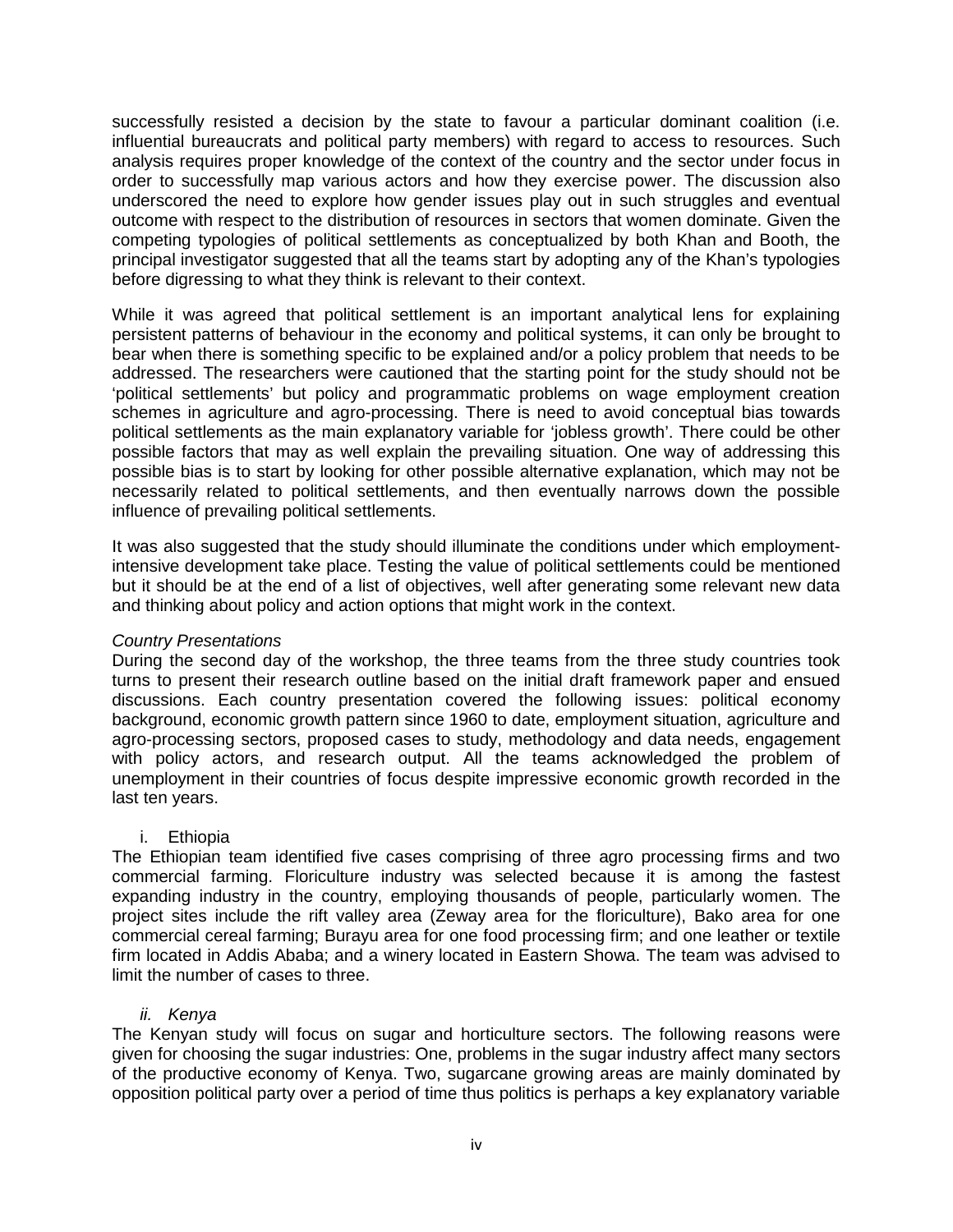for the sector's poor performance compared to other cash crops such as coffee. Three, there is a lot of politics in the growing of sugarcane and importation of sugar in Kenya. Lastly, there is a sense or anecdotal evidence that sugarcane barons are funding terrorist activities in the country. The choice of horticulture as a second case was because of the following: it is the second major export commodity after tea; the sector is labour intensive hence a good case for employment creation scheme; there is massive government patronage/involvements in the sector; and lastly it is linked to the global value chain.

#### *Nigeria*

The Nigerian study will focus on rice and cotton production. The team justified the selection of both rice production and rice milling factory on the following grounds: One, Nigeria spends N360bn on importation of rice annually; Two, there is huge potential for domestic production and demand, hence avenue for youth employment. Lastly, in the context of several policy declarations on rice, it would be interesting to investigate the effect on employment creation of that sector. The team justified the selection of cotton (ginneries and textile factories)on the following grounds: one, cotton has huge potential for robust value chain development and employment creation; ginneries and textile factories currently employ large number of young people and especially women; and in recent times the government has focused a number of policies and programmes on the cotton industry.

Each team was advised to pay attention to the following:

- Comparison within and across cases/sectors;
- Selection of not more than three cases for in-depth analysis given the time frame of the study.
- Overarching research questions: a) under what conditions do ruling elites or coalition support a particular wage employment promoting scheme in Agriculture and/or agroprocessing sectors? b) To what extent does contestation over -- and access to -- rents associated with natural resources (government/donor revenues; or special discretionary favors) crowd out entrepreneurial interest in, labor-intensive export oriented agriculture and manufacturing sectors? c) To what extent has agricultural development in the country been focused around supporting productivity gains among small farmers, versus providing support for extensive, capital-intensive commercial agriculture? And to what extent is this as a consequence of the political weakness of small farmers? d) How is success or failure of a particular wage employment scheme in agriculture or agro-processing manufacturing industries related to the nature of the political settlement in a country and sector to be determined, and what policy implications can be drawn? e) How do different political settlements on employment schemes enhance or constrain gender equity and gender inclusive outcomes?

In order to ensure policy uptake, the three teams indicated that they will rely on various approaches that is stakeholders' forum, regular consultation with country policy actors throughout the research period, policy briefs, and opinion pieces in the mainstream daily newspaper in addition to talking to influential individuals in strategic positions in their respective countries. Policy actors present also recommended that PASGR should allocate substantial resources towards policy uptake.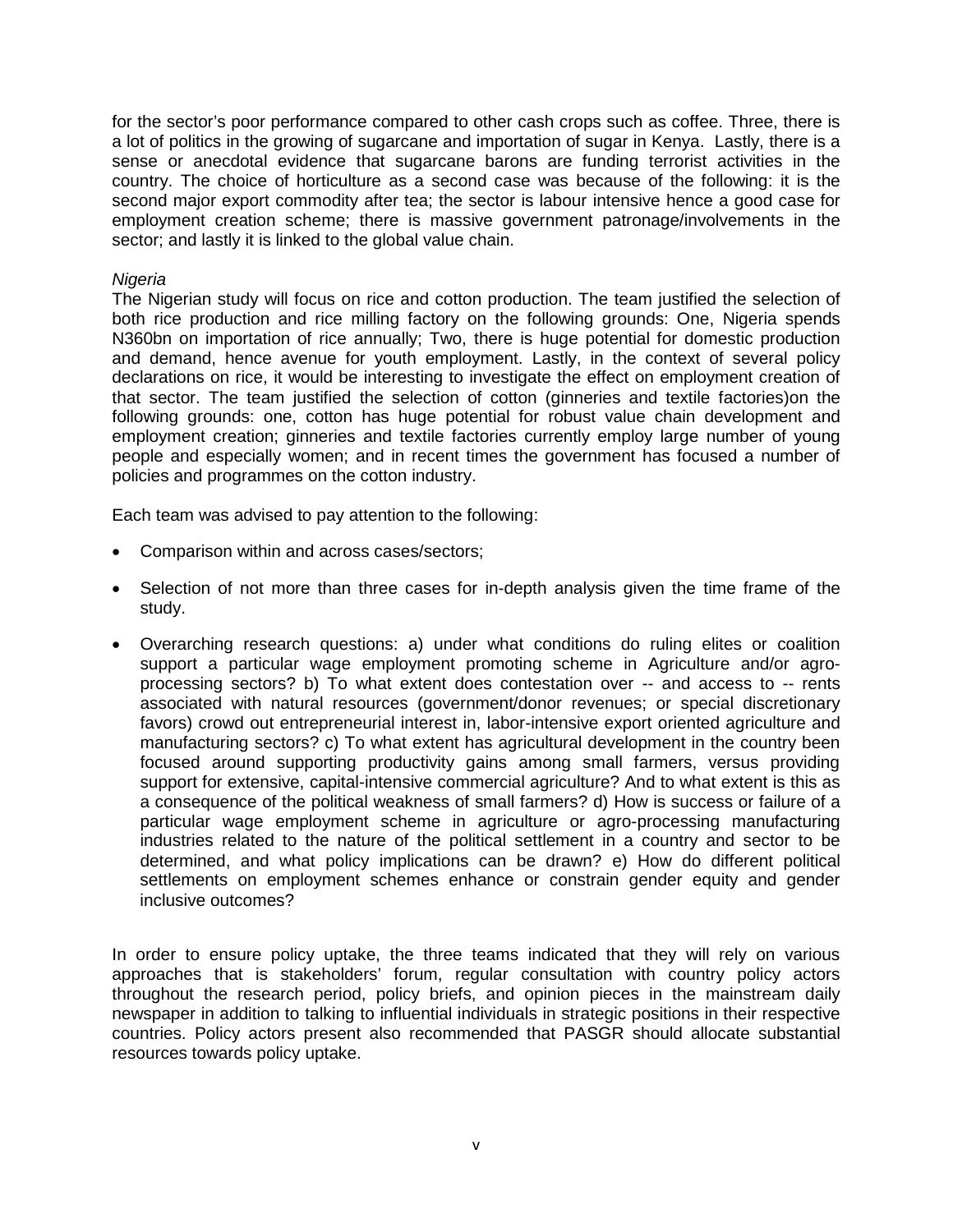It was concluded that the study's final report would be published in high quality academic outlets. As a result, research teams are expected to pay attention to quality in line with PASGR's core principles. Finally, members of the research teams were called upon to pay attention to project schedules as outline in their contracts.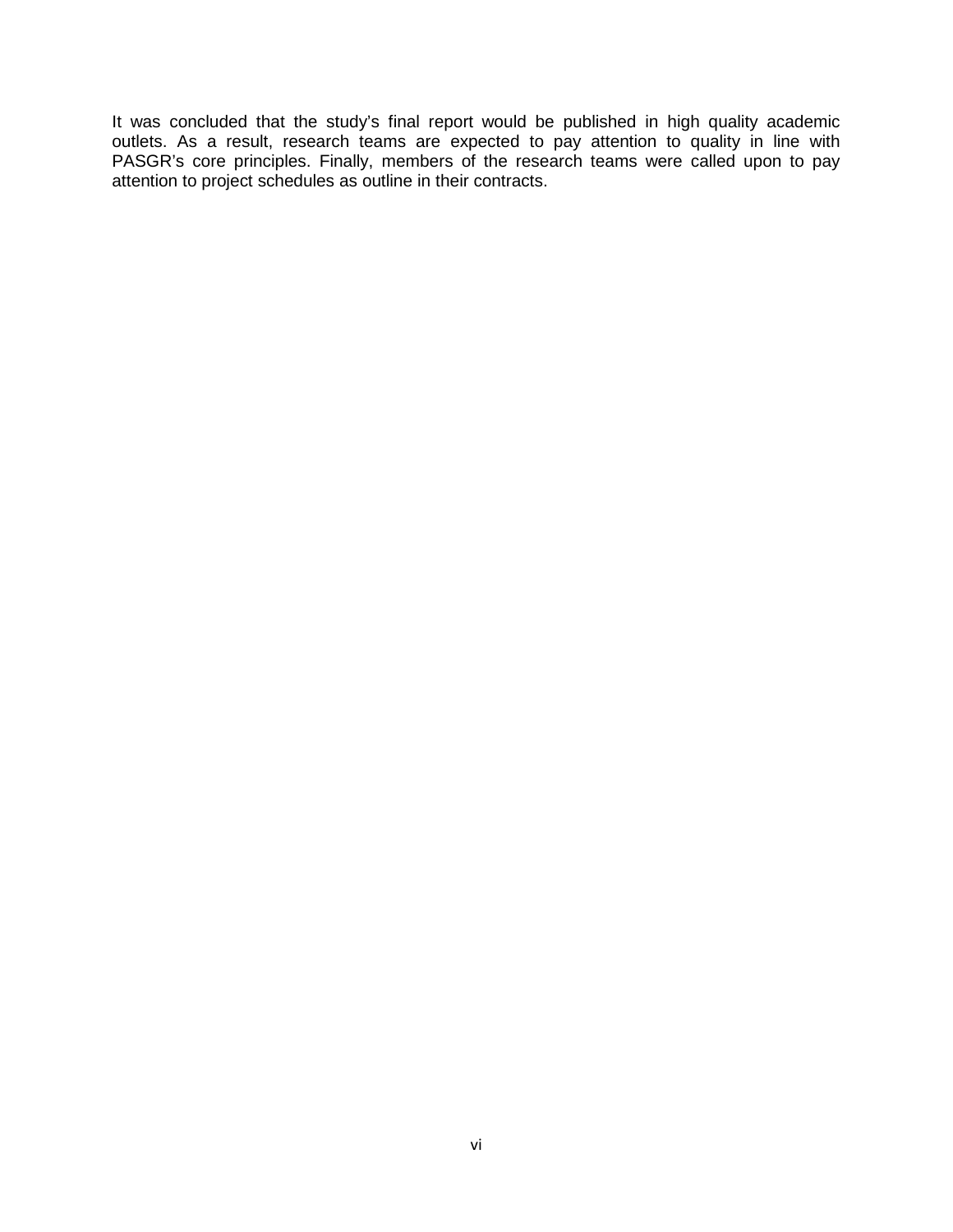# **1. Introduction**

This report summarises the proceedings of the inception and methodological workshop on the research project: 'political economy and political settlements analyses of employment creation in agriculture and agro-processing in the context of inclusive growth in Africa'. The objective of the workshop was to build consensus on conceptual and analytical issues central to the study to be conducted in Kenya, Ethiopia and Nigeria by a team of researchers from the three countries. The research project, which is an initiative by the Partnership for African Social and Governance Research (PASGR) with support from DFID and IDRC, seeks to examine the why and how of the constraints to employment in agriculture and agro processing sectors in the context of Africa's recent 'jobless growth' and the extent to which the concepts of 'political economy and political settlements' could provide new knowledge to inform public policy. The workshop participants were 23 in total drawn from four countries namely Kenya, Ethiopia, Nigeria and United Kingdom. They comprised researchers, policy actors from the three countries where the study will be undertaken, reference group members, the principal investigator, PASGR staff and participants from organizations that support research. See Participant list in Annex2 more information.

This report is divided into eight sections including this introduction. Section two summarises the opening remarks by PASGR's Executive Director. Section three contextualises the debate on inclusive growth and political settlements while section four examines the different models of inclusive growth as articulated by different schools of thought. Section five discusses the role of agriculture and agro-processing as a response to inclusive growth through the lens of political settlements. Section six provides direction on how the study will move from the general research framework to country specific research questions and possible hypothesis. Section seven is a summary of presentations by individual country research teams and issues emerging thereof. Section eight explores strategies for policy uptake in the four countries while the last section focuses on closing remarks and the way forward.

# **2. Welcome and Opening Remarks by Prof. Tade Akin Aina, Executive Director, PASGR**

The workshop kicked off with a welcome address and a short introduction. While welcoming participants to Nairobi and in particular to the workshop venue-Boma Hotel, Tade informed the participants that PASGR chose Boma Hotel as the venue for the workshop because it is owned by a non-profit and mission driven organisation (Kenya Red Cross Society); an organization that shares similar philosophy with PASGR. PASGR as an independent, not for profit, pan African institution was established to address the continent's public policy issues through cutting edge research, collaborative higher education and capacity building progammes. PASGR works in partnership with universities, research institutions and policy actors across the continent to realise the organisation's mandate. PASGR's three core programmes are Higher Education, Policy Outreach and Training; and Research. He further pointed out the two broad thematic research themes that the Board of Trustees has approved for the organization in the next 4years. The themes are (i) Varieties of governance and inclusive development and (ii) Urban governance and turning African cities around'. PASGR's approach to research as described by Tade is problem oriented, emphasizing excellence and methodological rigour.

"We emphasise rigour, excellence, research integrity to enhance policy uptake. It is this dual mandate (i.e. excellent applied research and capacity building for public policy), which makes the organisation's approach stand out in comparison to other institutions in the region. ...We try to integrate policy actors in various stages of our research in order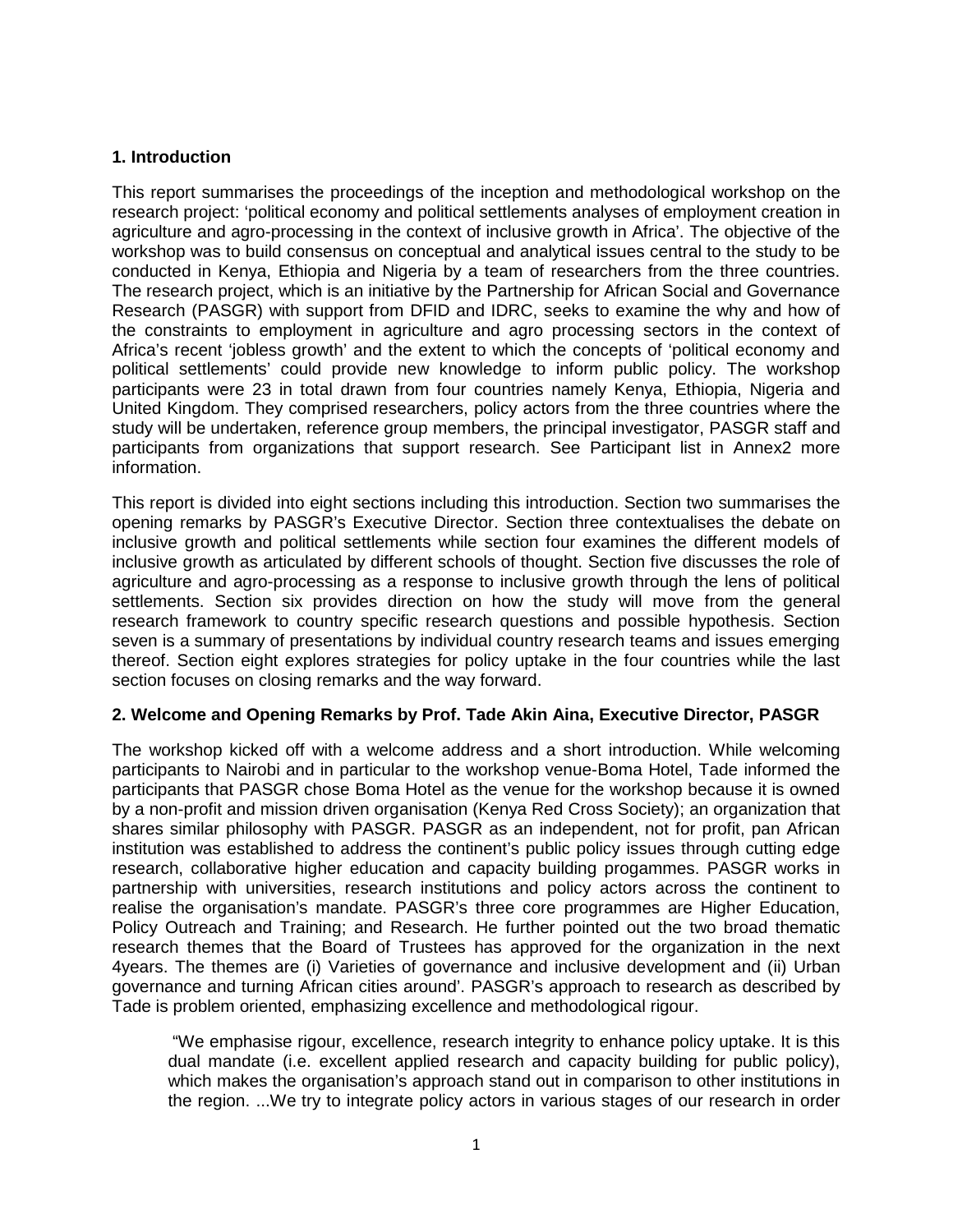to enrich the kind of research questions we ask...Part of the way forward includes a different kind of methodological approach-that is, building policy communities. We believe that development problems required a community of practice and thought" (Tade Aina).

Participants were informed that the main aim of the inception workshop was to bring together both members of the research teams and reference group to discuss and agree on conceptual and methodological issues that require clarity before serious project work begins. Such an endeavor, he stated, requires serious engagement between both the academics and policy actors. He concluded by pointing out that PASGR looked forward to a fruitful engagement during the two days.

After the opening remarks, PASGR's research director provided a short background of the research project and noted that PASGR conceptualised the study against the background of the kind of economic growth that the African continent has witnessed in the last 10 years. He further introduced the Principal Investigator of the study, Prof. Raufu Mustapha.

#### **3. Inclusive Growth and Political Settlements in Context (By Principal Investigator: Prof. Abdul Raufu Mustapha, University of Oxford)**

The principal investigator outlined six issues that underpin the study (see annex 4). He argues that the current growth in Africa over the past decade is impressive but it is yet to benefit majority of the people. The dictum 'Africa is rising' has not been accompanied by adequate job creation in the way that would make growth inclusive. Women in particular have been severely affected, relegating majority to vulnerable employment in the informal sector. Current economic literature provides a number of reasons why growth has not promoted employment but from the perspective of governance, perhaps political economy and political settlements analysis could help to provide new knowledge on two sectors that have the potential to contribute substantially to job creation but have not.

It is on that basis that PASGR chose to support case studies in three African countries with different political economy context to help understand 'jobless growth'. By looking at a range of economic, political and policy circumstances in their respective countries, the study findings are expected to provide insights into the blockages of employment creation in agriculture and agroprocessing industries and what can be done to enable the sectors increase productivity and employment creation.

While the choice of agriculture as the sector of focus will play a key role in understanding policies on inclusive growth and in particular employment creation, the choice of political settlements as the main conceptual framework is meant to interrogate how political and economic configuration influence inclusive growth (i.e. either promoting or undermining it) and more so to explore its possible link with distribution and exercise of power among various societal actors.

#### **4. Inclusion on whose terms? Market led and Equity Led Paradigms of Inclusive Growth (By Dr. Kate Meagher, London School of Economics).**

A key component of the workshop was to debate the concept of inclusive growth and how it relates to the study in the three countries.

4.1 Market -Led versus Equity Led Models of Inclusive Growth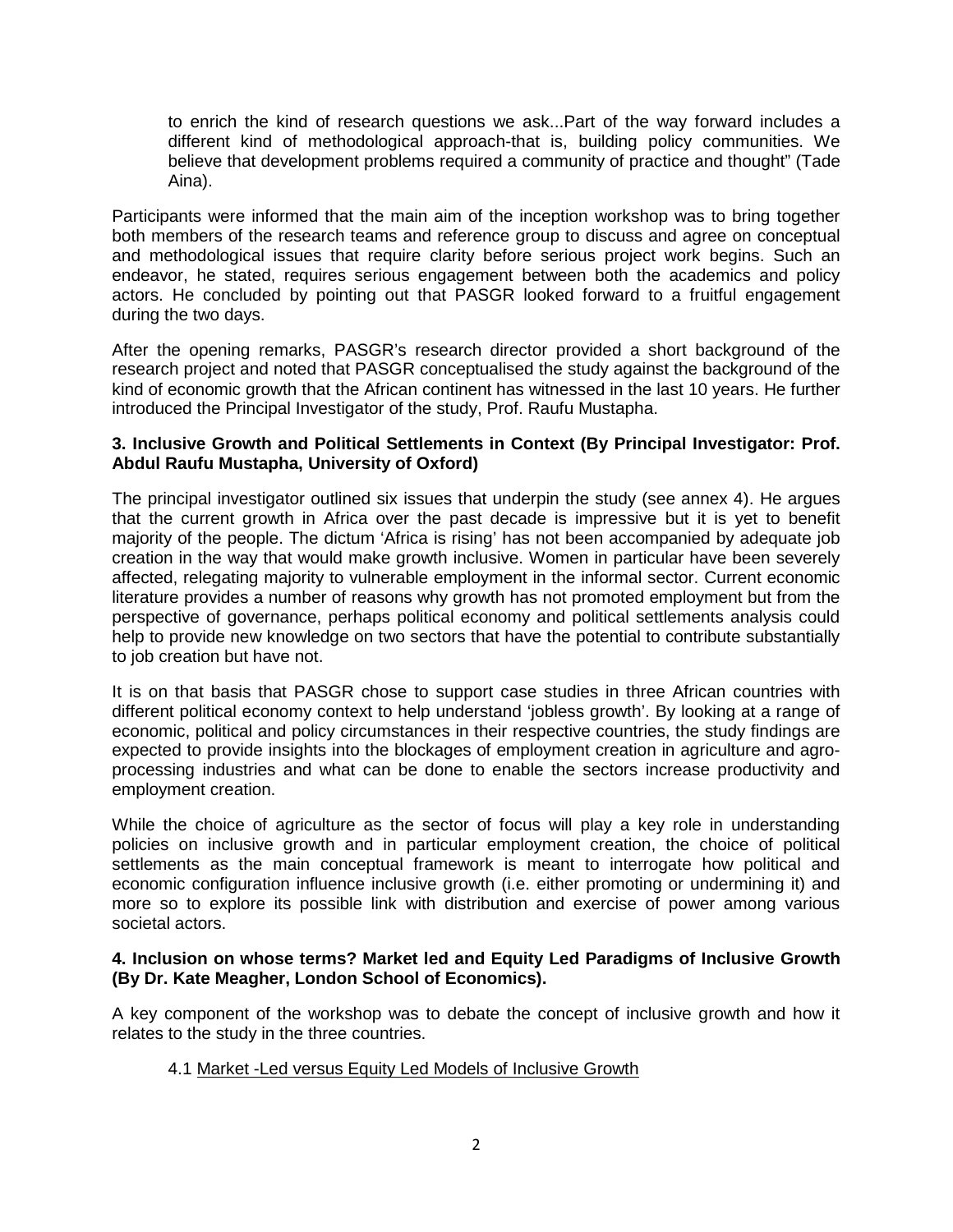Kate started her presentation on inclusive growth with a brief overview of growth and employment in Africa based on the empirical evidence. She reiterated that even though the continent's GDP has been growing at an average rate of 5% since 2004 as a result of increase in foreign direct investment (with growth rate expected to double in the next ten years), the benefits have not trickled down to the poor. About 47% of the population in Sub-Saharan Africa (SSA) is still poor. Moreover, studies show higher cases of youth unemployment, high number of working population (70%) involved in vulnerable employment, high population growth and fertility rates. Such a situation, in her view, points to high risks like the Arab spring if employment opportunities do not improve, hence the need to search for solutions. The term 'inclusive growth' which was the central focus of her presentation is a response to jobless growth.

Kate pointed out that whereas the concept of inclusive growth has been used to galvanise a consensus among variety of development actors towards developing models that can offer a wider distribution of benefits, a closer look at the emerging policy recommendations reveals differences on its usage. Two distinctive models on inclusive growth have emerged in the contemporary policy discourse, which can be described as either 'market', or 'equity' led inclusive growth. The section, which follows, explores these debates in detail.

# a) Market- Led Model of Inclusive growth

The 'Market' led model of inclusion promoted mainly by the World Bank (WB), International Monetary Fund (IMF), the United Nations (UN), Donor and business communities among others implies greater incorporation of the poor and marginalised into global market. The key question with regard to the debate is whether emerging concerns for inclusion is to address inequality and unemployment or to shore up legitimacy of market-led growth? Or is it a new buzzword? As a result, a clear understanding of the models of inclusion is critical because of the following:

- 1. Each has development and distributive implications.
- 2. Each has different consequences for the nature of employment created with respect to quality verses quantity.
- 3. Each model implies different strategies on how to engage with political settlements to promote employment (i.e. cliental versus democratic visions).

Kate argues that 'Market'- led approaches to social inclusion are based on the appreciations that markets alone cannot facilitate the sustainable modes of economic growth. Strong growth is not necessarily inclusive hence need for greater participation in employment, shifts in macroeconomic policy and the role of political arrangements in supporting employment growth processes. That market led model is resistant to discussions of redistribution and instead directs significant focus on the importance of adequate access to employment. It, thus, encourages going beyond the 'growth-redistribution dichotomy'. Attention is instead focused on including the poor as agents or growth/development, as producers, consumers and entrepreneurs rather than passive recipients of charity and social assistance. The poor in this case should be viewed as part of the solutions to the various development challenges facing societies<sup>[2](#page-8-0)</sup>instead of looking at them as the problem.

In this context, therefore, the issue of redistribution is replaced with structural transformation by seeking to achieve greater equity by changing processes through which growth takes place. The focus is on the redistribution of opportunities through the growth process instead of

<span id="page-8-0"></span><sup>2</sup> De Haan, Arjan, and Sukhadeo Thorat (2013:11) "Inclusive Growth: More than Safety Nets" in *SIG WORKING PAPER 2013/1IDRC*; WB/OECD 2012:9)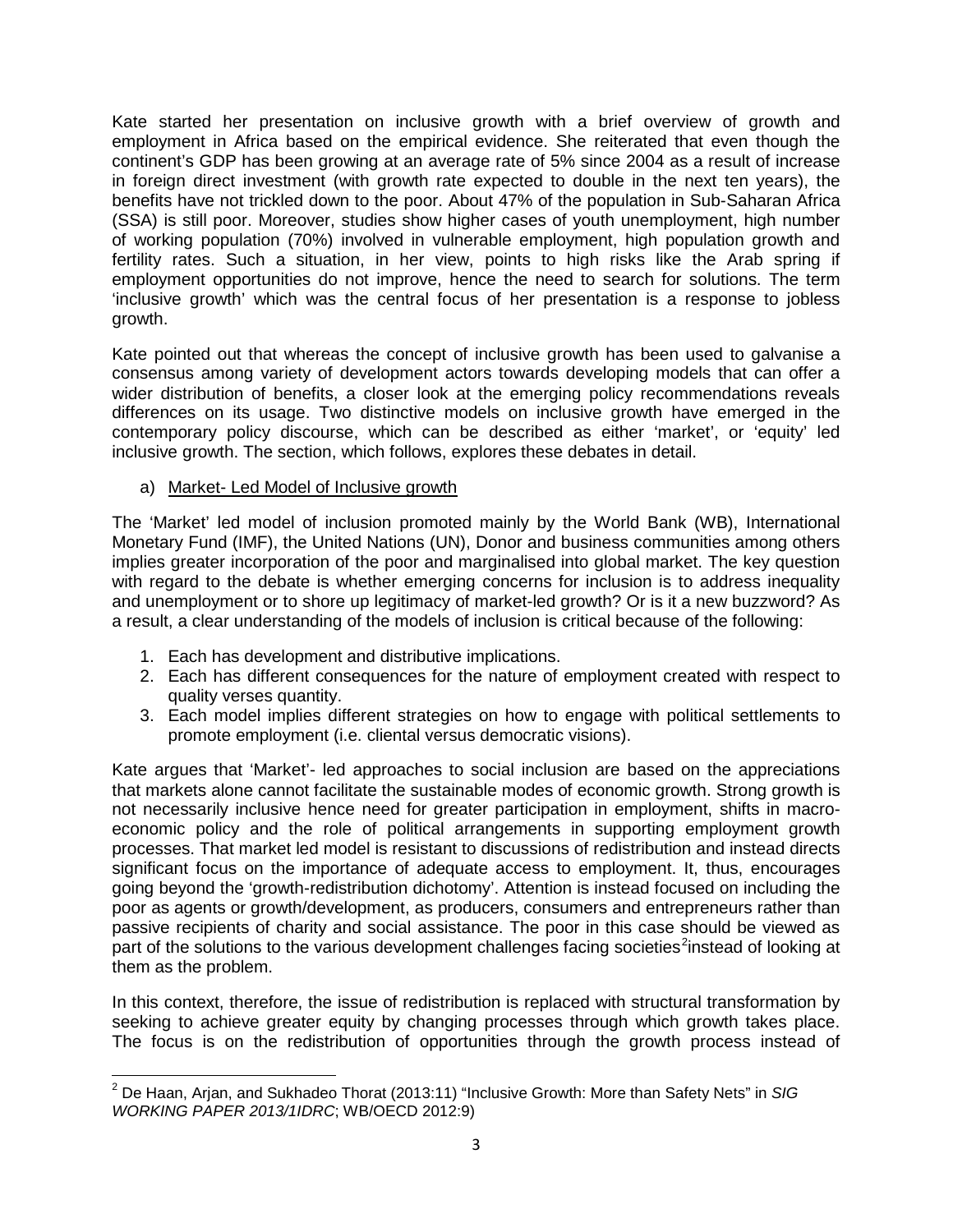redistributing the growth outcome. This can be achieved through structural transformation. According to this school of thought, redistribution of resources through employment can be realised much better through the market but not the state; because business is key in employment opportunities, entrepreneurship and improved access to global markets for the poor. This can be further achieved through greater financial inclusion, incorporation into global value chains and corporate engagement with markets at the bottom of the pyramid. More direct linkages between global firms and informal workers and consumers in developing country agricultural sector is seen to offer the poor new opportunities for jobs and affordable access to quality goods and services.

The objective of the market led model is to reduce barriers to participation of poor workers and consumers in labour, commodity, and financial markets. Poverty and inequality are viewed as a product of inadequate inclusion in markets rather than as a result of inequalities in the way markets functions<sup>[3](#page-9-0)</sup>.

A notable critique of this approach to inclusion is that it tends to concentrate on improving the quantity rather than the quality of jobs and to foster incorporation of the poor and excluded into markets without any consideration of the need to protect them from the power and extractive tendencies of the market. Moreover, discussion of job quality within this school of thought also identifies forced child labour as unacceptable forms of work, while informal employment is seen as a gateway to improve outcomes and a leg-up out of poverty.<sup>[4](#page-9-1)</sup> In other words, it underscores the role of informal employment as instrumental in realising inclusion, which cannot only be realised through formal employment. Market-led model of inclusion thus glorifies informal employment somehow.

Lastly, a market-led approach to inclusive growth involves a notable shift in macro-economic policy. It, particularly, underscores the continued adherence to neo-liberal macro-economic policies, greater deregulation of labour markets to ensure flexibility on the part of the employers while at the same time creating room for minimal social protection for the poorest. With respect to political settlements, the paper argues that market led models have moved away from exclusive emphasis on good governance policies imposed from above to the greater appreciation of the role of informal institutions in promoting development. It underscores the role of elite pacts as key in buying- off resistance; emphasizes clientelist relations to control nonelites. It equally has the tendency to ignore role of international actors in shaping policy space.

# b) Equity-Led Model of Inclusion Growth

'Equity' led model of inclusive growth is espoused by structuralist perspectives in international development associated with organisations such as United Nations Research Institute for Social Development (UNRISD) and International Labour Organisation (ILO) among others. They understand inclusion to mean greater incorporation of the poor in the benefits of growth. Contrary to market led models of inclusion, 'equity'–led models seek to overcome structural inequality rather than to legitimise the on-going market reforms. Proponents of this school of thought hold the view that inclusive growth needs to alter the way markets function rather than attempting to overcome obstacles to the greater extension of free markets. They, instead, focus on the quality as well as the quantity of jobs as a way of redistributing the gains to the poor in

<span id="page-9-1"></span><span id="page-9-0"></span> $3$  Banks, Nicola and David Hulme (2014) "New Development alternatives or business as usual with a new face? The Transformative potential of new actor and alliances in development". *Third World Quarterly* 35(1): 181-95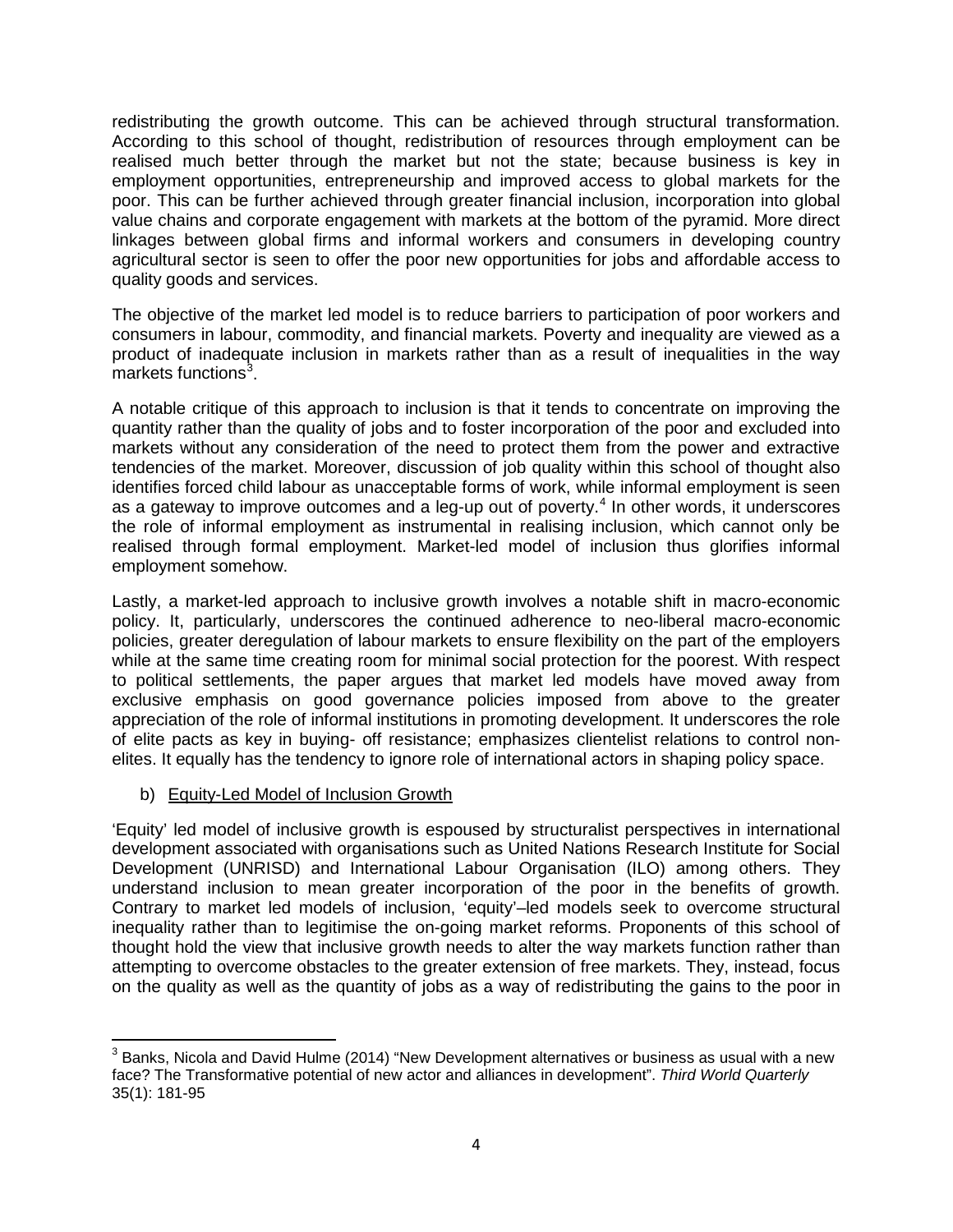addition to adopting macro-economic policies that create synergies between macro-economic stability and public investment in universal social policy and infrastructure.

It grounds its economic policy framework on social pacts base on agreed visions of equitable development between elites, the private sectors, and non-elites<sup>[5](#page-10-0)</sup>. Equity-led models of redistribution also focus on employment as a mechanism of redistributing the benefits of development given that labour, in their view, is the main asset of the poor. It, however, does not emphasise the role of the informal sector as key in employment since they do not in most cases offer quality jobs. It is for this reason that equity led model emphasizes promotion of inclusion by improving the quality as well as the quantity of employment.

In equity-led models, the kind of economic transformation that expands high value employment and improved incomes for the poor requires fundamental changes in macro-economic policy. This involves moving beyond tinkering with labour markets to reforming monetary and physical policies in ways that foster economic transformation and public investment in the infrastructure and social services. The basis of this observation is that labour market usually has severe limitations as a mechanism for improving employment generation and poverty alleviation. Instead, they are viewed as part of the broader economic systems, thus policy makers require focusing on social policies to address issues of poverty and misdistribution of income.

Instead of concentrating on labour markets, equity-led models emphasise the need for change in monetary and fiscal policy as key mechanisms for creating a conducive economic environment for inclusive growth. To this end, macroeconomic policy is equally essential for addressing certain constraints to improve employment. An alternative monetary policy framework is essential for expanding domestic markets, maintaining a competitive exchange range, and improving access to credit on affordable terms. Fiscal policies need to be oriented to support greater public investment<sup>[6](#page-10-1)</sup>. Expansionary monetary policy and fiscal policy are as a result instrumental in promoting structural transformation.

The equity-led model takes note of the following three points with respect to political arrangements in order to realise inclusive growth:

- (i) Need for social pacts that builds shared interests;
- (ii) Inclusion of non-elites for example civil society and popular occupational groups and;
- (iii) Recognises and challenges the role of international actors in shaping bargains.

The presentation concluded by stressing the following three points. One, the need to consider how and in whose interest labour markets and employment policies are being made to work. Two, whether expanding informal employment promote inclusion or ongoing inequality and vulnerability? Lastly, that political settlements lens offers a perspective of how to facilitate effective inclusion and job creation.

<span id="page-10-0"></span><sup>5</sup> Bangura, Yusuf (2010) *Combating Poverty and Inequality: Structural Change, Social Policy and Politics*, United Nations Publications, Geneva; United Nations Research Institute for Social Development (2010) *Combating Poverty and Inequality: Structural Change, Social Policy and Politics*, United Nations Publications, Geneva

<span id="page-10-1"></span><sup>6</sup> United Nations Research Institute for Social Development (2010) *Combating Poverty and Inequality: Structural Change, Social Policy and Politics*, United Nations Publications, Geneva Pg. 55.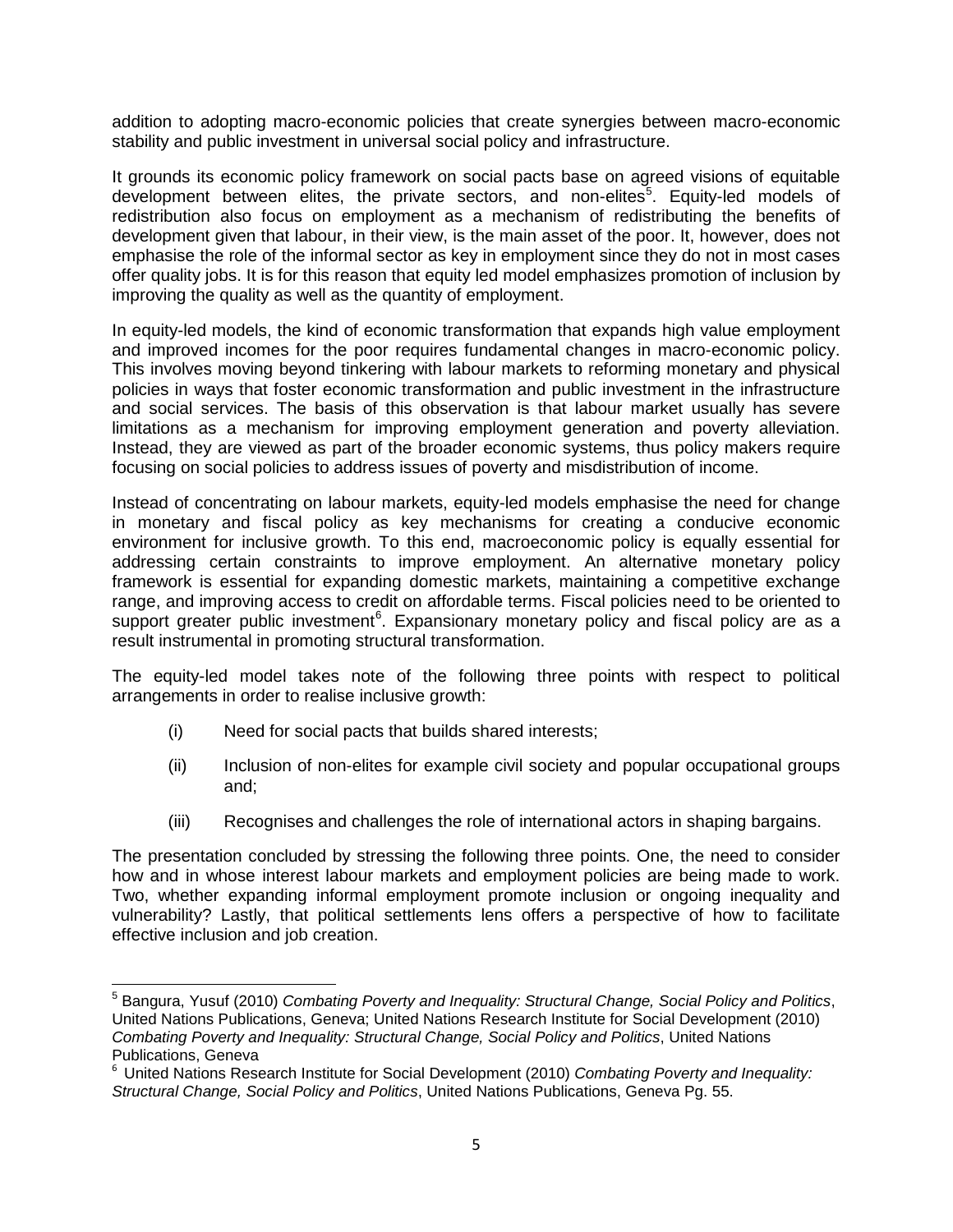#### 4.2 Issues which emerged from the plenary discussion on the concept of inclusive growth

The following are some of the key observations that were pointed out with regards to the presentation on inclusive growth. While appreciating the paper's approach to understanding the concept of inclusive growth, it was noted that the two models might not be mutually exclusive in the real sense. Instead, there are possibilities of overlap so there is need to include other models for instance 'access to resource model' which can be instrumental in improving productivity of those involved in the informal sector who in most cases lack resources to improve their productivity and eventually link them to global value chains.

A related observation was the challenge of identifying what is desirable and what is not given that there are instances whereby both models have worked as a hybrid. A case in point is Ethiopia whereby the Country's macroeconomic policies are geared towards market led models of inclusive growth seeking to integrate the country's domestic industries in the global markets/value chains; while at the same time its political engagements are driven by 'equity-led model' as evident in the government's redistributive policies.

Differentiating what is desirable from what is workable is critical in determining the proper application of political settlements as an analytical framework for the study. It was argued that the fact that people engage in multiple activities to diversify their livelihoods should be a major concern because it may as well challenge the dominant discourse around the two models and likely to have far reaching implications for the study. The following are some of the questions raised in light of these observations: what do researchers actually need to pay attention to? Are these diversifications of growth or survival strategies?

Kate's response to these concerns was that whereas the two models may or may not be present, the only way out is by examining what prevails in a particular country context. Moreover, the models may as well be instrumental in teasing out the trajectories and not necessarily on what is on the ground. She further noted that even though the 'market led model' has been gaining prominence in the post 2015 agenda, it may not necessarily lead to inclusive growth.

There was also a general concern among participants on how informal sector economies function and their role in employment creation in the context of inclusive growth. Should societies seek ways of making informal sector economy formal, since a very large segment of the SSA economy is highly informalised compared to the rest of the world?<sup>[7](#page-11-0)</sup>

Understanding of what constitutes informal sector and the role it plays in the local economy and in particular in economic growth and provision of individual livelihoods is necessary. The concern was that even though the paper raises interesting issues with respect to the informal and formal sectors of the economy, it seems to begin from what is bad about the informal sector, which may not be necessarily the case. There are many people in the informal sector by choice who are comfortably making their living in it. In the same breath, a good number of

<span id="page-11-0"></span><sup>—&</sup>lt;br>7  $7$ Analysis by the World Bank for example shows that the sector contributes about 38% of GDP in Sub-Saharan African, which should be a matter of concern because it implies exclusion of the majority of citizens in the continents from prosperity.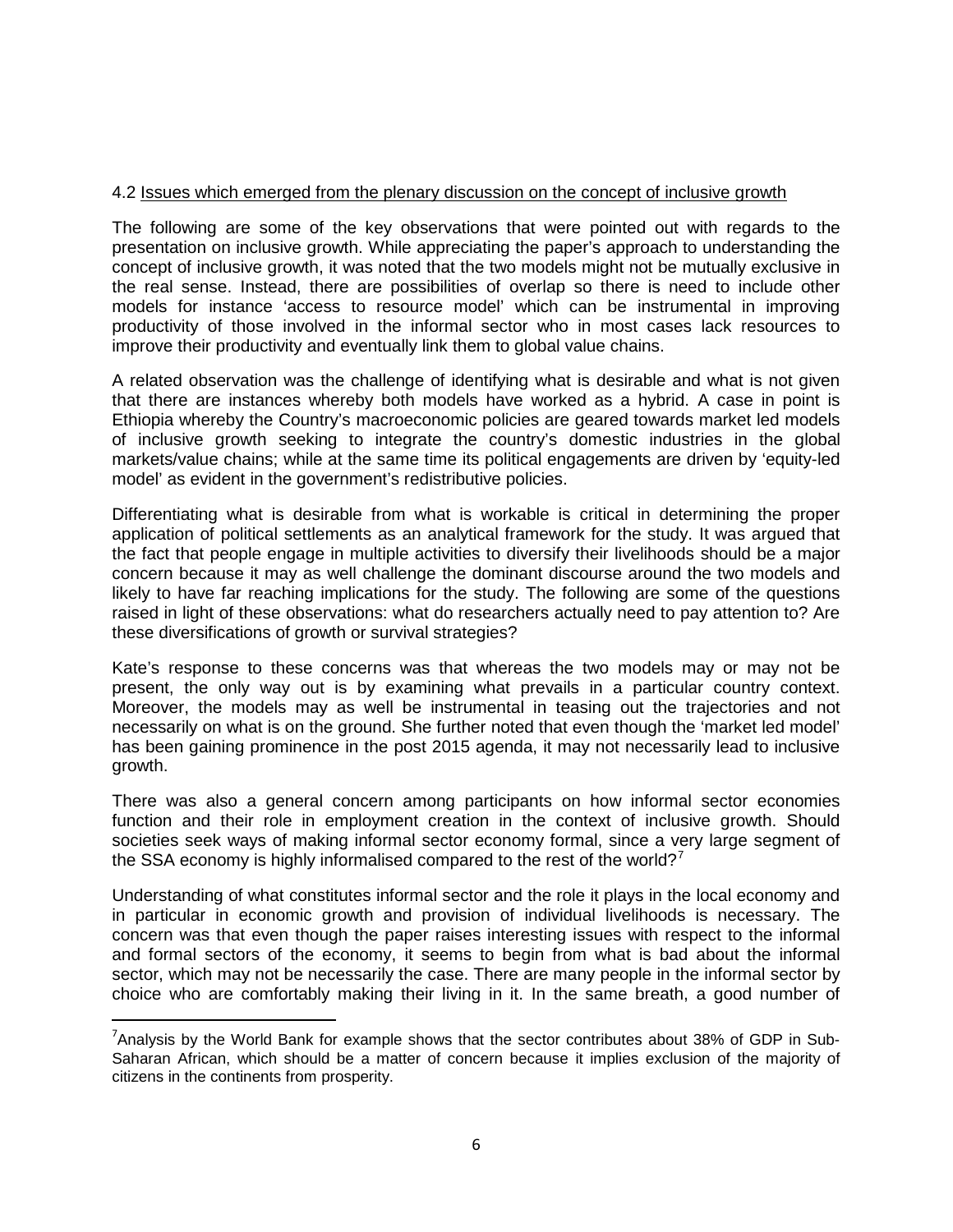people in the formal employment are also increasingly engaging in other activities in the informal sector to improve their livelihoods.

In response to some of the comments on informal sector, the discussion led to the need to appreciate macro situations which in most cases compel people to leave the formal sector for the informal one and what it means to productivity? There are likelihoods of such moves creating more problems of productivity instead of addressing it. There are instances whereby some formal employers chose to wind up formal employments in their firms only to end up tapping the same labour informally at a much cheaper cost. It was also discussed that informal sectors are manifestation of dysfunctional formal sectors which in most cases fail to generate decent and dignified jobs and employment opportunities.

Another notable observation was that group and not individuals should be the unit of analysis when it comes to employment and inclusive growth. Analysis, which focuses on individuals, makes it difficult to capture how power relations play out. Group approach, instead, allows for social aggregation, which is important in assessing social processes.

The discussion was concluded by acknowledging that whereas both models of inclusive growth may provide useful insights into understanding what is happening in many African economies, politics is an important variable in this analysis. That is; politics and in particular the nature of the prevailing political settlements plays significant role(s) in any society. It is against this backdrop that the section, which follows, explores the relevance of political settlements as the study's main analytical lens.

#### **5. Agriculture and agro-processing as response to inclusive growth through the lens of political settlements (Prof. Abdul Raufu Mustapha, University of Oxford)**

This section highlights the following thematic or key issues that emerged during the discussions:

- Agriculture and African development,
- Political settlements as analytical framework,
- Different typologies of political settlements.
- 5.1 Agriculture and African Development

 $\overline{\phantom{a}}$ 

The choice of agriculture as the main sector of focus in the study is because it has played a significant role in the transformation of the continent in relation to other sectors of the economy. Despite this, its role and how it is understood has left different intellectual and policy legacies. Different scholars have used different lenses to understand the sector's performance across the continent. They include historical institutionalism<sup>[8](#page-12-0)</sup>, economic anthropology<sup>[9](#page-12-1)</sup>, political economy<sup>10</sup>, rational choice theory<sup>[11](#page-12-3)</sup> and accumulation by dispossession<sup>[12](#page-12-4)</sup> among others.

<span id="page-12-0"></span>Polly, Hill and Gareth, Austin (1997) *[Migrant Cocoa-farmers of Southern Ghana: A Study in Rural](http://www.amazon.com/Migrant-Cocoa-farmers-Southern-Ghana-Anthropology/dp/0852552998/ref=la_B001HPY0Y4_1_3/189-5452154-8277869?s=books&ie=UTF8&qid=1433767767&sr=1-3)  Capitalism* [\(Classics in African Anthropology\).](http://www.amazon.com/Migrant-Cocoa-farmers-Southern-Ghana-Anthropology/dp/0852552998/ref=la_B001HPY0Y4_1_3/189-5452154-8277869?s=books&ie=UTF8&qid=1433767767&sr=1-3) James Currey.

<span id="page-12-1"></span><sup>9</sup> Paul Clough (2014) *Morality and Economic Growth in Rural West Africa. Indigenous Accumulation in*

<span id="page-12-2"></span>*nausalaria. Bergham Books.*<br><sup>10</sup> Bjorn Beckman (1978) *Organising the Farmers: Cocoa Politics and National Development in Ghana.*<br>Uppsala: Scandinavian Institute of African Studies, 1976. Pp. 299,

<span id="page-12-4"></span><span id="page-12-3"></span><sup>&</sup>lt;sup>11</sup> Robert Bates (1981) *Markets and States in Tropical Africa.* Berkley: University of California Press<br><sup>12</sup> Mustapha R. A (2011) Nigerian Democracy and Prospects for the 2011 Elections. Transcript. London: Chatham House.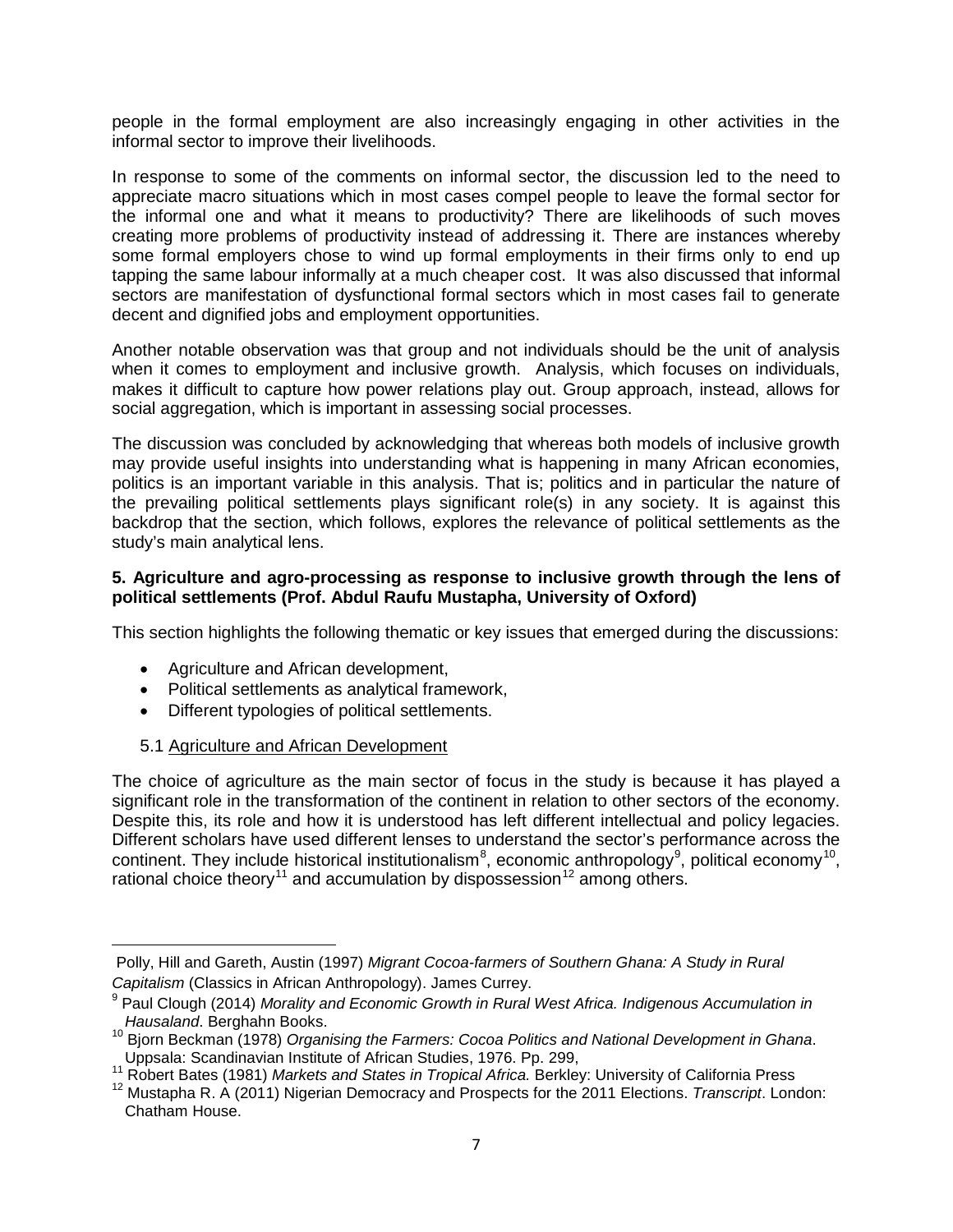Similarly, different leaders across the continent have in the past relied on different approaches to transform their countries through agricultural development but with mixed outcomes. Nkrumah's regime in Ghana, which preferred to tax farmers and organise them at the same time is a case in point. Between 2004 and 2012, African economies grew by an estimated annual rate of about 6% with a minimal increase of the labour force per year (about 0.4%) thus excluding millions of men and women from employment. Consequently, one of the questions that one might ask based on this is: what role can Agriculture play in African employment and structural transformation and how can that process be studied?

The role of the state in Agriculture should not be ignored going by experiences from South East Asia, which shows that political support plays a significant role in generating agricultural growth. The role of the state is, for example, necessary in promoting innovation and eventually inclusive growth. This is because the state is in a better position to provide some services for example extension services to ordinary farmers, which private sectors would not do without providing state support. Despite this, most of the policies in agriculture in African since 1980s have been geared towards limiting the role of the state in favour of private sector.

To this end he posed the following questions: Is agriculture still relevant in the study of African growth and structural transformation? Can we re-engage the state in promoting inclusive growth in agriculture and under what circumstances? To what extent is political settlements a relevant framework for understanding these issues across the continent given the fundamental structural problems such as rent seeking which characterizes the way African government conduct their affairs?

Due to the inevitability of rent seeking in African state affairs, the most important issue is how can the state allocates or distributes rents to different groups in the society in a manner that leads to productivity. Equally important is how to control rent seeking within the society or rather how it plays out among various groups within the society. Whereas the state can decide to allocate or distribute rent to one particular group at the expense of the other, there are possibilities that marginalised group can also choose to resist allocations which in their view are not equitable thus ensuring equity in the society or inclusivity.

Since the effectiveness within which African states distribute rent is critical in realising inclusive growth, the next question is how power is conceptualized in relation to political settlements. Unlike the conceptualisation of power in the mainstream political science literature as a zero sum game, it is better to look at it as relational, that is, power to as opposed to power over. This line of thought further underscores significant role of the state in facilitating social transformation/inclusive growth though appropriate distribution of resources in the agricultural sector instead of leaving production in this sector solely to market forces.

#### 5.2 What is political settlement?

One of the biggest challenges is how to apply the political settlements as analytical framework in a way that is different from political economy approach. This session was meant to build consensus on the conceptual definitions of political settlements and its application in order to enhance comparison across the three case studies. The PI took the participants through a working definition of the term. Citing Khan, he defined political settlements as a 'combination of power and institutions that is mutually compatible and also sustainable in terms of economic and political viability<sup>13</sup>.

<span id="page-13-0"></span><sup>&</sup>lt;sup>13</sup>Khan, M.H (2010) "Political Settlements and Governance of Growth-Enhancing Institutions." London: Economic Department, School of Oriental and African Studies, University of London. Pg.4.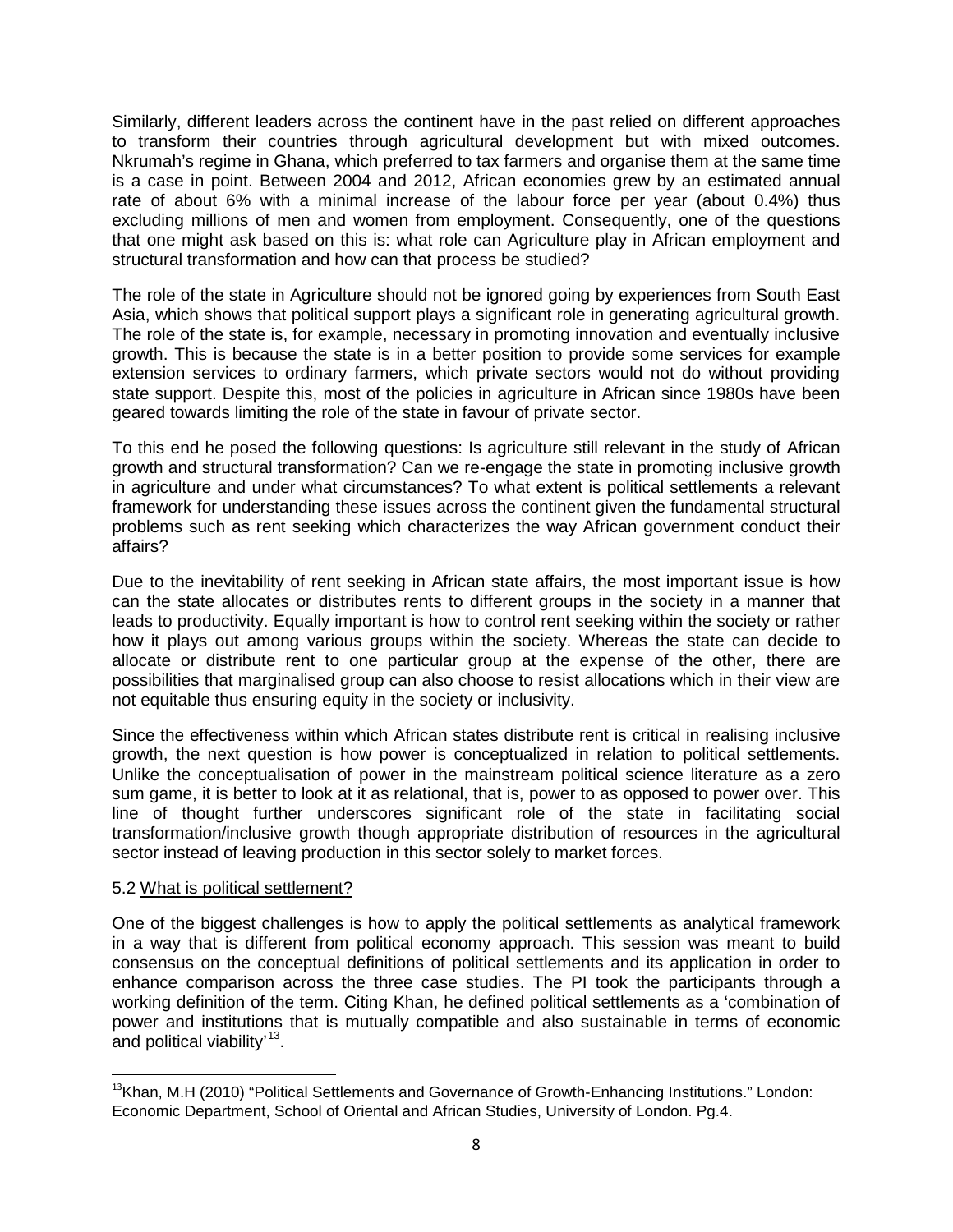The decision to interrogate the response of agriculture and agro-processing to inclusive growth through the lens of political settlements is because economic structures of developing countries create strong incentives for emergence of patron-client networks and the domination of the personalised politics. Accumulation and productivity growth and capitalist transformation necessarily take place in the context of political clientelism. The process involves shifting of resources among sectors of economy, geographical areas, and groups in society and by response shifts general opposition. The distribution of power outside and within the ruling coalition determines the political cost of certain policies, as well as the effectiveness of implementing them given the resistance or support from which they receive from powerful groups in society.

The underlying assumption is that informal institutions such as clientelism are key in distribution of resources that maintains political stability even where formal institutions are out of alignment with the underlying distribution of power. As a result, analysis of political settlements as conceptual frame should begin with identification and classification of societies on the basis of their dominant institutions -both formal and informal and the underlying distribution of power within and between them. This is necessary given that it is these institutions, which shape social interaction while also determining the flow of resources to different groups and individuals in society. Power in the context of political settlement is understood to imply the process through which individuals and groups are able to assert or maintain claims of ownership of property and income flows. This kind of power is expressed through direct violence or threat of it, through ideas, sociological and institutional hierarchies, and traditional authority as well as through access to economic resources.

Political settlements differ from the developmental state literature as the explanation of policy success or failure in the selective deployment of rent and constitution of new property rights thus not only focus on the state. The basis of his observation is that whereas the state may adopt formal policies of rent creation, the effectiveness of these policies will be shaped by the distributions of power within and outsides the formal institution that manage these rents. To this end, he posed the following questions for reflections: a) Can political settlements approach generates an alternative explanation for the agrarian trajectory of African states? b) And what are the policy implications of such alternative perspective? Can political settlements as a conceptual framework help understand development outcomes on the continent?

The general view was that David Booth's approach gives credence to the possibilities of using political settlements as a conceptual framework to interrogate how development policies perform in especially in the agricultural sector on the continent. Booth argument is that development regimes in Africa are characterized by three things: One, policy content that focuses on raising productivity in peasant agriculture as an essential first step. Two, sound policies based on an iterative, problem solving type of policy process. Lastly, a political settlement or elite bargain that allows a national leadership to focus on things beyond winning the next short-term political struggle. It thus necessarily follows that developmental regime 'incorporates a testable hypothesis about the causal connections between sound policy choices, policy-process quality and political settlements.

Going by these observations, the research agenda on agrarian development-and inclusive growth should as well pay attention to three key points identified by David Booth: economic policy content, the policy making approach based on problem-driven iterative adaptation and lastly, the prevailing political settlements. A developmental regime, concerned with socioeconomic transformation and job-creation would actively promote and support a productivity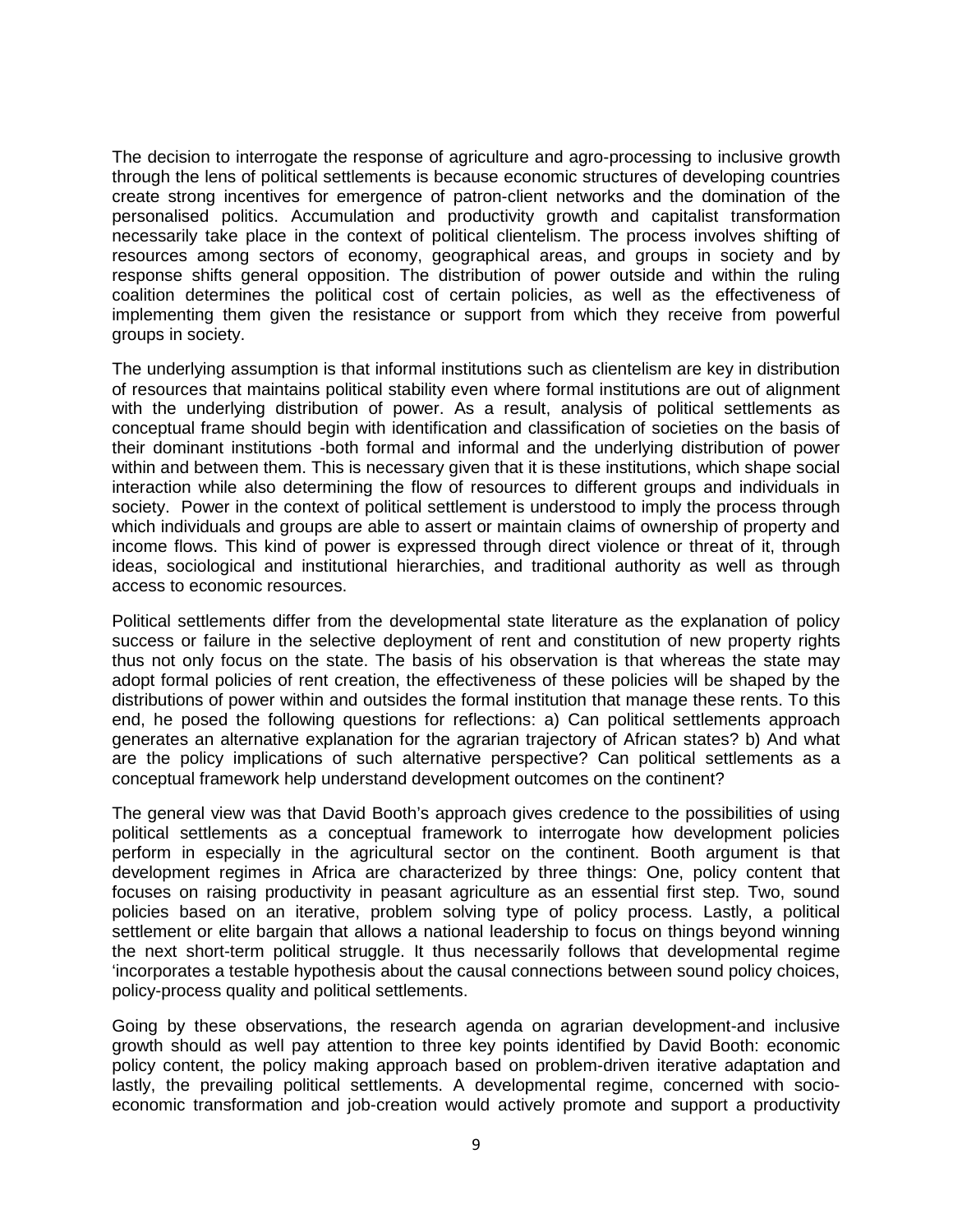revolution in agriculture and /or pursuing a deliberate 'industrial policy' with a view to building capabilities and acquiring new comparative advantage for exploitation within regional or global block.

#### 5.3 Typologies of political settlement

Eight different typologies of political settlements were identified. On the one hand are four typologies by Khan categorised as development coalition, authoritarian coalition, dominant party and competitive clientelism. On the other hand are other typologies which David Booth categorises as neo-patrimonialism clientelism, elite coordinated clientelism, elite coordinated state building and lastly, neo-patrimonialism and state- building. The section, which follows briefly, explores each of them.

#### a) Khan's typologies of political settlements

*Developmental coalition*: Here the ruling coalition faces little contestation from excluded groups. This gives the ruling government the confidence to have a long time horizon to align its interests with long-term development. In addition, the superior power means that the ruling coalition has effective implementation capabilities. Provided that there are pressures on the leadership to be developmental, such features have potential to promote productive employment schemes or inclusive growth-supporting policies and programmes. Khan calls this type of political settlement 'potential developmental coalition'.

*Authoritarian coalition*: In this configuration, excluded organisations are strong and the ruling coalition has to survive by limiting the capabilities of the excluded in some way. Thus formal or informal arrangements are likely to be used to restrict political activity outside the ruling coalition. Authoritarianism is difficult to sustain for long unless there are special factors, such as natural resource rents or military support that bolsters the exclusion capabilities of the ruling coalition. The second characteristic of the authoritarian coalition is that lower-level organisations are relatively weak, which gives higher levels relatively high implementation capabilities. Compared to a developmental coalition, the enforcement capabilities of authoritarian coalitions are relatively good, but time horizons are likely to be poorer given the vulnerability of the leadership.

*Dominant party***:** In this political settlement, excluded political organisations are weak. This is because either all or most of the powerful factions have been included within the dominant party, or else excluded factions are too fragmented to pose an effective threat. The characteristic feature that distinguishes the dominant party from authoritarian arrangements is that it does not have to use administrative or military power to the same extent to exclude others, and indeed could win formal, contested elections. The dominant party enjoys a longer time horizon as a result, its implementation capabilities are weaker when compared with developmental coalitions but often also relative to authoritarian coalitions. Like authoritarianism, the dominant party also faces a structural dilemma. If it includes all the powerful organisations within it, it can remove threats from outside. Rents will be spread more thinly and dissatisfaction is likely to result in blocked implementation.

*Competitive clientelism*: The ruling coalition is formed by political entrepreneurs, who seek to bring together enough political organizations within their coalition to be able to rule at the lowest price for themselves. The excluded are technically free to organize, restructure and entice factions that are currently included in the ruling coalition to leave and join them in an attempt to form a new coalition. Given the relative power of the excluded, the expectation is that coalitions will cycle in and out of power.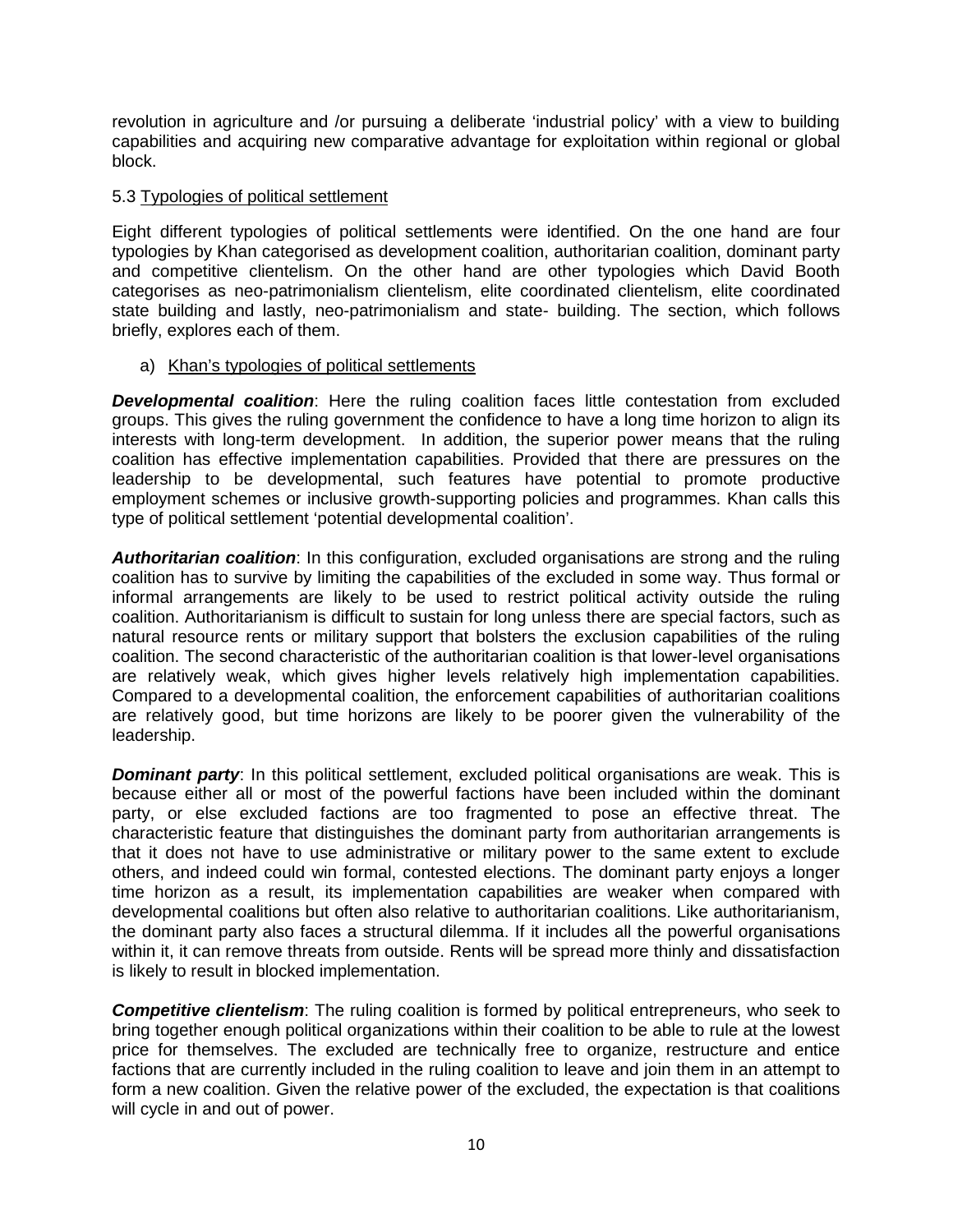# b) David Booth's typologies of political settlements

*Neo-patrimonial clientelism*: '… intra-elite relations based on sharing of the spoils of state office … and elite/follower relations based on group loyalties and distribution of private and club goods as clientelism. … while it may well be that politics is particularly competitive in settlements of this type, it is the nature rather than the intensity of the competition that sets it apart as a solution to the problem of violence. It is also this aspect that generates the feature that is potentially relevant to differences in economic performance, namely short time-horizons … and under-provision of public goods. … examples of neo-patrimonial clientelism, the Indian subcontinent after the 1980s and Thailand in the 1980s and 1990s … present-day Ghana, Kenya, Nigeria, South Africa, Uganda and the Philippines'.

*Elite-coordinated clientelism & Elite-coordinated state building*: a 'situation where the most prominent political organisation is the result of a purposive coordination of otherwise fragmented elite interests, around some form of state- or nation-building project. …The distinction to be made in the vertical dimension is between those cases of this elite coordination where the principal mode of legitimation and enforcement of the settlement with subaltern groups remains clientelistic (elite-coordinated clientelism) and those where the settlement is based on ruleenforcement and public goods provision (elite-coordinated state-building': e.g. Rwanda and Ethiopia?).

*Neopatrimonial state-building*: 'Here the elite do not achieve purposive coordination around a common project and cannot overcome its fragmentation. Instead, the settlement relies on a sharing out of the spoils of office among the fragments. However, this does not entail a mainly clientelistic approach to ruling the country and obtaining the adherence of non-elites. Rather, there are serious efforts to lay down and enforce rules that are generally applicable and to provide public goods, including infrastructure investments and accessible services. … This type of settlement is not common. It calls for a distinct ability to impose a rule-based and serviceoriented style of governance in a context where intra-elite relations are all about allocating rents, patronage-style. … this type is illustrated best on the African continent by Malawi, Kenya and Côte d'Ivoire under their first post-independence leaders, Kamuzu Banda, Jomo Kenyatta and Houphouet-Boigny …'.

# 5.4 Application of political settlement as analytical framework

What is the main difference between Khan's and Booth's typologies and which one is more appropriate as analytical lens for the study? One of the key observations which emerged as a result of second part of the question is that different countries may have unique experiences hence may not be tied to a particular typology. Nevertheless, it will be important for country researchers to start from a similar point before they digress. This will be helpful in terms of comparison of the study findings and making policy recommendations possible. Furthermore, the principal investigator noted that using different models at the initial stage of the project could also lead to unnecessary confusion.

Borrowing from her research experience in Tanzania, Dr. Hazel Gray<sup>[14](#page-16-0)</sup> identified the following factors as key in understanding how political settlements work as analytical framework. One, focusing on how power is distributed among various groups within and outside national and sub-

<span id="page-16-0"></span> $14$  See comments by David Booth (5.5) and Dr. Hazel Gray (5.6) on the framework paper for more information on the application of political settlements as a conceptual frame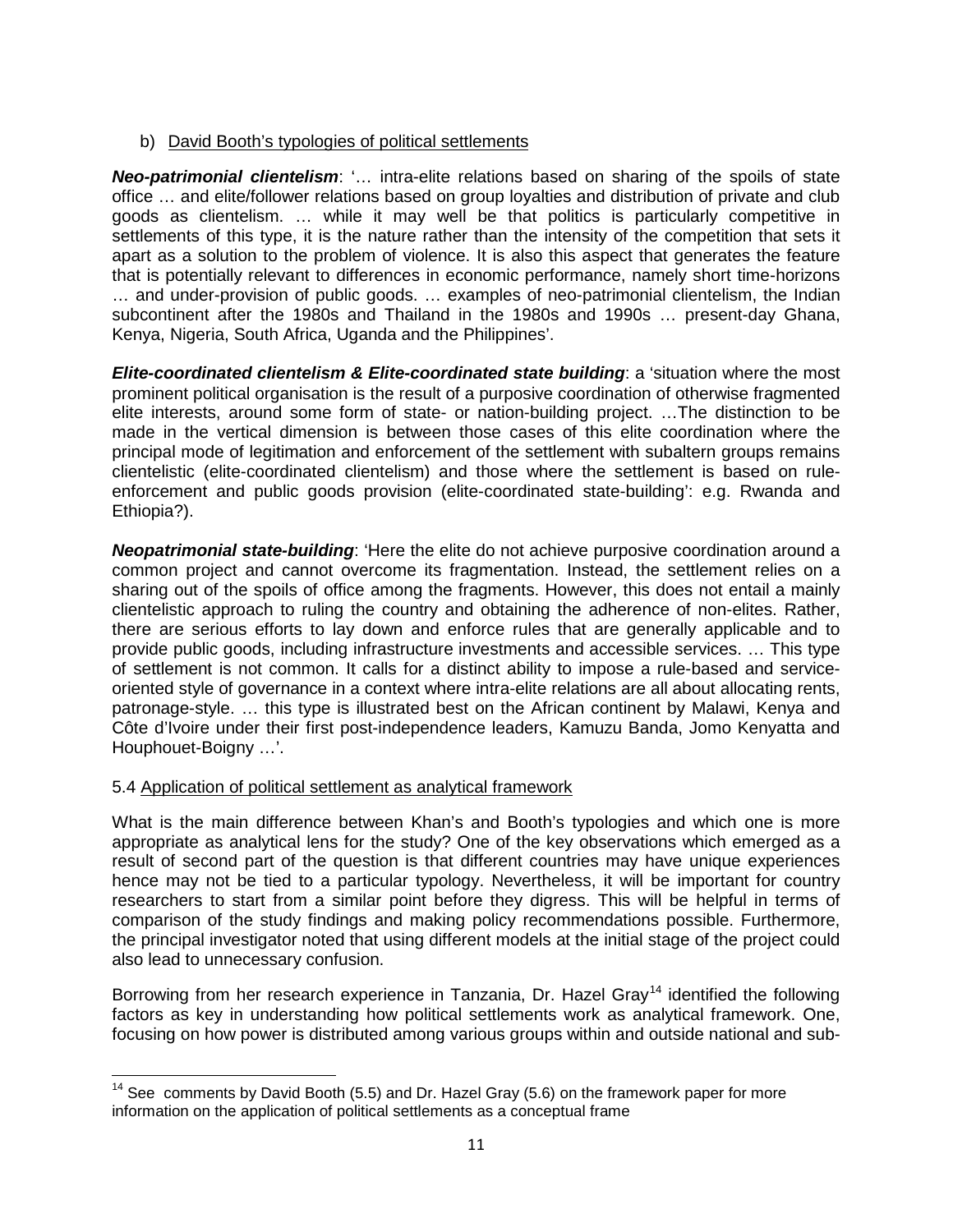national levels of the state. In particular looking at struggles between these groups (i.e. dominant groups and other groups outside the state either at the national or sub-national levels) has shaped distribution of resources by the state in a particular sector.

A case in point is a situation whereby a group of smallholder farmers or economic class outside the government has successfully resisted a decision by the state to favour a particular dominant coalition (i.e. influential bureaucrats and political party members) with regard to access to resources. Hazel reiterated that such analysis requires proper knowledge of the context of the country and the sector under focus in orders to successful map various actors and how they exercise power. There is also need to go beyond the usual notion of elites as a blunt category but instead to deconstruct them so as to understand the sub-categories in relation to distribution of power. The discussion also underscored the need to explore how gender issues play out in such struggles and eventual outcome with respect to the distribution of resources.

Whereas some arrangements seek to forge inclusive politics through elite pacts, they do not always lead to inclusive growth. Instead, they end up favouring elites in most cases at the expense of other groups hence the need to focus on issues of struggles<sup>[15](#page-17-0)</sup> between groups within and outside the government.

To this end, the principal investigator suggested that all the teams start by adopting any of the Khan's typologies before digressing to what they think is relevant to their context. He further noted the need to take note of the following in order to build a sound analytical framework besides country context:

- The institutions such as political, bureaucratic, economic and civil society organisations.
- Typologies of political settlements.
- Development outcomes (i.e. failure or success of development, inclusion and exclusion of women, youth and poor).
- The need to come up with relevant specific question taking into consideration countries' contexts.

# 5.5 Comments by David Booth on the Framework Paper (A reference Group Member)

David Booth submitted written comments on the framework paper and joined the workshop via Skype from Indonesia to discuss the framework paper. His overall observation was that there seems to be an inbuilt conceptual bias in the paper towards political settlements as the main explanatory variable of lack of inclusive growth on the continent, yet there are other possible factors that could as well explain the prevailing situation. One way of addressing this possible bias is to start by looking for other possible alternative explanation, which may not be necessarily, related to political settlements, then eventually narrows down the possible influence of prevailing political settlements.

Political settlement is an important tool for explaining persistent patterns of behaviour in the economy and political systems. It can also be a helpful way of summarising key features of the context when considering policies or actions that aim to influence behaviour for the better. However, it can only be brought to bear when there is something specific to be explained and/or a policy problem that needs to be addressed. It cannot be a starting point.

<span id="page-17-0"></span> $15$  One of the participant (Tade) underscored the need to operationalise the term political struggle to enhance a better understanding given the notion is often antagonistic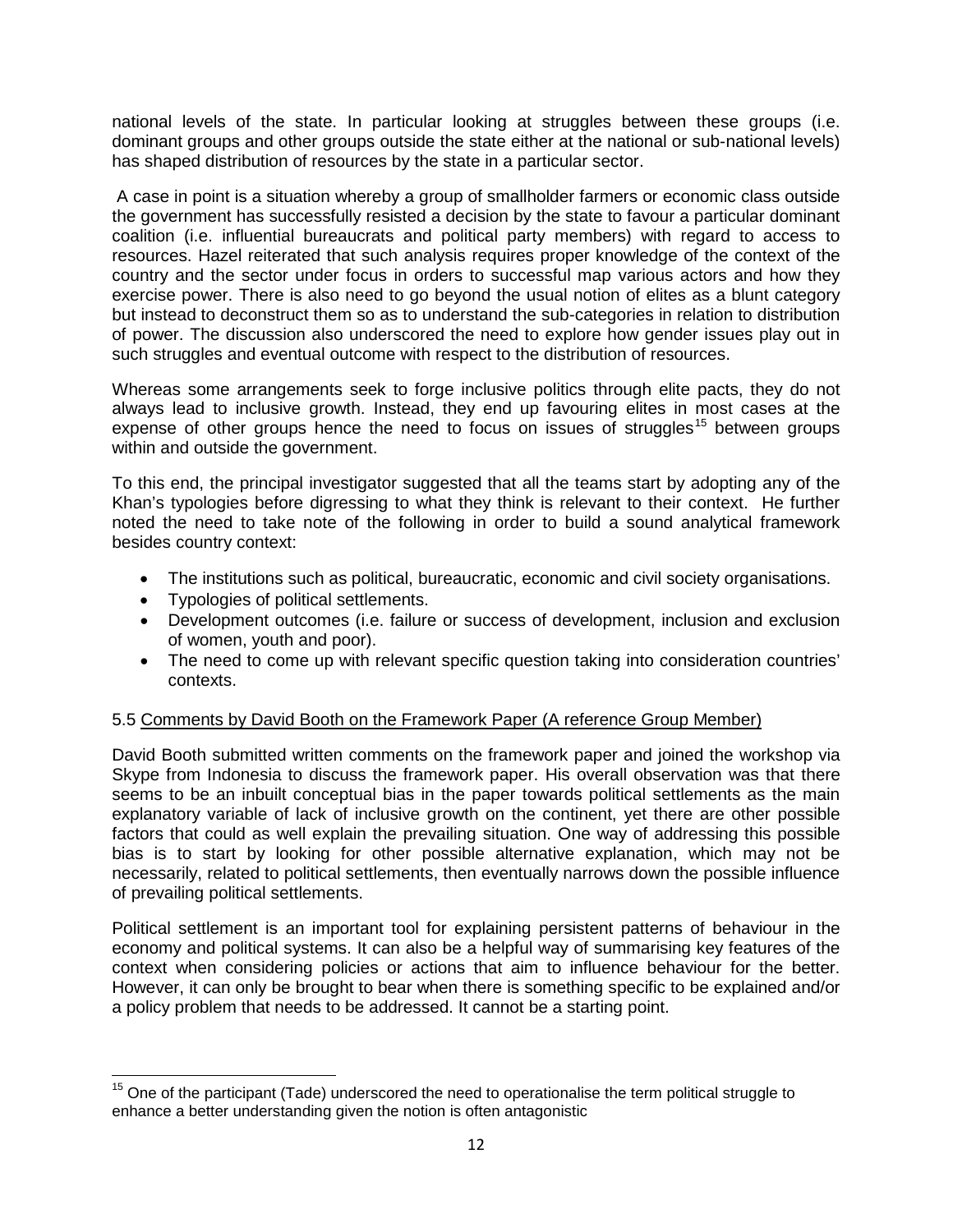The draft framework paper was extremely heavy on theory and concepts and very light on the empirical work on the employment creation initiatives. While the research will in a certain sense 'test' the strengths and weaknesses of these analytical tools, it only likely to do that to the extent that: the programme generates some new data on i) the success/failure of some interesting employment generating initiatives and ii) the proximate and intermediate causes of these successes/failures (e.g., respectively, the extent of coordination the different elements of the scheme; and the nature of the relevant policy processes). Unless this is done, and done well, it will not be clear whether there is a gap in the explanation that needs to be filled and whether Political Settlements analysis can fill it. The diagnosis needs to be built up in layers, and the final steps are probably the easiest.

The proposed stakeholder workshops could be helpful in identifying schemes with the right features (big potential employment impact, sustainability etc.).

# **Suggestions**

- The studies should illuminate the conditions under which employment-intensive development take place. Testing the value of PS analysis could be mentioned but it should be at the end of a list of objectives, well after generating some relevant new data and thinking about policy and action options that might work in the context.
- The research must also be concerned about matters even further down the hypothesised chain of causation, such as whether the selected initiatives are actually providing employment and why/why not (the immediate explanation may be about policy and may not).
- If the Booth typology of settlements is used, it should be made clear that this is an alternative Khan. It is probably not necessary to decide at this stage which one is used, but at some stage the researchers will need consistent guidance on this.

# 5.6. Comments on the Framework Paper by Dr. Hazel Gray (LSE) reference group member

The overall observation by Dr. Hazel Gray on the framework paper was that it makes an important and timely contribution to the emerging field of study on inclusive growth and political settlements in Africa. As much as the concept emerged from the mid1990s with the work of Mushtaq khan, its application and development to Africa is relatively new. Consequently, there is need for an open and iterative process of between empirical evidence generated by the project and the development of a political settlements theory. In this way, the general theoretical framework of political settlements should be adapted as it comes to reflect the specificities of African experiences. Further, there has been very little systematic research on political settlements and gender, so the project will be breaking new ground in this area.

# a) Political economy and political settlements

Whereas the inception report proposes to use both political economy and political settlements in undertaking research, it is important to note that even though both concepts share certain things in common for example questions of power and institutions, a political settlements approach have distinct set of assumptions about power and the institution that may not necessarily compatible with political economy approaches.

A number of political economy approaches examine the role of institutions and power, however in these theories, power is important because it is assumed to drive institutional change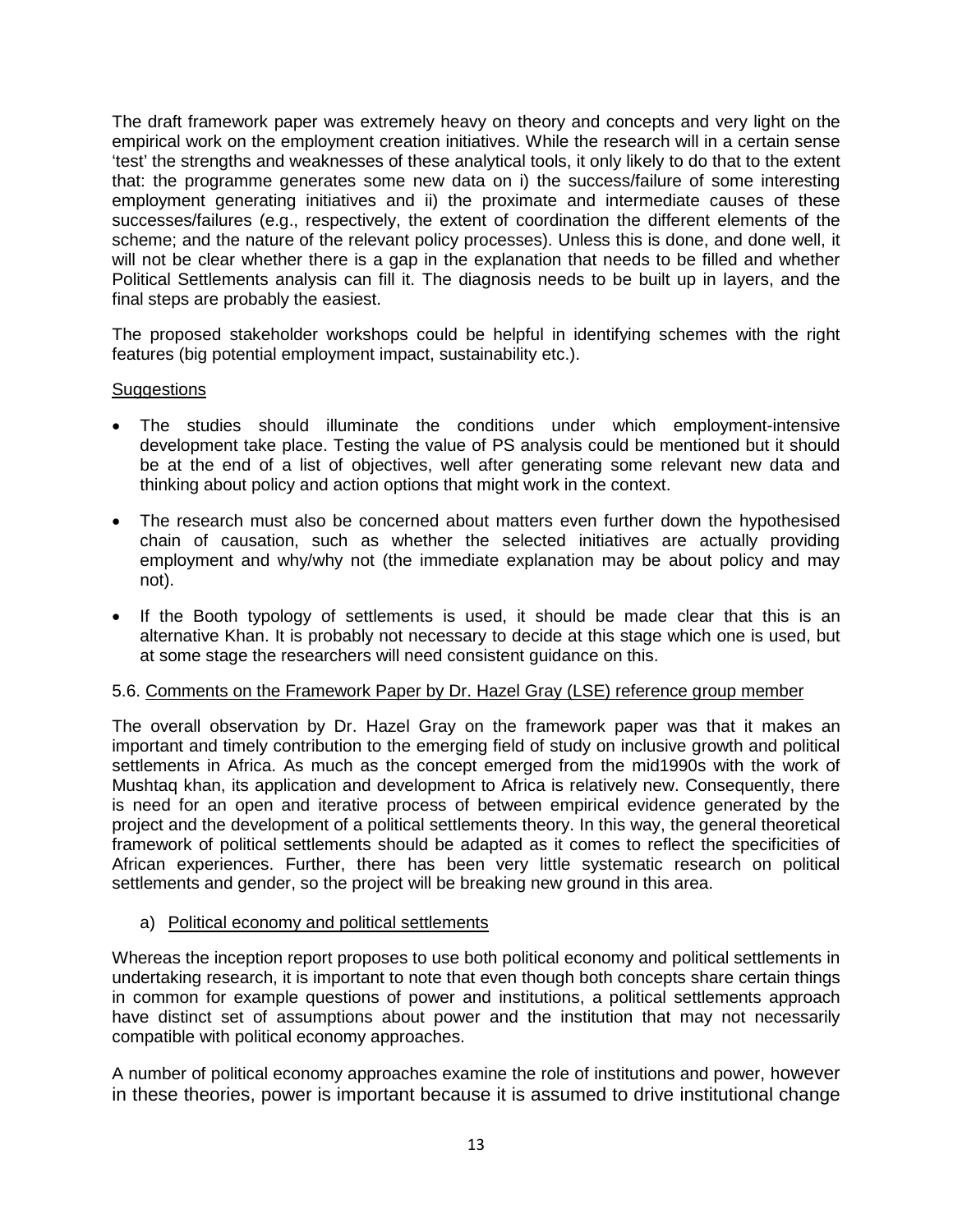towards or away from a particular set of formal institutions that are identified as being necessary for growth and stability. A political settlements approach offers something quite different from this by focusing on the nature and structure of power beyond institutions but also by offering a different set of explanations about the processes that link politics to economic development. These differences are rooted in a perspective that places development within particular structural features of late capitalist transition. The research can draw on the tension between these different approaches to examine inclusive growth schemes. This requires country researchers to be familiar with political settlement theory and its underlying assumptions.

#### b) Inclusive growth and inclusive politics within political settlements research

One of the most important contributions that a political settlements approach can offer to research on inclusive growth is that it provides a much more open way of understanding the relationship between politics and economics. The draft framework paper provides a very good definition of inclusive growth as growth that provides high levels of employment, rising wages and a say for citizens in the orientation of the growth process.

In some of the political settlements literature, inclusive politics is assumed to be critical for ensuring inclusive growth. However this assumption needs further interrogation particularly with regards to how coalitions are built. There are a number of different ways that inclusive politics is defined in the literature. An intuitive understanding of inclusive politics would be a form of politics that allows many people to participate and have voice within the political system. The definition of inclusive politics within much of the political settlements literature is different from this and refers more narrowly to elite inclusion. This view is associated with work on elite pacts and with Douglass North's latest work.

The logic of the argument is that inclusive elite political settlements are needed in order to achieve stability and stability is needed in order to achieve inclusive growth. The risk with this approach is that political stability is taken to be a sufficient condition for inclusive growth. The question of maintaining political order though inclusion is, of course, important but we need to ask another set of questions about the nature of the political settlement in order to understand the relationship between elite inclusion and economic outcomes. In particular we need to know the position of different elites within the economy as suggested by the framework. However, another caveat is that the inclusion of important business elites within a political settlement will not necessarily drive inclusive growth either.

This is because while the alignment of economic and political interests within a political settlement may help to support processes of accumulation by business groups, a more rapid pace of accumulation does not necessarily entail a more inclusive growth process. Accumulation can occur through many different economic processes. Whether a growth process is inclusive depends on the qualitative characteristics of accumulation, in particular where accumulation is associated with rising productivity and where in turn this productivity is translated into both higher wages and more employment opportunities. Political settlements can best contribute to understanding inclusive growth through a nuanced investigation into the groups that make up a political settlement and their relationship to economic production. This is particularly relevant for thinking about the conditions under which ruling coalitions will be supportive of productive sectors.

# b) Typologies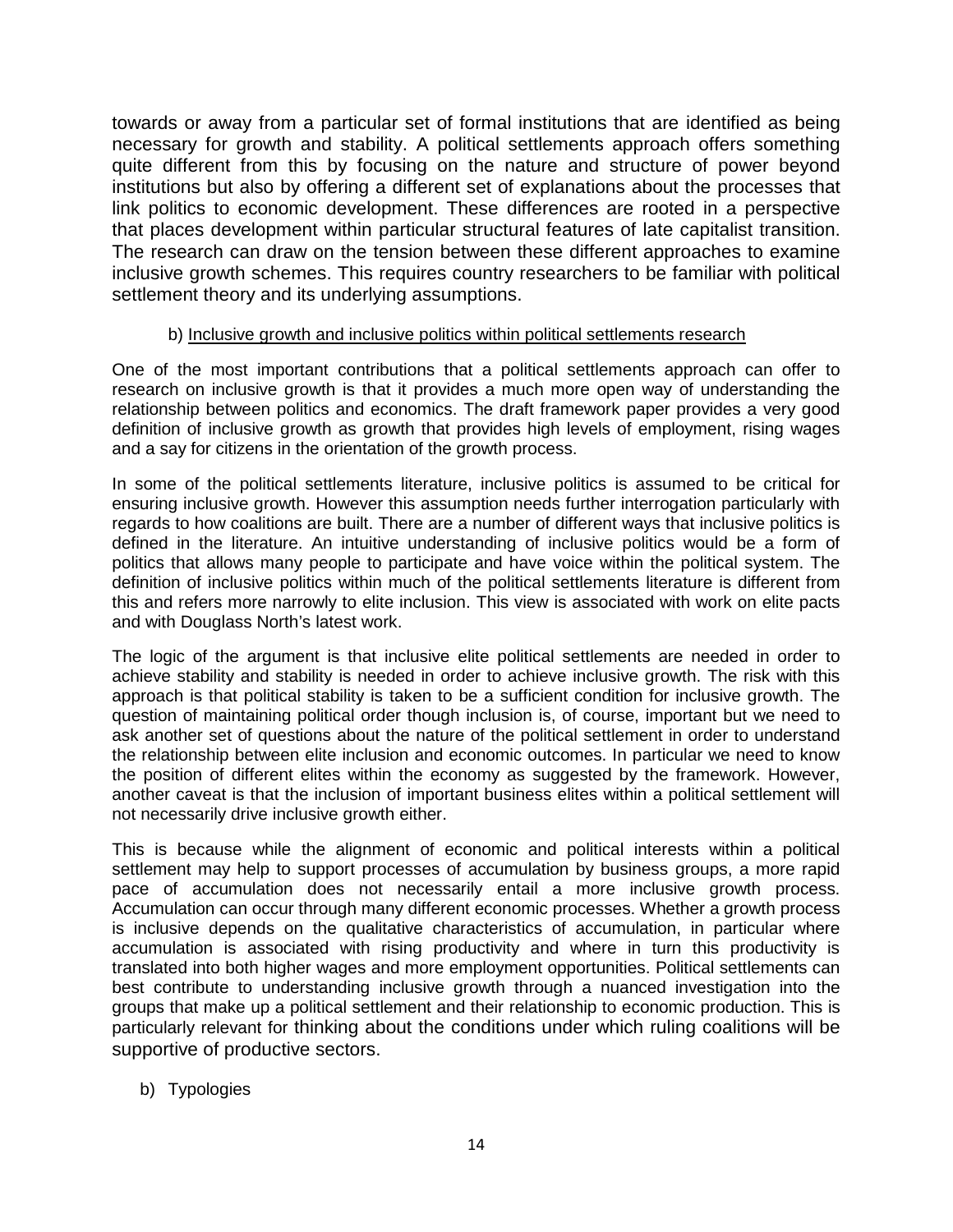The draft framework presents a number of different typologies of political settlements, each with strengths and weaknesses. The Khan typology has the advantage of being parsimonious and has been quite widely used within the existing research on political settlements. The typology presented from Booth makes some interesting insights particularly around the question of legitimacy. Booth integrates the concept of neopatrimonialism into the political settlements approach. The question of legitimacy that the typology from Booth on page 8/9 raises is important but I think the way that it is framed risks falling back into the neopatrimonial assumptions around the personalization of power that misses the underlying structural drivers of clientelism. I would not link the question of legitimacy to patirmonialism but it is interesting to think about the role of political commitment, ideas and identity within the political settlements framework. I also think Booth's typology focuses somewhat narrowly on the role of public good provision and the state. Public goods are necessary for many reason but they may not be the major or even the most important constraint on inclusive growth or the success of employment generation schemes in agriculture.

I strongly agree with the proposal in the draft framework. The research should start with the specifics of existing policies and the constraints on their implementation and then move up to questions of quality of policy process and finally the question of the character of the political settlement. This will allow the typology to be shaped by the new empirics and understanding emerging from this project. A note of caution is that the existing typologies are still heavily influenced by the evidence distilled from the East Asian experience. There should be room for a critical rethink about how to typologize political settlements on the basis of African experiences.

#### c) Researching political settlements and the distribution of power

Conventional political economy looks at the structure of institutions to explain outcomes and policy success. In contrast, researching political settlements requires a detailed analysis of the distribution of power within and outside institutions. To understand who has power, we need to examine struggles over resource flows and property rights. This requires very detailed local knowledge. The draft framework sets out a very clear research agenda around policy adoption and political settlements but in answering question 5 and 6 in particular the studies will have to move beyond the question of policy formulation to look more specifically at micro level implementation. The policy process at the macro level may not throw much light on the question of the actual success and failure of particular projects. In this context, a detailed study of the distribution of power and contests over resource flows generated by employment generation schemes at the local level will be critical for answering the question of feasibility of different schemes. Question 6 on the implication of employment schemes for gender equity and gender inclusive outcomes may pose particular challenges for the researchers. As I already mentioned, this is quite a new research frontier within political settlements and will require some innovative thinking about how to integrate gendered power relations into the understanding of the wider distribution of power.

# 5.7 Concluding Remarks by the Principal Investigator

The PI concluded the session by indicating that research teams should put the following into consideration in choosing a typology. One, the context or internal country dynamics for example the kind of both formal and informal institution, organisation for instance civil society organisations and how they affect distribution of power in relation to the agricultural sector. The prevailing situation in the agricultural sector which is the main area of focus and in particular if there are possibilities of prevailing political settlements which are crop specific? Are there some specific outcomes (i.e. employment creation) in the agricultural sectors in the four countries, which can be directly related to the kind of prevailing political settlement (i.e. distribution of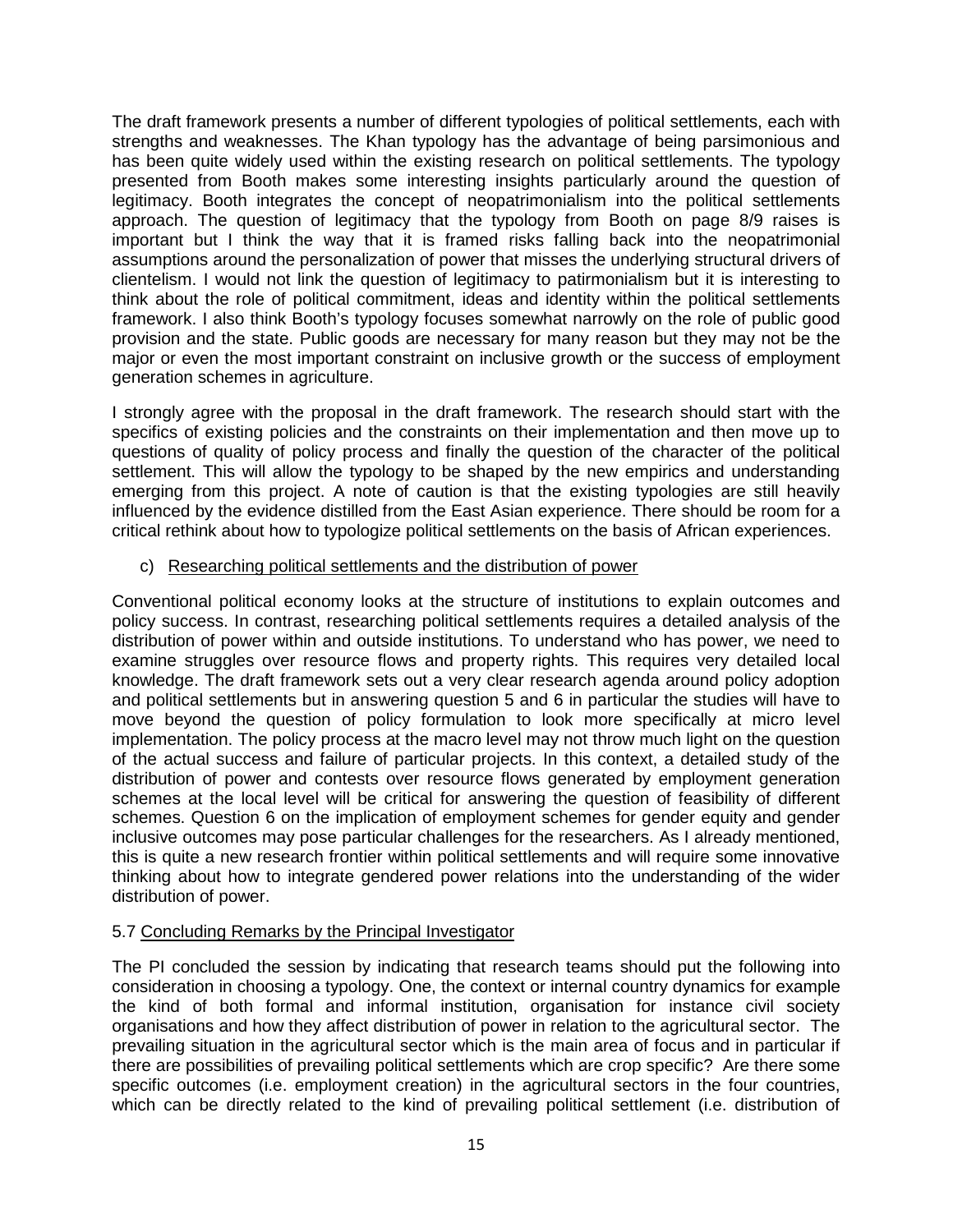power) in these countries? Is the whole system based on inclusion or exclusion? Lastly, both teams should start from a common position before they digress to frameworks, which are specific to their context in order to compare the study findings.

# **6. From General Framework to Country Specific Research**

This section summarizes key points, which the principal investigator highlighted with regard to research focus, methodology and analytical approaches, data needs and analyses. Having explored the role and status of the agricultural sector in African development and possible relevance of political settlement as a conceptual frame, the PI proceeded to identify the following as some of the possible questions and corresponding hypothesis which research teams could reflect on.

| Specific research questions proposed by the<br><b>Principal Investigator</b>                                                                                                                                                                                                                                                     | <b>Hypothesis proposed by the Principal</b><br>Investigator                                                                                                                                                                                                                                                               |
|----------------------------------------------------------------------------------------------------------------------------------------------------------------------------------------------------------------------------------------------------------------------------------------------------------------------------------|---------------------------------------------------------------------------------------------------------------------------------------------------------------------------------------------------------------------------------------------------------------------------------------------------------------------------|
| a) How were different political settlements arrived<br>at within a country and a sector?                                                                                                                                                                                                                                         | a) Ruling coalition or elites will support productive<br>wage employment schemes when they perceive<br>that will enable them continue to stay in power.                                                                                                                                                                   |
| b) Under what conditions do ruling elites or<br>coalition support a particular wage employment<br>promoting scheme in Agriculture and/or agro-<br>processing sectors?                                                                                                                                                            | b) Promoting productive wage employment would<br>demand targeted investments, policies and<br>programmes that in the short term only benefit<br>entrepreneurs in a certain industry. Their political<br>allegiance to the ruling government is imperative.                                                                |
| c) To what extent does contestation over -- and<br>access to -- rents associated with natural<br>resources (government/donor revenues; or<br>special discretionary favors) crowd out<br>entrepreneurial interest in, labor-intensive export<br>oriented agriculture and manufacturing sectors?                                   | c) Ruling elites build coalitions and seek to win<br>elections. Coalitions are often maintained through<br>patronage and by maintaining clientelist relations.                                                                                                                                                            |
| d) To what extent has agricultural development in<br>the country been focused around supporting<br>productivity gains among small farmers, versus<br>providing support for extensive, capital-intensive<br>commercial agriculture? And to what extent is this<br>as a consequence of the political weakness of<br>small farmers? | d) Promoting productive wage employment<br>schemes is a long-term undertaking of which<br>results cannot be ascertained immediately.<br>Looking for short-term gain, this condition does<br>not offer adequate incentives for ruling elites to<br>take initiatives or provide sustained support to<br>employment schemes. |
| e) How is success or failure of a particular wage<br>employment scheme in agriculture or agro-<br>processing manufacturing industries related to the<br>nature of the political settlement in a country and<br>sector to be determined, and what policy<br>implications can be drawn?                                            | e) Ruling coalition will implement supportive<br>policies and strategies for a productive sector<br>depending on the actors in that industry and the<br>interest and strength of those actors in relation<br>with the ruling coalition.                                                                                   |
| f) How do different political settlements on<br>employment schemes enhance or constrain<br>gender equity and gender inclusive outcomes?                                                                                                                                                                                          | f) To be successful in building productive<br>employment in a clientelist environment, political<br>support may be needed.                                                                                                                                                                                                |

Table 6.1: Summary of overarching research questions and hypothesis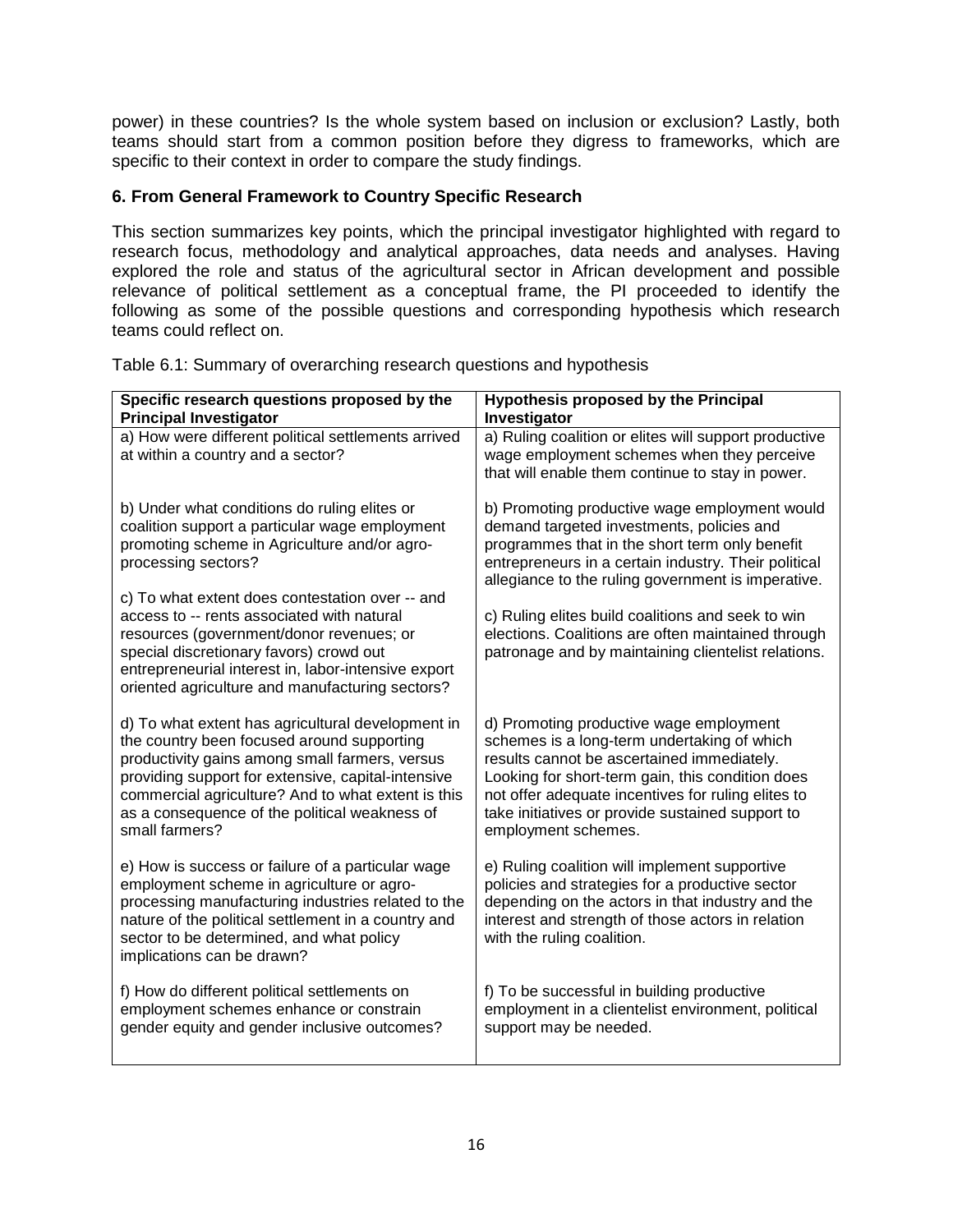The key point was that research teams should feel free to come up with their own unique yet comparable specific research questions while at the same time taking the following factors into consideration:

- The national economy and the role of agriculture sector (political economy);
- Wider agricultural policies (political economy and political analysis);
- Job creation programmes in agriculture and agro-processing sector (which requires process tracing and policy analyses)
- Political settlements as a lens (which entails political analyses)
- The nature of inclusion and exclusion (social analyses)
- Overall policy outcomes and concerns (public policy).

The section below identifies some of the guiding questions and issues, which require attention under each of the six areas.

a) National economy and the role of agricultural sector (1)

Research teams were urged to pay attention to the following specific issues under the role of agriculture in the national economy: the position of agriculture within the various national economies; the country's level of dependence on agriculture compared to other sectors of economy- is the agricultural sector in the three cases export oriented or geared towards domestic food security? The kind of agro-climatic and historical processes that have shaped the agrarian system, the demographic and climatic change pressures on the agricultural system, whether the country contain complementary or conflicting agrarian systems, who are the main actors in the agrarian system? What are relationships of these actors to the state and other sources of power within the society? What levels of technological and financial support does the agricultural system enjoy? What are the connections between the agricultural system and the system of public finance and domestic and international trade?

b) The National economy and the role of the agricultural sector (2)

The teams are to further consider the following with respect to national economy and the role of agricultural sector: the need to go for public data from various statistical bureau of the state and the data sets of various international agencies, the need to consider using case studies which are bound in various educational and national research institutions. Since the evidence for discussion on the agricultural sector is either inadequate or of dubious quality, it is important to pay attention to the following concerns with respects to data: availability, reliability and possible contradictions. The PI also noted that exploration of the place of agriculture in the wider context of the national economy is not the project's main focus. It only serves to frame the main research effort on inclusive growth and political settlement. Nevertheless, the sign posting of the contributions of the agricultural sector to the national economy, its main actors, the distribution of resources within it and some of the key challenges are instrumental in setting the proper context of the main research inquiry. The signposting, however, must be done in a clear, precise, and parsimonious way, so that it does not cloud out, or even become confused with, the study's main objective.

c) Wider agricultural policies

The PI pointed out the following as some of the key concerns with respects to wider agricultural policies: the kind of policies that have been adopted in the three study countries for the past 10- 15 years, their primary objectives, the main drivers, their nature, the extent to which they have been either inclusive or exclusive, the primary beneficiaries, the groups that have borne their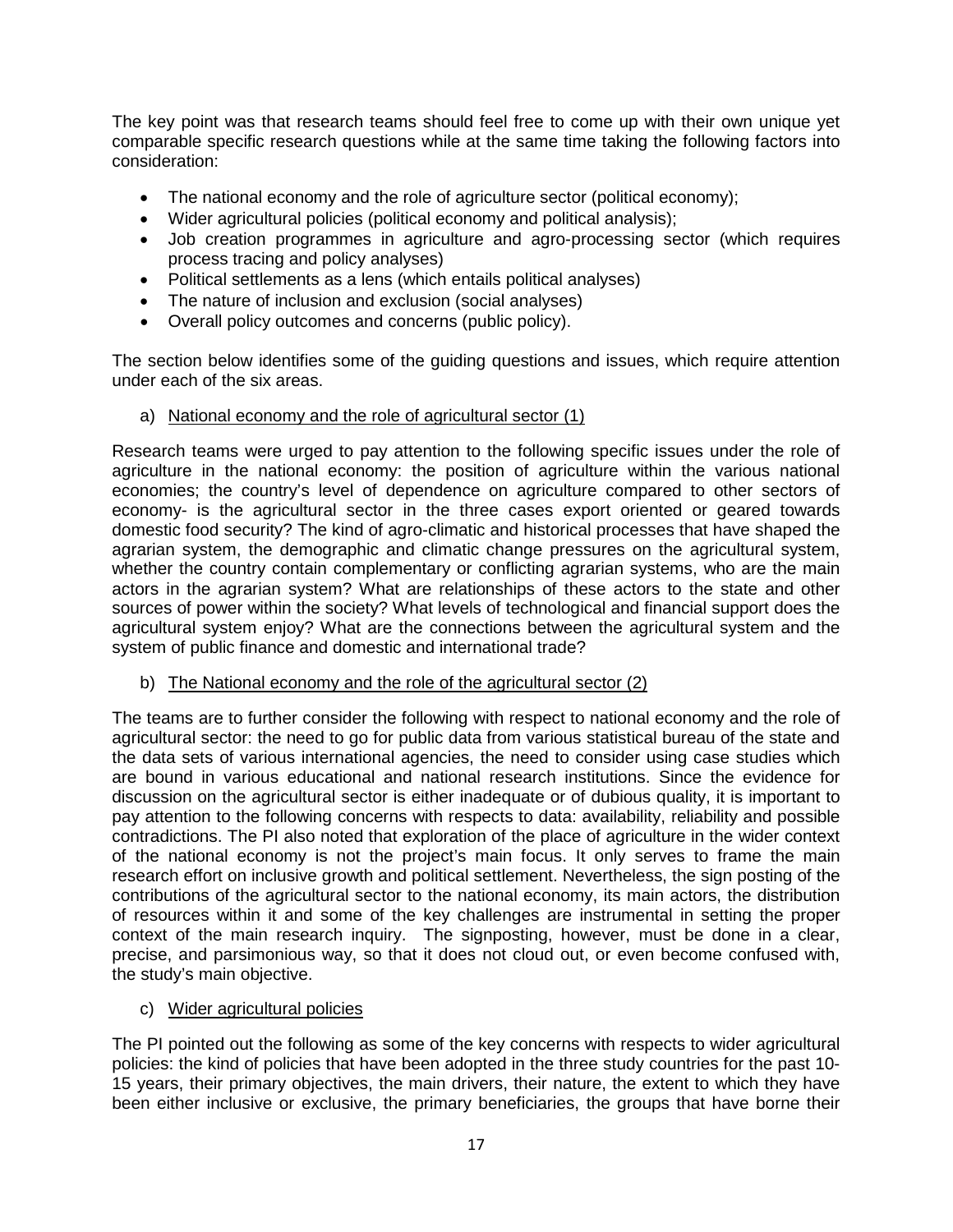costs, the kind of interplay of domestic and external forces in the policy process and lastly, their scope of learning and correction.

# d) Job Creation Programmes in Agriculture and Agro-processing

It was recommended that the teams consider choosing any four inter-connected policies on growth and employment creation in agriculture and agro-processing. They should preferably choose policies that connect agriculture and agro-processing through a value chain. Some of the possible examples include but not limited to tomato growing and puree manufacturing, cassava cultivation and starch production or rice production and rice milling among others. Other factors that should be considered in selecting job creation programmes in agriculture and agro-processing are the main actors and beneficiaries, the stated objectives and what have been the outcomes, the contribution of the programmes to job-creation and the extent to which these projects are sustainable.

# e) Political settlement as analytical lens

The following are some of the issues to be considered when using political settlements lens: what regimes/Presidents initiated, supported, or thwarted the chosen policies, the reason why they acted in the way they did, the kind of wider social and political forces who were involved in or concerned about the policies. The scope these groups had for self-organisation, the extent to which various social and political groups behind or opposed to these groups were effective, the way the activities of these groups affected the outcomes of these policies and lastly, whether these policies lead to inclusion, vulnerable employment, or the dispossession of identifiable groups.

# f) The Nature of Inclusion/Exclusion

Some of the issues to require interrogation with regard to inclusion and exclusion include the following: the wider ramifications of the chosen policies for farmers, herders, traders and industrialists; the kind of roles vulnerable groups women and youth play within the chosen policies; their implications for trade unions, community groups, traders and artisans; whether there are trade policy implications of the policies; what do such policies mean for the nature of work; who benefits and who bears the costs; the policy implications for state authority and legitimacy.

# g) Overall policy Outcomes and Concerns

The research teams will also seek answers to the following questions as a guide to choosing policies for detailed study.

- The kind of lessons, which particular policies stand to provide with respect to job creation and inclusion, addressing vulnerable employment, improving capacity of the state among others.
- The kind of platforms, which are available to interested stakeholders in representing their interests and concerns about the policies.
- The kind of lessons that can be learned about these policies with respect to inclusive growth;
- How the policies and programmes compared to others known to researchers.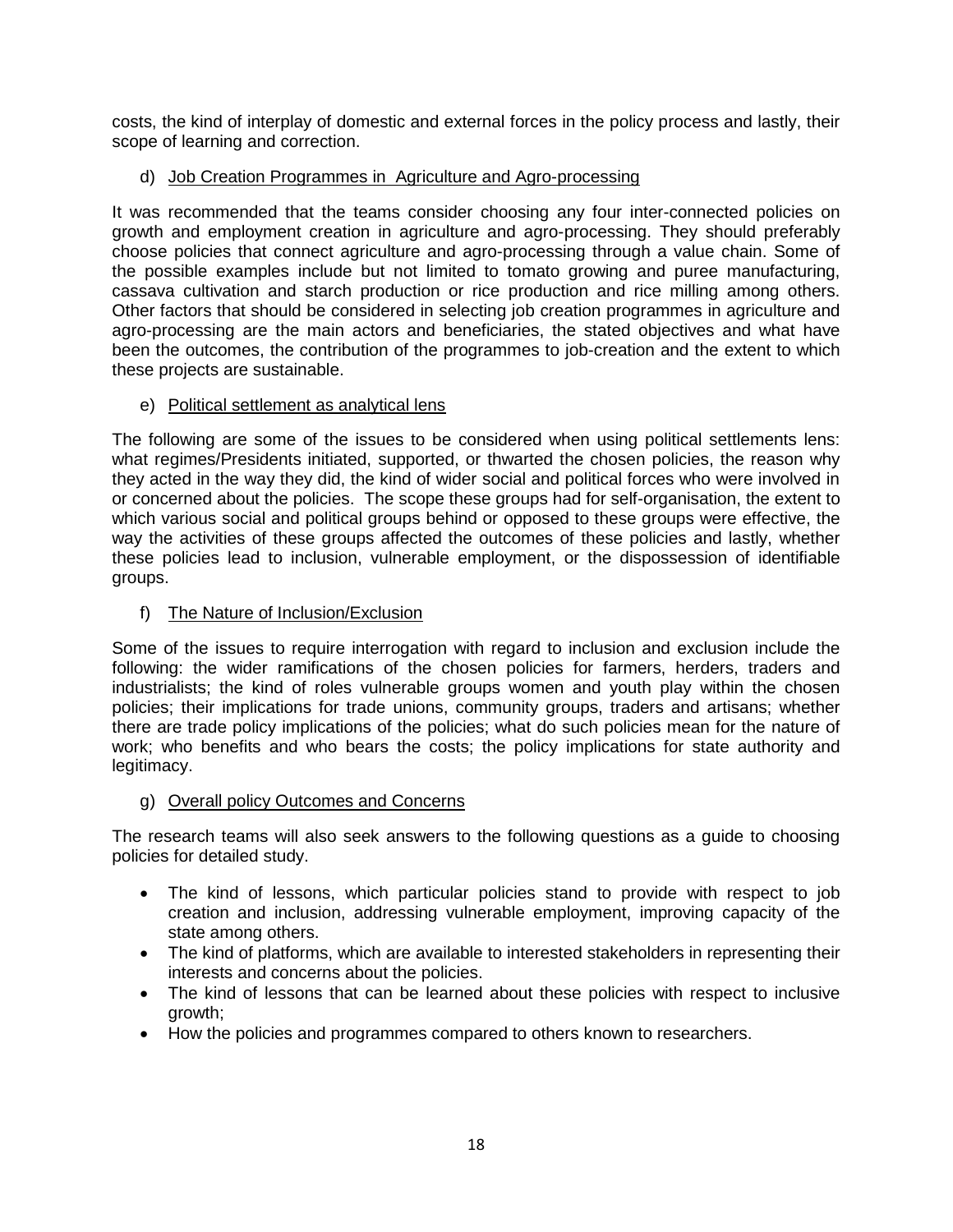# **7. Country Presentations and Emerging Issues**

This section highlights presentations by the research teams and key issues which emerged during the plenary discussion. The presentations mainly covered: employment situation, the agriculture and agro processing sectors, specific projects case study analysis, methodology and data needs, engagement with policy actors and research output.

# 7.1 Presentation by the Ethiopian Team (Assefa Admassie, Kasshun Berhanu and Mesfin G. Michael)

#### a) Employment Creation in Agro processing and Commercial Farms in Ethiopia

The team noted that the positive economic growth over the past few years did not lead to a major economic transformation and creation of productive employment. The majority of the Ethiopian labour force still works in the least productive agriculture sector. Even the small increase in wage employment has primarily occurred in the expanding services sector. As a result, the mobility of workers from a low productivity sector to a higher productivity manufacturing sector had been either very slow or not happening yet.

The key challenge is, therefore, how Ethiopia could translate rapid economic growth into inclusive growth to create better employment opportunities for all. This requires identifying the underlying factors that limit job creation for productive employment and designing policies for economic transformation and inclusive employment policies.

Employment in manufacturing is highly concentrated in a few sub- sectors and the share in each sub-sector remained more or less stagnant over time. The food and beverage, textile and nonmetallic minerals were the major employers accounting for about 33.1, 12.06 and 10.7 percent, respectively during the first two growth and transformation plan (GTP) implementation years. The increase in employment in food and beverage is mainly due to the surge in the sugar, soft drinks and mineral waters subsectors. Other sectors have either experienced reduction in or no change in employment.

The establishment of commercial farms in Ethiopia can be traced to the imperial era. However, the numbers of state farms have declined overtime due to privatisation. One of the reasons for encouraging large-scale commercial farms is to create employment opportunities for the local people. The Ethiopian government had a strong expectation that the expansion of large-scale farms would create huge employment opportunity for the local people as well as migrants.

According to the proposals, about 86% of the farms would employ both permanent and temporary workers while the remaining would employ either of the two and the mean potential employment generation is about 7 persons per hectare. However, many doubt whether the employment contributions of the large-scale farms outweigh the potential adverse effects (e.g. environmental degradation and social disorder due to displacement).

Despite this, performance of commercial farms to date in terms of production, employment and development of land has been disappointing. Not more than 20% of land leased is currently farmed and only 1% of investors hold 10,000 ha and above. The expected increase in production and supply of food crops, industrial raw materials and export commodities were not realized. As shown by many studies, the contribution to employment, technology transfer,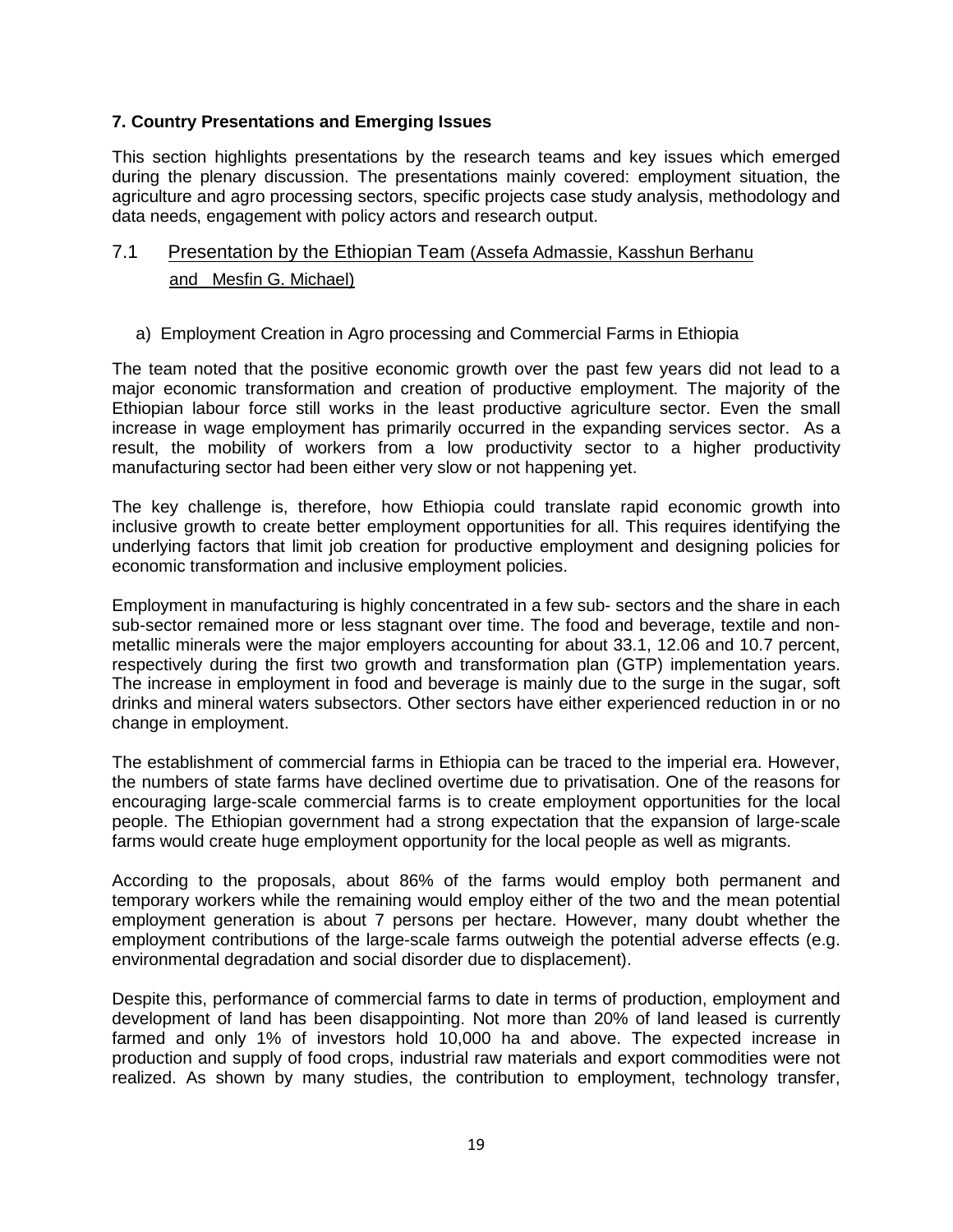capital accumulation and efficient land use is negligible. This situation led the federal government to declare a moratorium on further land leases in 2011.

Gender discrimination in employment remains a critical development challenge to policy makers in Ethiopia. As result, creating jobs for men and women in the country has been one of the focal points of the country's successive development programs including the PASDEP) and the GTP.

It is a against this background that the study aims at generating evidence on the main constraints on employment creation schemes in the agriculture and agro processing schemes as well as the gender dimensions in employment using political economy and political settlement approaches.

c) Case selection and justification

The team plan to identify five cases comprising three agro processing firms and two commercial farms from different parts of the country.

Since the floriculture industry is expanding fast and it is employing several people, particularly women, one such farm will be identified from the rift valley area (Zeway area). In addition, one commercial farm will be identified from a cereal growing area of the country (Bako which is a maize growing area).

The team also indicated their intention to include one food processing, one beverage and one leather or textile firm in our analysis. They pointed out a winery located in Eastern Showa, a food processing firm located west of Addis Ababa in Burayu area and either leather or a textile firm located in and around Addis Ababa will be identified for the study.

d) Methodology and data needs

The team indicated that they will rely on mainly on qualitative research approaches involving various stakeholders' forums and Key Informant Interviews.

*Stakeholder forums*: In order to generate the necessary information on constraints and opportunities from these firms and farms, the team plans to organize a stakeholders' forum in each identified area in which different interest groups will be represented. They intend to bring together people from the firm management, employees, district agriculture bureau officials, district trade and industry experts, private sector operators, farmers' representatives, if possible as well as civil society actors.

*Secondary data:* the team will look for secondary data from each study unit as well as from various federal level organizations such as the Ministries.

*Key informant interviews*: the team intends to conduct several key informant interviews involving key government officials from the sector ministries, private sector operators, and other stakeholders.

e) Issues which emerged from the presentation by the Ethiopian team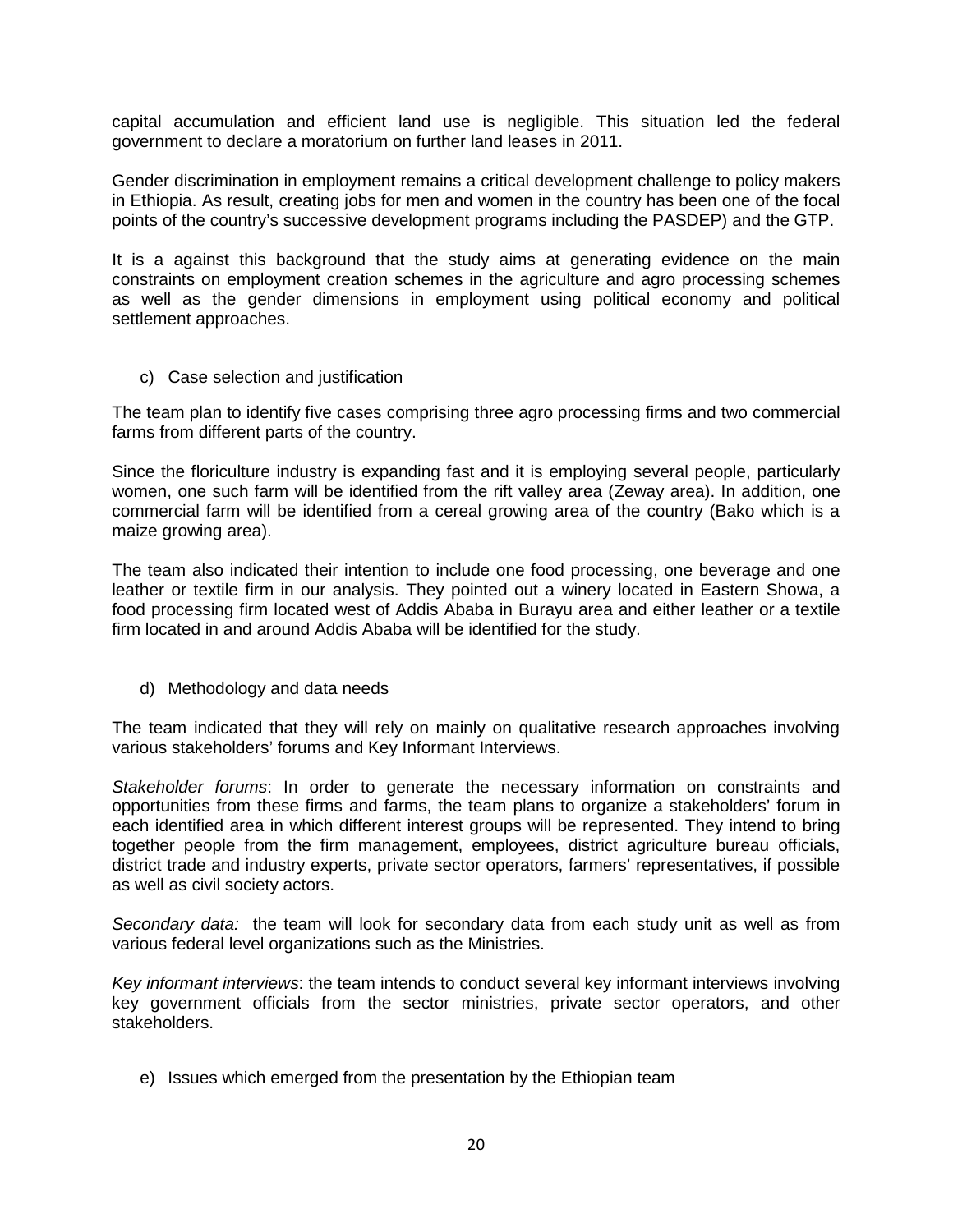The following are the key issues which emerged from the team's presentation.

The background information had a lot of information which is good but may not be quite useful at this stage of the study. It was also pointed out that the political analysis should mainly speak to the political settlement literature focusing on issues such as distribution of power among various groups in society while at the same time paying attention to the various typologies in the framework paper.

The number of cases (5) which the team presented was high given that time frame within which the study is expected to be completed. The limited time will not allow for a detailed study of all the proposed cases. Furthermore, there was the need for clear logic of case selection. The team was advised to focus on at least three cases in order to be able to carry out a detailed analysis which may not be achieved with the proposed five cases.

Both textile and winery industries in Ethiopia are currently playing key roles in the employment creation in the country hence worth considering for case selection. The analysis would focus the quality of job creation, the of the two industries in industrialization and creating linkage with the global value chain.

Focusing on floriculture as a possible case would also be interesting because of its linkages with the prevailing political settlements in the country. It choice would also be instrumental in understanding how it is linked to the service industry and in particular with the SME promotion. This is in contrast to the winery which has mainly a vertical linkages hence may not show much linkage with the political settlements.

It was further suggested that the team should considers cases of success and failure while selecting cases in order to enhance comparison. The principal investigator particularly pointed out the possibility of considering textile, wheat and a food processing as possible cases for study.

#### 7.2 Presentation by the Kenyan team (Prof. Winnie Mitullah, Dr. Joshua Kivuva and Dr. Paul Kamau)

a) Background Information on Employment in Agriculture and Agro-processing firms

Agriculture has always occupied a central position in economic growth and employment creation in Kenya since independence. Agriculture remains one of the country's main foreign exchange earners and contributes 24% to its GDP. Whereas the country's economy has been growing since 2002 when a new regime took over power from KANU which had ruled the country for 24 years, High levels of poverty and unemployment especially among the youth are still high. Available data shows that majority of Kenyans rely on the informal sector as the main source of their livelihood. A detailed analysis of data for the last 26 years show that growth in the agriculture sector has not been stable as shown in the table below for various reasons; key among them is the prevailing political environment in the country.

Diagramme: 7.1 Performance of the Agricultural sector (1988-2014)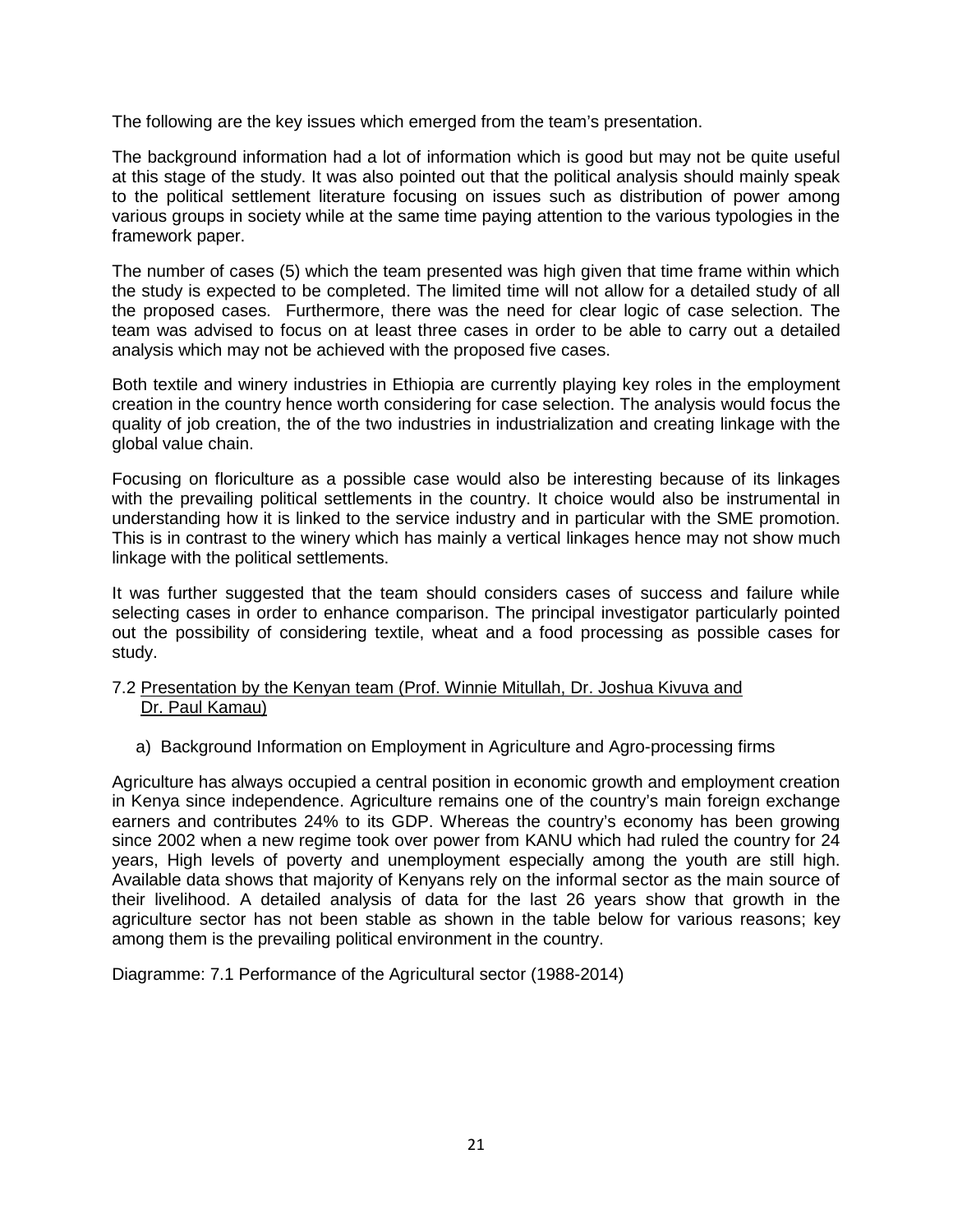

Sources: various documents (1988-2014)

As a result, the sector has not been able to create employment as would be expected. Overall, the team observed that wage employment policies in agriculture and agroprocessing are same as those in general economy.

b) Case selection and justification

Kenyan team proposed to study two cases namely the sugar and horticulture. The decision to focus on the sugar sector is mainly because of the following reasons. One, problems in the sugar sector are cross-cutting hence affect majority of citizens. Two, sugarcane growing areas are mainly dominated by opposition political party over a period of time thus politics is perhaps the main explanatory variable with respect to the sectors poor performance compared to other cash crops such as coffee. Three, there is a lot of politics in sugarcane growing and importation. Lastly, there is a sense that sugarcane barons are funding terrorist activities in the country.

The choice of horticulture as a second case was because of the following: it is an export leader after tea. The sector is labour intensive hence a good case for employment creation scheme, there is massive government involvements in the sect. It is also linked to the global value chain.

f) Specific research questions

The team proposed to explore the following specific research questions in order to address the study's central concern:

- What ails Kenya's agricultural sector?
- What are the challenges facing agricultural policies in Kenya?
- Why does the government intervene in some agricultural products and not all, when it wants to? Maize in Uasin Gishu is addressed while Sugar (Kisumu) and Cotton are neglected in spite of cries by farmers?
- Agricultural policies and their effects on wage employment? Which policies have been made specific to particular products? Why some polices do not get government support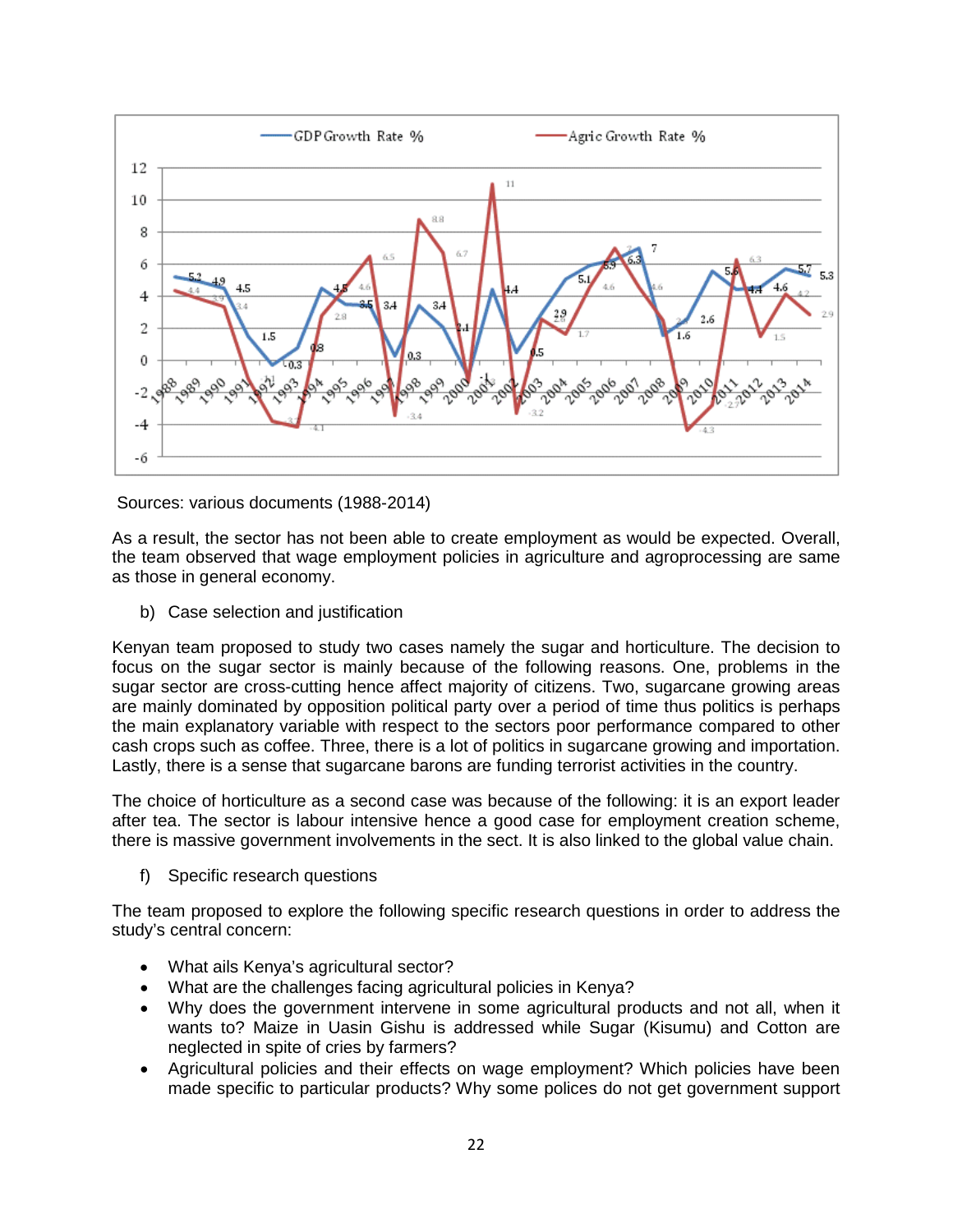at all? Effort to increase budget allocation to 10% (Maputo Declaration) has not achieved much?

- What leads to rent seeking in the agriculture sector? What are the main sites of rent seeking? What are the motivations for giving rent seeking? Who gives rent?
- What ails large scale irrigation projects in Kenya (Galana, Ahero, Garsen, etc.)?
- What is the view about political settlement and productive wages in Kenya?
- g) Methodology and Data Needs

The teams proposed to rely on the following approaches in order undertake the study:

*Desk Review*: the team intends to begin by undertaking comprehensive desktop review of various documents so as to get information on political regimes, performance and employment in agriculture as well as agro-processing sectors in Kenya. Key documents which the team intends to review include but not limited to long term development policies, development plans and statistical abstracts. The intention is to link different regimes to performance in these two identified sectors. This exercise is expected to yield both qualitative and quantitative information that shall be used in the analysis.

*Interviews with Key Informants:* the researchers shall then hold consultations or key informant interviews with diverse knowledge and experience in political settlements. The approach for selecting the key informant interviews shall be through snowballing and referrals.

h) Comments and suggestions on the team's presentation

Need to apply the political settlements literature properly, the typologies and operationalisation since regime changes are not necessarily political settlements. The team also need to deconstruct terms such as inclusiveness and sustainable development. They should focus on inclusive development instead of sustainable development which appears on their research outline.

The team should consider interrogating how devolution which is a new political dispensation affects the crops selected for actual study. How does current resource allocation affect the sector at the local level?

The team was urged to consider cowpeas and macadamia as possible cases for study given that the nature of political settlement that characterise their production. A case in point is how dominant coalition has affected the production and sale of macadamia in the global market. In both cases smallholder have suffered due to the role of dominant coalition who hardly observes the rules of the game. The team should also consider fish industry as possible cases for selection due to the stringent European Union measures. The team should also start thinking of the sites of the crops. Problems affecting macadamia, cowpeas and sugar production in Kenya request a critical analysis of issues of institutions and governance structures and institutions at different levels in order to unpack the dynamics at play. The team should equally explore how gender issue play out.

The team should take note of the complexity in the sugar sector. The sector is somehow complicated given the internal dynamics. For example rent from sugar is not from locally produced but importers. There is a coalition of sugar barons who import the produce cheaply at the expense of local producers who are not able to resist them due to the power which they wild. It was also suggested that the team should consider the linkage between ICT and horticulture.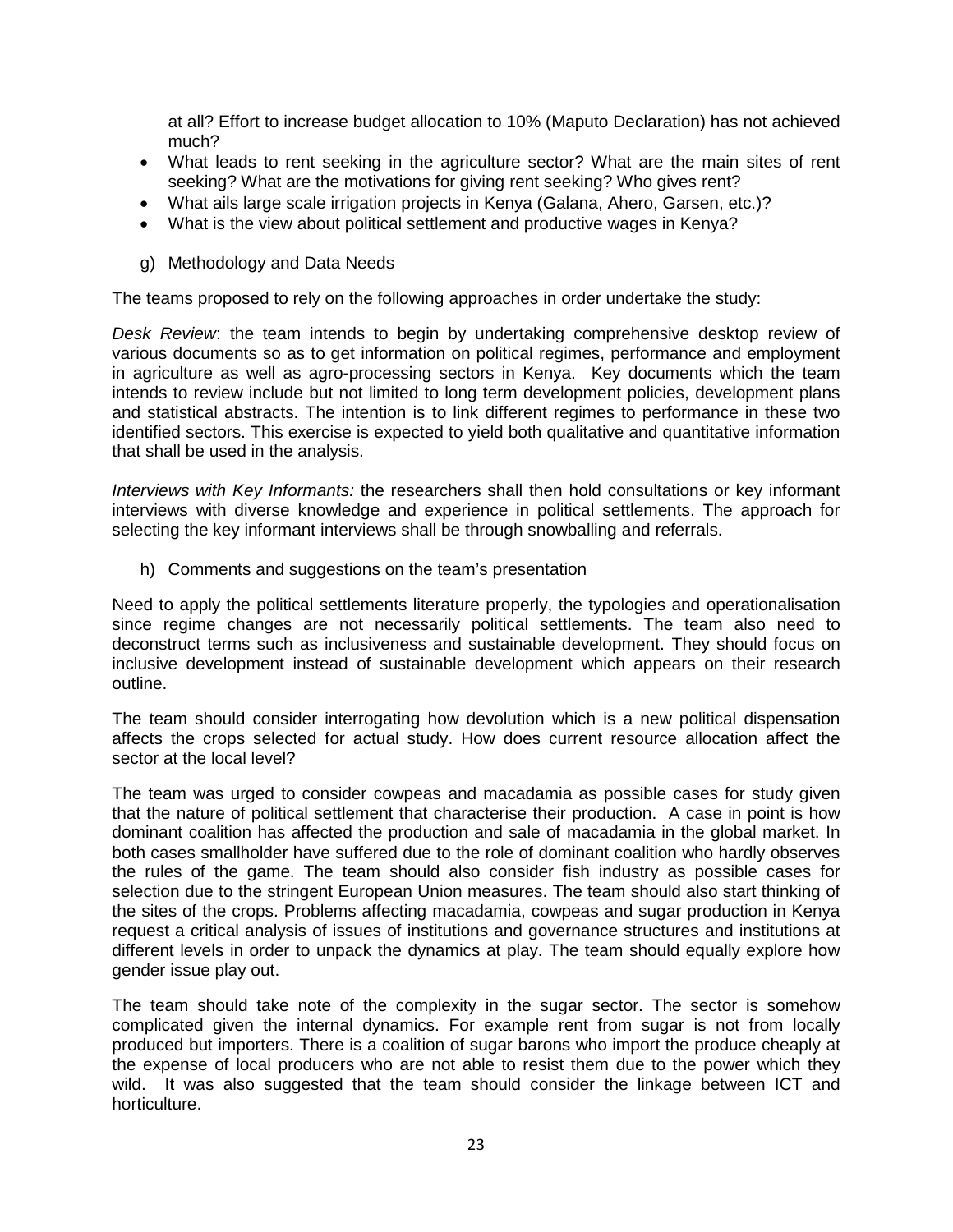# 7.3 Presentation by the Nigerian Team (Dr. Aremu Fatai Ayinde and Dr. Patrick Vandi Kwaghe)

# a) Background Information

Nigeria moved from a diversified economy with robust agricultural sector at independence in 1960 to 'mono-cultural' economy heavily dependent on oil export. The team intends to explore in detail the vulnerabilities that result from such economic condition and the various regimes which ruled Nigeria during each epoch.

Time series data shows that between 1960-2013, Nigeria's economic growth was modest at an average of 3.8 per cent. In the 1960s, the economic growth rate was actually less than long-run average with a growth rate of 2.4 per cent mainly a consequence of the civil war (1967-1970). The oil boom that followed rejuvenated the economy at an average rate of 4.8 per cent. The oil glut and global crash of the oil market reversed the growth rate to 2.3 per cent in the 1980s. The rate was around 1.5 per cent in the 1990s.

2000-2009 was a unique decade for Nigeria with an average growth rate of 9.0 per cent mainly due to rise in crude oil prices, wholesale and retail trade, agriculture and ICT. Since 2010, the growth rate has been around

Does Nigeria need inclusive growth policy? Why? Basically, economic growth has not resulted in poverty reduction, improved income distribution and reduced unemployment. Poverty headcount ratio increased from 54.05 per cent in 1986 to 69.03 per cent in 2010. The Gini Coefficient rose from 38.68 per cent to 42.95 per cent in the same period. Aggregate unemployment rose from 13.1 per cent in 2000 to 24.2 per cent in 2012 (higher among youth and women).

b) Case Selection and Justification

The team proposed to study four cases

Cases one and two: *Rice production and Rice Milling Factory.* They pointed the following reasons as the basis for selecting these first two cases: Nigeria spends N360bn on rice import annually; per capita consumption of rice increased from 3kg in 1960s to 34kg in 2000; there is huge potential for domestic production (Fadama land, farm labour, etc) and demand that could support inclusive growth and employment generation in agriculture and agro-processing especially for youth and women. Lastly, in the context of several policy declarations and documents on rice, it would be interesting to investigate the effect on inclusive growth and employment creation taking into cognizance the political settlements.

# Cases 3 and 4: *Agriculture: Cotton and Agro-processing: Ginneries and textile factories*

The team pointed out the following reasons for choosing these two cases: Cotton has huge potential for robust value chain development, massive land acreage for Cotton cultivation, agroprocessing into Lint, Fuzz, Cotton Seed oil and Cotton seed cake for livestock feeds; cotton has huge potential for industrial integration to generate inclusive growth and employment generation; ginneries and Textile factories employed large number of youth and women in Nigeria; and lastly, there is policy focus on Cotton needs investigation.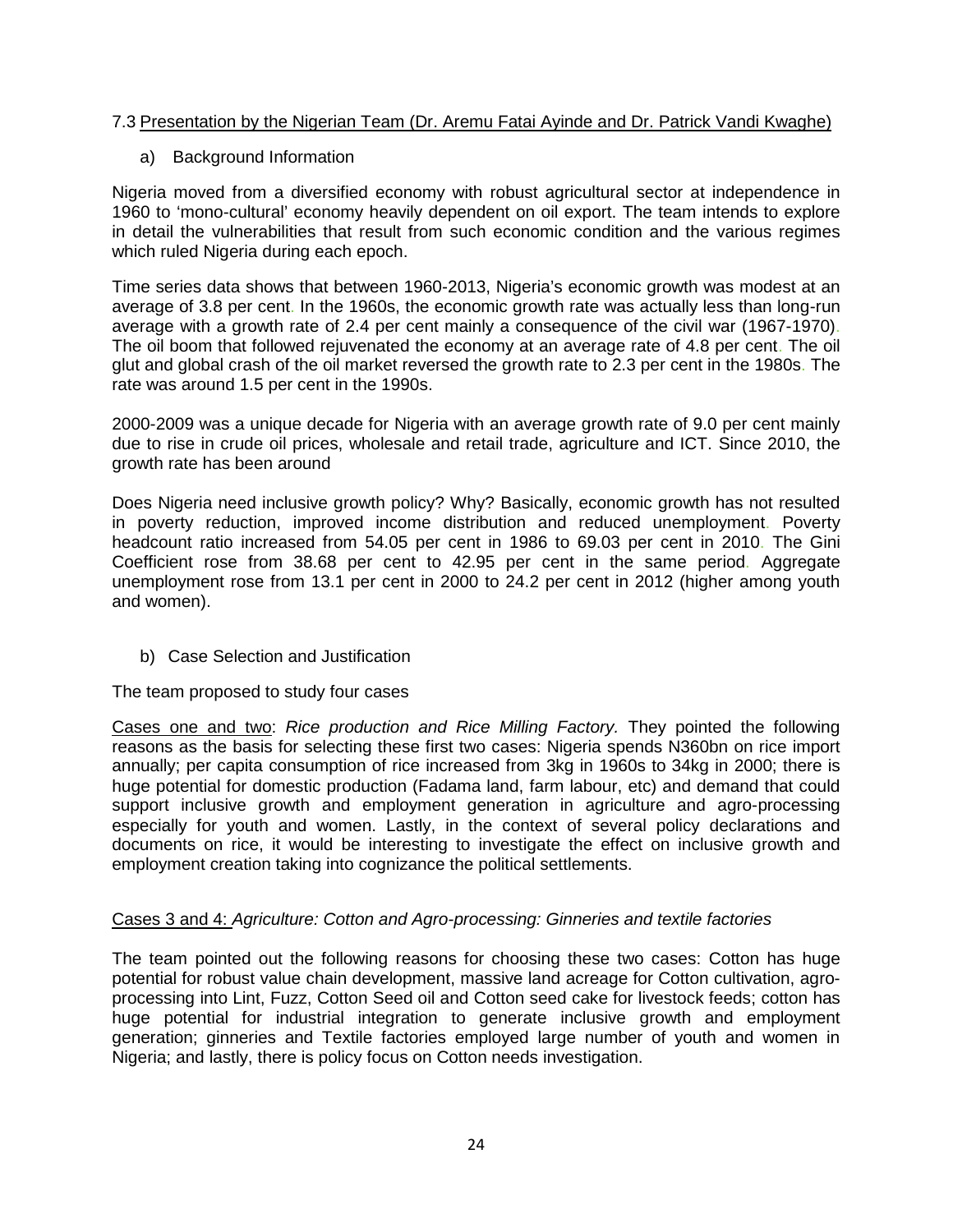c) Specific research questions

The team proposed to explore the following specific research questions:

- How do we explain the policy content and processes of 3ice production in the context of political settlement analysis? (Process Tracing)
- How do we explain the rise and fall of Cotton production and textile industries using political settlement analysis? (Process Tracing)
- In what ways can the political settlements and constellation of interests be re-aligned to allow for improved production and employment generation in the two policy domains? (Causal)
- d) Methodology

Overall, the team intends to rely on mixed methods (both qualitative and quantitative research designs) comparative case study approach (case diversities) to undertake the study.

*Data collection techniques*: In-depth interviews and FGDs with ( Rice and Cotton Farmers, their associations, owners and operators of Rice Mills across the Rice Producing clusters across the country (North East, North Central, South East and South West), researchers, bureaucrats, among others.

#### -Surveys (to be determined)

*Data analysis:* The transcripts of the in-depth interview and -FGDs would be coded, categories formed and analyzed qualitatively to identify the forms of political settlements that underpin the policies in the selected cases and how it affects the overall subject of inclusivity in employment creation and value chain development.

The team intends to use regression analysis to identify key causal factors that affect employment generation in a particular case study over a period.

e) Comments and suggestions on the team's presentation

The team should be cautious with their definition of political settlements. It does not necessarily mean regime change. Instead, they should track institutions which lead to changes in the distribution of power. However, there is need to track political changes overtime to see how they have shaped agricultural policies overtime.

The team's proposed data sources seem to be quite general. Furthermore, regression may not be quite useful given the nature of the issues under focus. The team should consider undertaking in-depth analysis for example by talking to farmers and other stakeholders. It was agreed that it is up to the team to decide to use survey along other data collection techniques. Nevertheless, use of survey should only be used after conducting FGDs and in-depth interviews.

Whereas the choice of cases is interesting, the process should factor in issues of success and failure while selecting cases. It was suggested that they should reconsider cotton because it seems to have lost the battle of integration in the global value chain and perhaps consider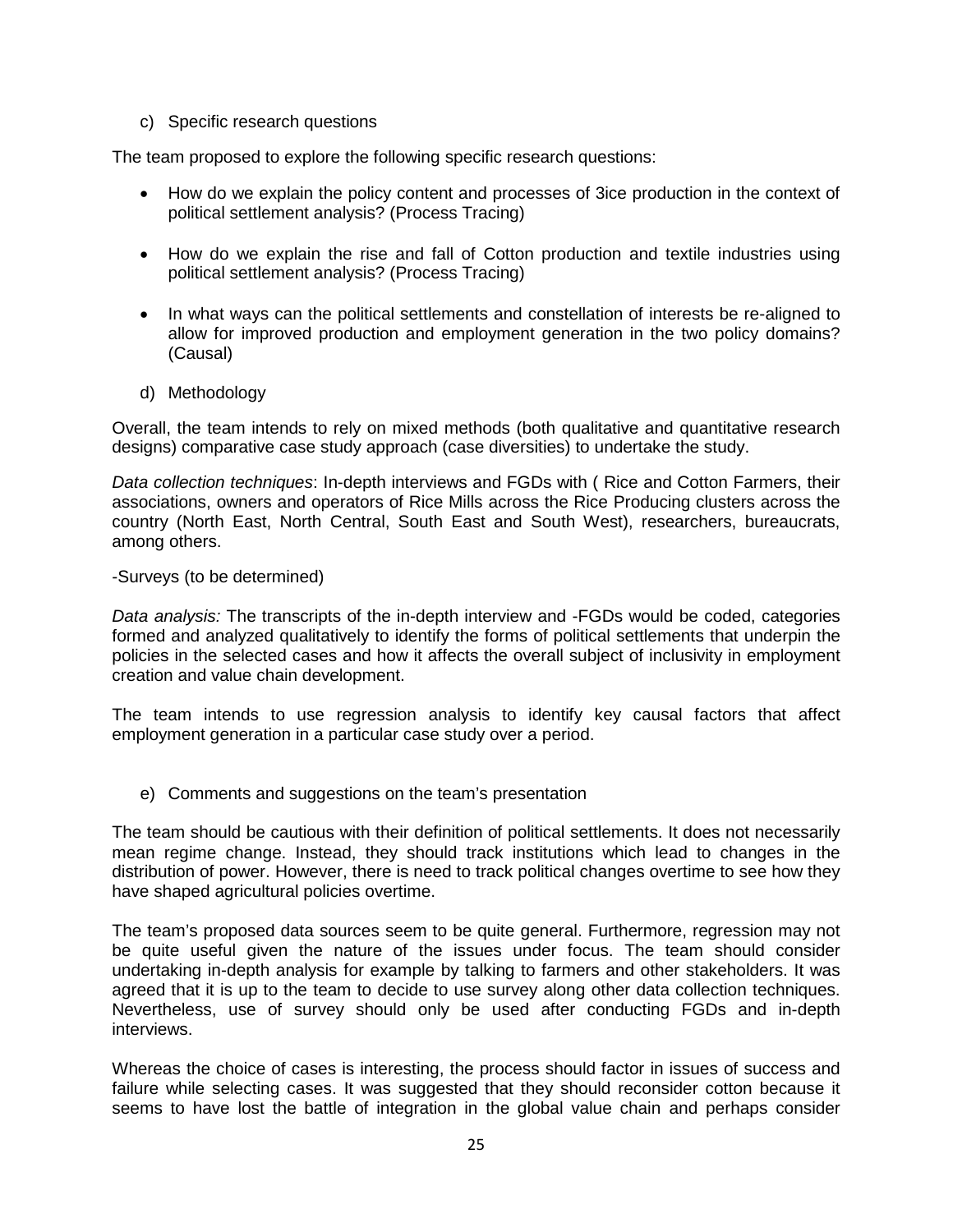livestock in the North given the existing political arrangement between the Northern and Southern parts of the country. Rice seems to provide an interesting case to study given the struggle between those who want to import on the one hand and those who want to produce on the other and get linked to the global value chain, hence the possibility of political settlement coming out. Despite this, there are some participants who argued that focusing on the cotton industry which is already losing out will be instrumental in the marginalization of members of the IBO community.

#### 7.4 Summary of issues that emerged from the teams' presentations

The following issues were pointed out at the end of the three presentations:

a) Each team would consider limiting the length of the background information on political regimes and economic growth. The bulk of the information will however be useful at a later stage of the research.

b) Most of the background information presented leans towards political economy and little on political settlements yet it is the study's main analytical lens. The study would start by interrogating issues of political economy before narrowing down to political settlements. It was also noted that even though there are different typologies of political settlements articulated by Khan and David Booth, it is advisable that each team begins by using Khan's approach before digressing to other typologies which they consider appropriate. This is to enable comparison across the three teams.

c) Specific questions captured in the draft framework paper are not binding thus each country research team is free to decide on the nature of and number of specific research questions which in their view are relevant to their research context. Each team is expected to integrate gender issue within their frameworks and subsequent enquires

d) The selection of case studies should take the following into consideration among others: the need to enhance comparison within and across cases, methodological rigour and possibilities of political settlements, which are sector specific. They were also urged to begin thinking of crops sites

e) Finally, it was suggested that each team would consider settling on two to three cases due to time frame. To this end, the Ethiopian team was called upon to consider reducing the number of cases from five to three.

# **8. Policy Engagement and Processes**

This session meant to explore effective ways of ensuring that the study's findings move into serious policy uptake in the three countries. The session started with a brief input from policy actors from each of the three countries as summarised below:

#### 8.1. Ethiopia

There were two policy actors from Ethiopia namely Mr. Amhed Nuru who is the Director of Policy and Program, Study Monitoring and Evaluation, Ministry of Industry; and Mr. Teddesse Gena who is the President of the Oromia Chamber of Commerce and Sectoral Association. Both of them were in agreement that the study was quite in line with issues which the current regime is paying attention to. They in particular indicated that the Ethiopian Government is paying keen attention to its textile industry and its linkage to the global value chain to enhance its productivity. They assured the country's research team of their support. They indicated that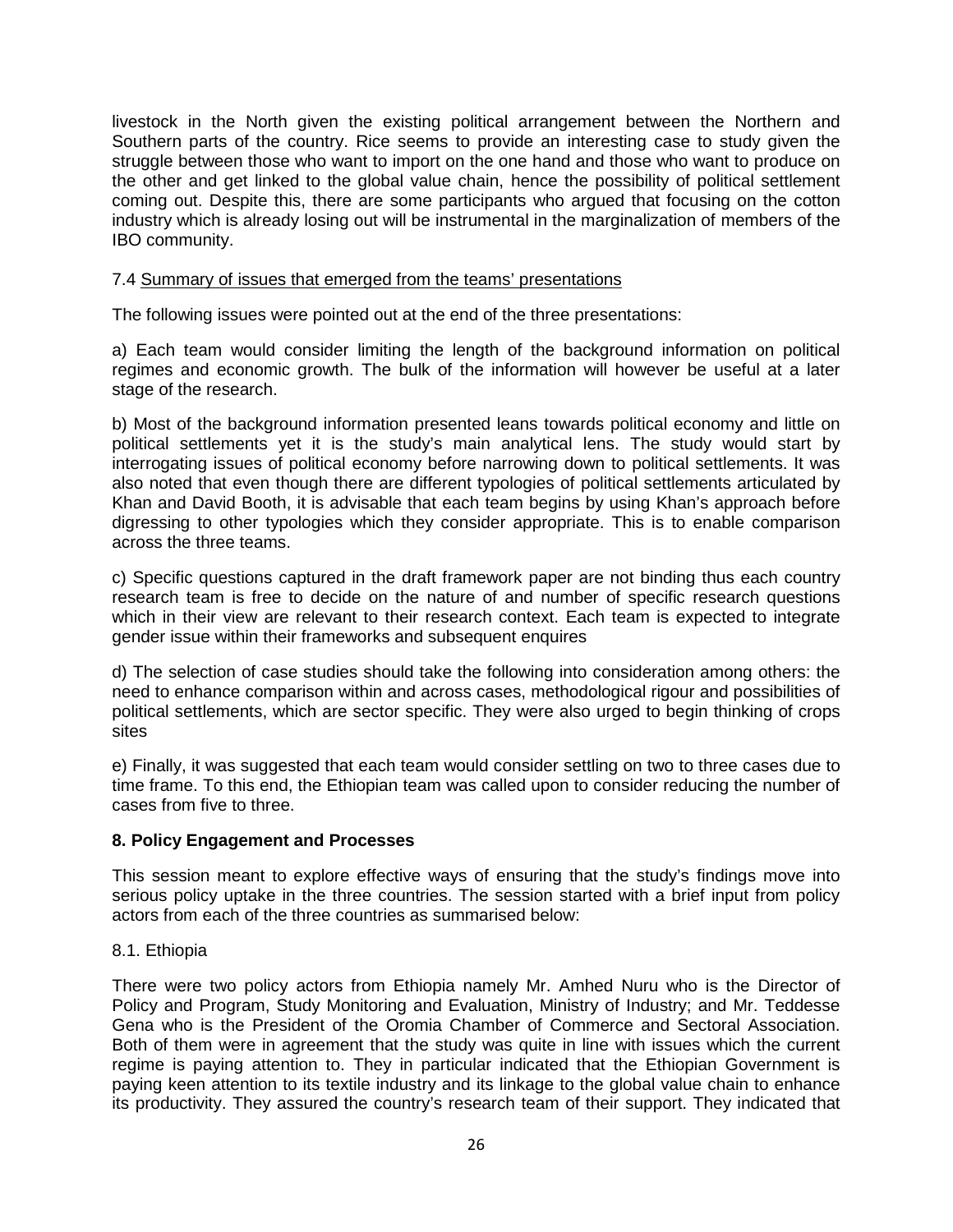they will be available and willing to facilitate meetings between the research team and relevant stakeholders within the government and private sector. The team indicated that they plan to engage relevant policy actors during the entire period of the study.

#### 8.2. Nigeria

Policy actor from Nigeria was Prof. Mohammed Magaji who is the Director of Capacity Strengthening Agriculture and Research Council. He underscored the significance of the study in Nigeria, indicating that the selection of the two crops (Cotton and Rice) for case studies was a win-win situation for both out-going and incoming governments in Nigeria. Both governments are keen on initiatives which seek to improve productivity of both crops. He also assured the research team of his support with regard to policy uptake. The team also reiterated their intention to engage various policy actors at different stages of the study.

#### 8.3. Kenya

Policy actors from Kenya were Mr. Kenneth Ayuko (Deputy Director, Policy Research and Regulations, Ministry of Agriculture, Livestock and Fisheries; and Mr. Gem Argwings-Kodhek (former government employee in the agricultural sector, a farmer and private sector player). It was clear from the discussions that unlike Ethiopian and Nigerian, the Kenyan team would have to come up with innovative strategies to ensure effective policy uptake. Experiences shared by Kenyan policy actors show that traditional approaches to policy engagement such as policy briefs, stakeholder workshops and retreats (i.e. with members of parliament for example in plush hotels in Mombasa or Naivasha for example) among others are no longer very effective. He cited instances whereby Kenyan Members of Parliament (MPs) fail to attend crucial retreats or workshop sessions intended to influence policies through legislation despite huge resources which organisers of such initiatives spend on them (to fly MPs to Mombasa, book them in luxurious hotels besides paying them hefty per diems, etc.). In most cases some of the MPs end up leaving such retreats prematurely to attend to personal matters.

Participants made the following suggestions for consideration as possible ways of ensuring effective policy uptake in Kenya. One, the team should try to involve key stakeholders in the study's initial stages as a way of securing their interests in the project instead of waiting to engage them towards the end.

Two, the team should also think of publishing key research findings in the mainstream daily newspapers because articles or opinion pieces in their view seem to attract more attention from policy makers than academic journals and policy briefs.

Another Kenyan policy actor also suggested that the Kenyan team should equally consider sharing their findings with the members of the Kenya Private Sector Alliance (KEPSA) that routinely meet with senior government officials to discuss serious policy issues for implementation under Public-Private Sector round table which the President chairs. He noted that this forum is more effective than any other. He compared its efficacy to the defunct National Social and Economic Council in the previous Coalition Government under the former President Kibaki and Prime Minister Raila Odinga.

They also suggested a website to popularise the project. One of them reiterated that PASGR should allocate substantial amount of resources towards policy uptake. Besides, the organisation should work on its profile as a way of ensuring its legitimacy among key policy actors. He pointed out that government officials are always keen on issues such as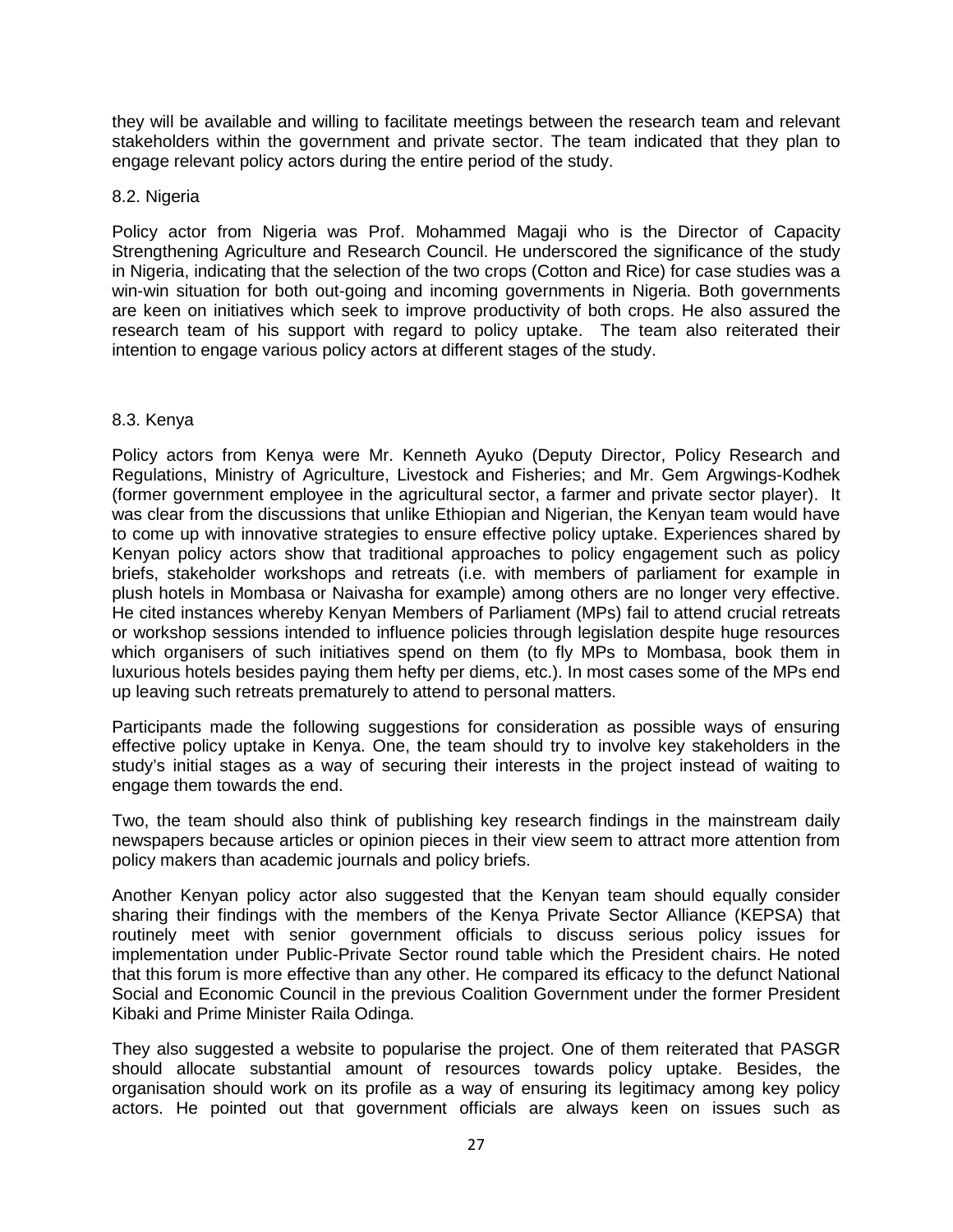organisation's mandate, mission and source (s) of funding and other support agencies or partners. They concluded by assuring the Kenyan research team and PASGR's leadership that they will be available to assist whenever they are in a position to ensure successful uptake of the study findings.

The Kenyan team indicated that they intend to engage relevant policy actors both at the County and National governments as part of the effort to enhance policy uptake.

#### **9. Closing Remarks and the Way Forward by Nicholas Awortwi**

It was concluded that the study's final report would be published in high quality academic outlets. As a result, research teams are expected to pay attention to quality in line with PASGR's core principles. The PI will provide intellectual leadership while the reference group and anonymous peer reviewers will check the overall quality output of the study. To monitor the research process, all teams are expected to copy PASGR in their communication with the Principal Investigator. Research teams are expected to submit their revised research outlines of 8 pages demonstrating viability of their respective researches to PASGR by 15 May. They are also expected to submit draft literature review to principal investigator by 15 June. The principal investigator will also revise the project's framework paper and share the revised version with the respective research teams by end of May. The principal investigator finally indicated that he will be available for any consultation by team members. He also pointed out the possibility of attending a meeting between respective research teams and policy actors in their countries subject to his availability. Finally, members of the research teams were called upon to pay attention to project schedules as outline in annex 3.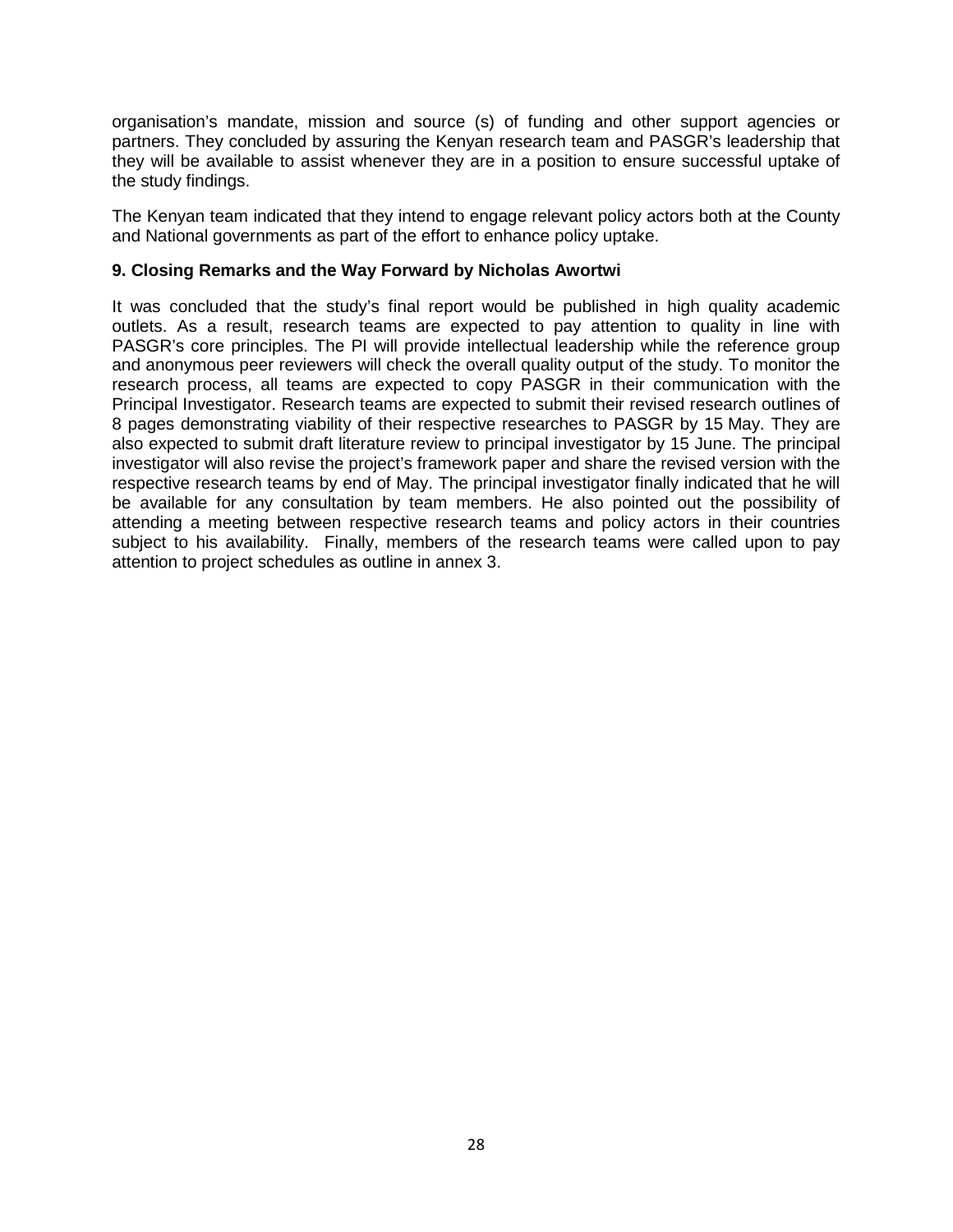#### **Annex1: Workshop Agenda**



#### **FINAL AGENDA**

#### **POLITICAL ECONOMY AND SETTLEMENTS ANALYSES OF EMPLOYMENT CREATION IN AGRICULTURE & AGRO-PROCESSING IN THE CONTEXT OF INCLUSIVE GROWTH IN AFRICA**

**APRIL 29-30, 2015, BOMA HOTEL, NAIROBI, KENYA**

#### **DAY 1: Wednesday Apr 29, 2015**

08.30 - 08.50 Registration

#### *Chair: Nicholas Awortwi, PASGR*

- 09.00 09.30 Welcome & Opening Remarks Tade Aina (Executive Director, PASGR)
- 09.30 -10.10 Employment Creation in Agriculture and Agro processing in the Context of Inclusive Growth in Africa: Political Economy and Settlements Analyses (Raufu Mustapha, Oxford University)
- 10.10 -11.10 Comments from the reference group David Booth to join via Skype from Indonesia Comments from other participants
- *11.10 -11.30 Health Break*
- 11.30- 12.00 Inclusion on whose terms? Market-led and equity-led paradigms of inclusive growth (Kate Meagher, London School of Economics)
- 12.00- 12.45 Plenary Discussion
- *12.45 – 14:00 Lunch*
- 14.00 14.40 The Project: Research Questions, Methodology & Analytical Approach, Data Needs & Analysis, Policy Engagement and Publication Process (Raufu Mustapha, Oxford University)
- 14.40 15.40 Comments from the reference group & other participants
- *15.40 -16.00 Health Break*
- 16.00 17.00 Country Specific Policy Discussions and Processes: Information sharing by policy practitioners from:
	- Nigeria Mohammed Magaji
	- **Kenya Kenneth Ayuko**
	- Ethiopia Teddesse Gena/ Ahmed Nuru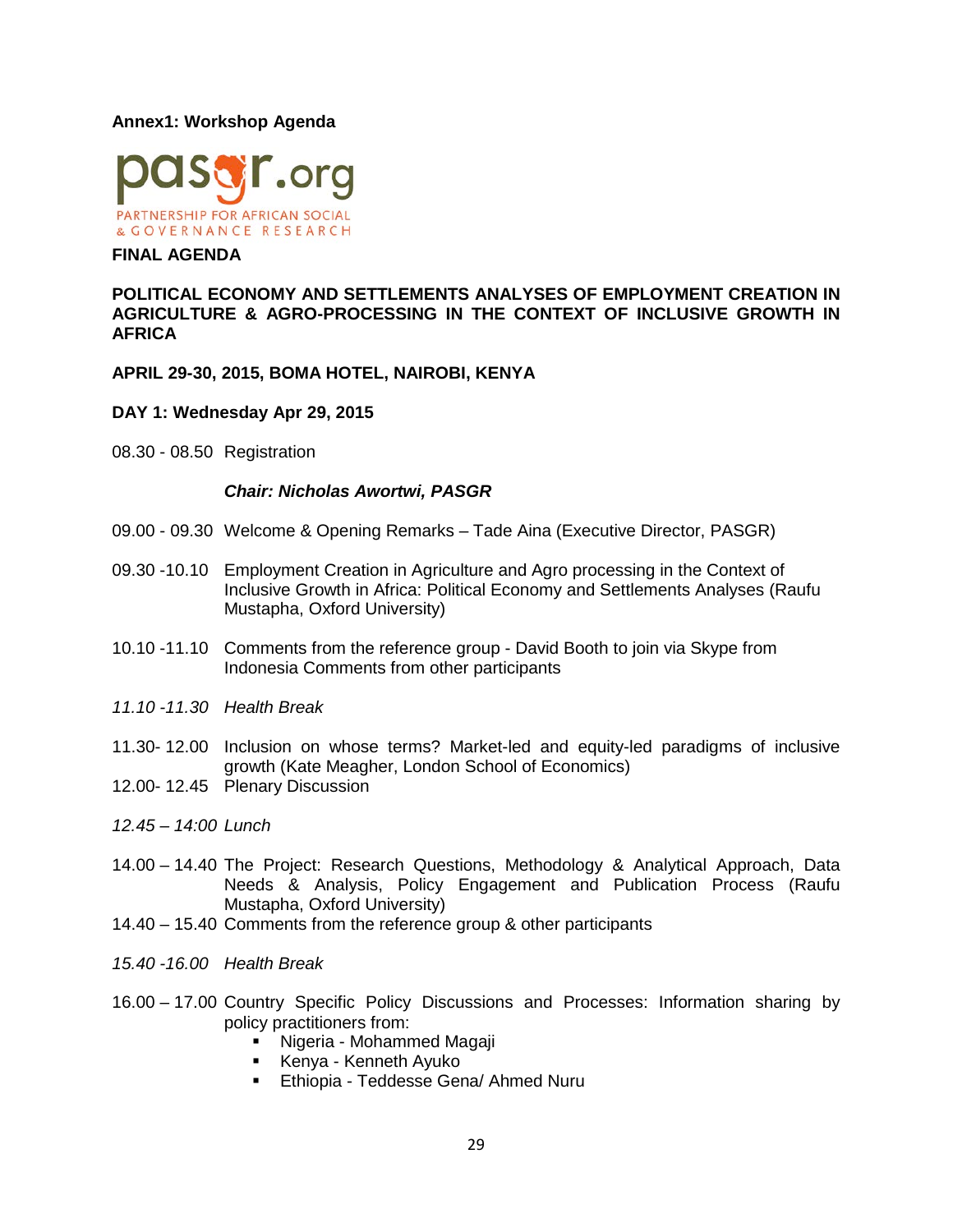- 17.00 -17.30 Setting the stage for country presentations (Nicholas Awortwi and Raufu Mustapha)
- *18.00-19:30 Reception*

#### **DAY 2: Thursday April 30, 2015**

#### *Chair: Darlison Kaija, PASGR*

- 09.00 09.40 Country Case Study: Kenya
- 09.40 10.40 Comments from the reference group, policy actors & other participants
- *10.40 -11.00 Health Break*
- 11.00 11.40 Country Case Study: Ethiopia
- 11.40 12.40 Comments from the reference group, policy actors & other participants
- *12.40 - 14.00 Lunch*
- 14.00 14.40 Country Case Study: Nigeria
- 14.40 15.40 Comments from the reference group, policy actors & other participants
- *15.40 -16:00 Health Break*
- 16.00 16.45 Plenary discussion: Tapping into the policy discussions and processes to maximize uptake of the study
- 16.45 -17.00 Way Forward
- 17.00 17:45 Project Management Interactive session (One-on-one with research teams 15 minutes per team)
	- Kenya
	- Ethiopia
	- Nigeria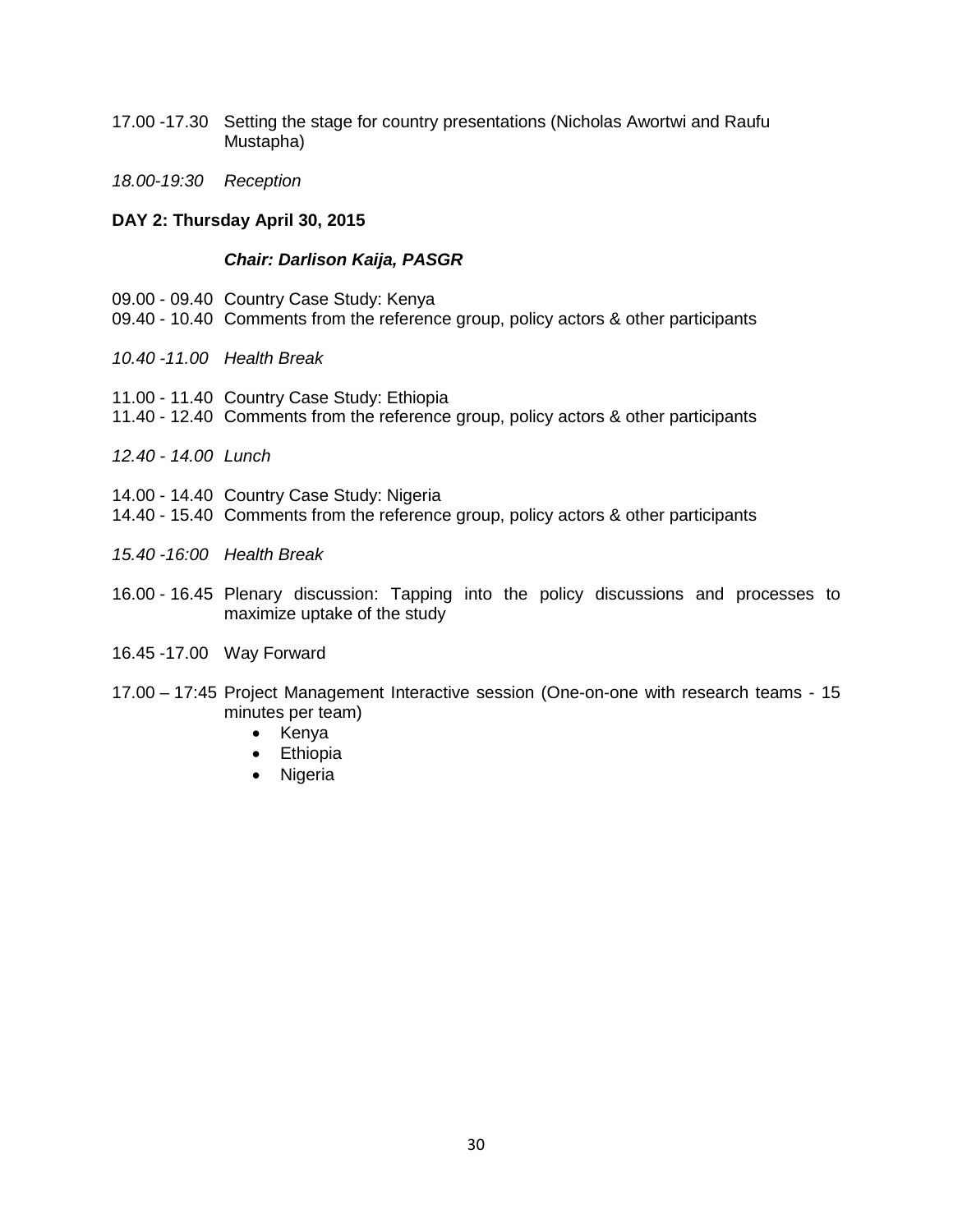# **Annex2: List of Workshop Participants**

|    | <b>Name</b>                     | <b>Job Title</b>                  | Organization                                                                                                                                      | <b>Country/City</b>          |
|----|---------------------------------|-----------------------------------|---------------------------------------------------------------------------------------------------------------------------------------------------|------------------------------|
| 1. | Prof. Abdul Raufu<br>Mustapha   | Associate<br>Professor            | Associate Professor of African<br>Politics Queen Elizabeth House,<br>University of Oxford<br>3 Mansfield Road, Oxford OXI<br>3TB,, United Kingdom | Oxford,<br>United<br>Kingdom |
| 2. | Dr. Admassie<br>Assefa          | Executive<br><b>Director</b>      | <b>Ethiopian Economic</b><br>Association/Ethiopian Economic<br>Policy Research Institutes P.O.<br>Box 34282, Addis Ababa,<br>Ethiopia             | Addis Ababa,<br>Ethiopia     |
| 3. | Dr. Aremu Fatai<br>Ayinde       | Senior<br>Research<br>Fellow/Head | Dr. Aremu Fatai Ayinde<br>Social-Political Unit, National<br>Institute for Legislative Studies<br><b>National Assembly</b>                        | Abuja, Nigeria               |
| 4. | Prof. Kassahun<br>Berhanu Alemu | Professor                         | Department of Political Science<br>and International Relations,<br><b>College of Social Sciences</b><br>Addis Ababa University, Ethiopia          | Addis Ababa,<br>Ethiopia     |
| 5. | Dr. Patrick Vandi<br>Kwaghe     | Senior<br>Lecturer                | Dr. Patrick Vandi Kwaghe<br>Department of Agricultural<br><b>Economics and Extension</b><br>University of Maiduguri<br>Maiduguri, Nigeria         | Nigeria                      |
| 6. | Prof. Winnie<br>Mitullah        | Director                          | Institute for Development<br>Studies, University of Nairobi<br>P.O. Box 30197, Nairobi, Kenya.<br>Cell phone:<br>254722870722/254772 114655       | Nairobi,<br>Kenya            |
| 7. | Dr. Joshua<br>Kivuva            | Senior<br>Lecturer                | <b>Department of Political Science</b><br>and Public Administration<br>University of Nairobi<br>P.O. Box 30197, 00100, Nairobi,<br>Kenya          | Nairobi,<br>Kenya            |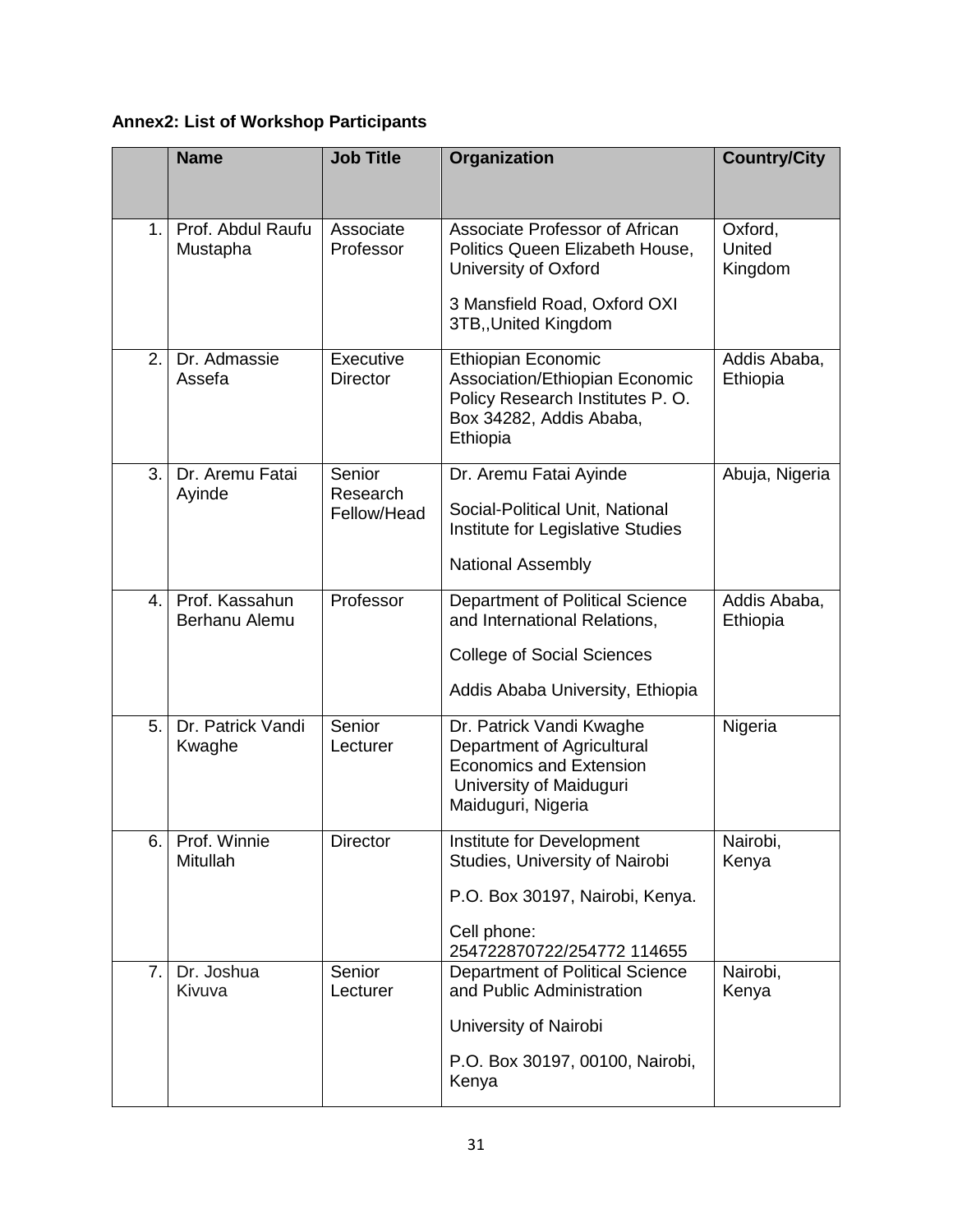|    | <b>Name</b>                  | <b>Job Title</b>                       | Organization                                                               | <b>Country/City</b>      |
|----|------------------------------|----------------------------------------|----------------------------------------------------------------------------|--------------------------|
|    |                              |                                        |                                                                            |                          |
| 8. | Dr. Paul Kamau               | Lecturer                               | Institute for Development Studies                                          | Nairobi,<br>Kenya        |
|    |                              |                                        | University of Nairobi                                                      |                          |
|    |                              |                                        | P.O. Box 30197-00100, GPO,<br>Nairobi, Kenya                               |                          |
|    |                              |                                        |                                                                            |                          |
| 9. | Dr. Hazel Gray               | <b>LSE Fellow</b>                      | Department of International<br>Development                                 | United<br>Kingdom        |
|    |                              |                                        | The London School of Economics<br>and Political Science                    |                          |
|    | 10 Mr. Gem Agwins-<br>Kodhek |                                        | P.O. Box 47147-0100                                                        | Nairobi,                 |
|    |                              |                                        | Nairobi, Kenya                                                             | Kenya                    |
| 11 | Mr. Teddesse<br>Gena         | President of<br>the Oromia<br>Chamber. | President of the Oromia Chamber<br>of Commerce and Sectoral<br>Association | Addis Ababa,<br>Ethiopia |
|    |                              |                                        | P.O. Box 41826-11729, Addis<br>Ababa, Ethiopia                             |                          |
| 12 | Mr. Ahmed Nuru               | <b>Director</b>                        | Policy and program Study<br>Monitoring and Evaluation                      | Addis Ababa,<br>Ethiopia |
|    |                              |                                        | Ministry of Industry                                                       |                          |
| 13 | Prof. Mohammed<br>Magaji     | <b>Director</b>                        | <b>Capacity Strengthening</b>                                              | Nigeria                  |
|    |                              |                                        | <b>Agriculture and Research Council</b><br>of Nigeria                      |                          |
|    | 14 Mr. Kenneth<br>Ayuko      | Deputy<br><b>Director</b>              | Policy Research and<br>Regulations,                                        | Nairobi,<br>Kenya        |
|    |                              |                                        | Ministry of Agriculture Livestock<br>and Fisheries                         |                          |
|    |                              |                                        | P.O. Box 34188-00100                                                       |                          |
|    |                              |                                        | Nairobi, Kenya                                                             |                          |
| 15 | Mr. Ivan<br>Tumuhimbise      | Program<br>Officer                     | <b>Ford Foundation</b>                                                     | Nairobi,<br>Kenya        |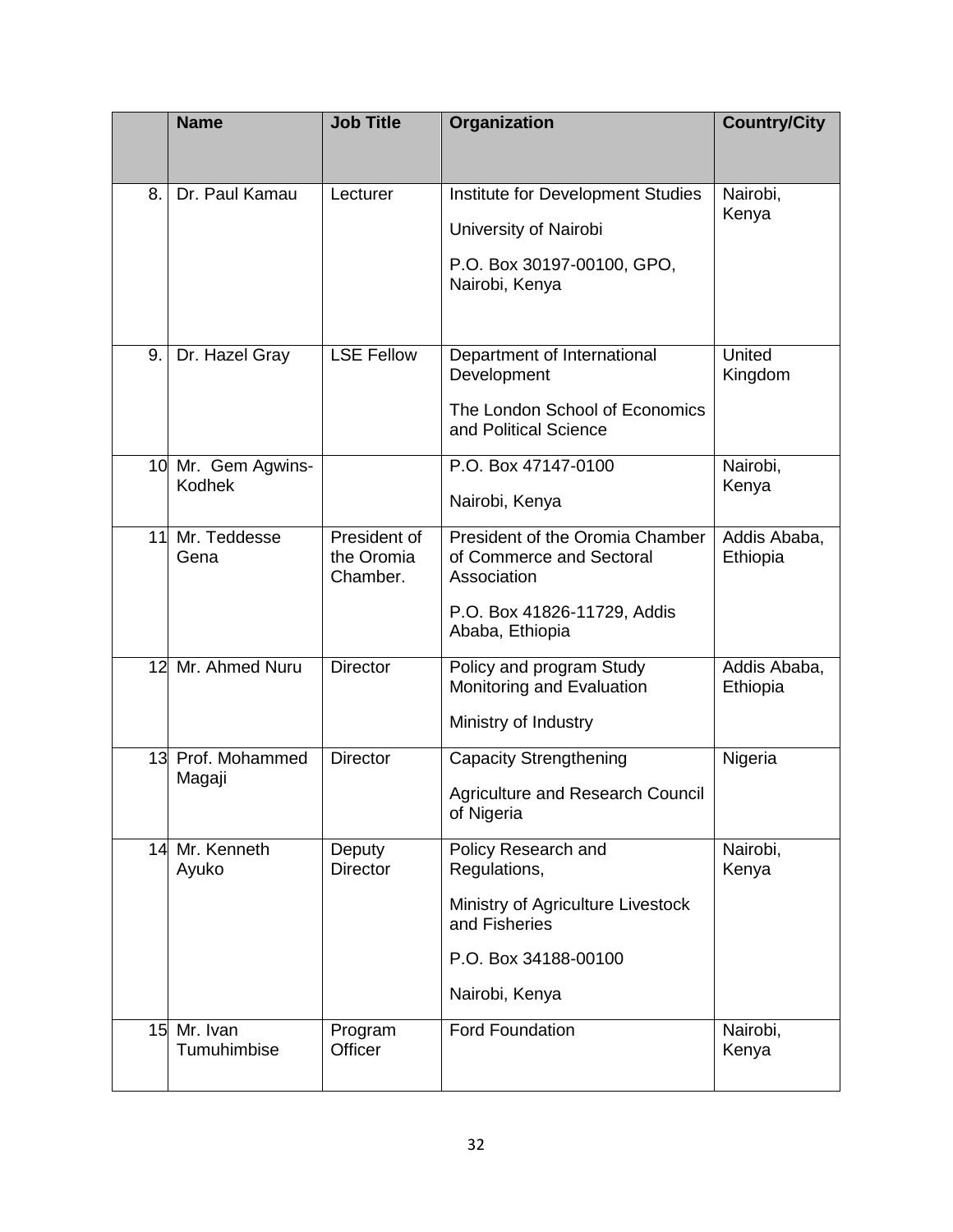| <b>Name</b>                 | <b>Job Title</b>                                   | Organization                                                                 | <b>Country/City</b> |
|-----------------------------|----------------------------------------------------|------------------------------------------------------------------------------|---------------------|
| 16 Dr. Kate Meagher         | Senior<br>Lecturer                                 | London School of Economics and<br><b>Political Science</b>                   | Nairobi,<br>Kenya   |
| 17 Prof. Karuti<br>Kanyinga | Associate<br>Professor                             | Institute for Development Studies<br>University of Nairobi<br>Nairobi, Kenya | Nairobi,<br>Kenya   |
| 18 Mr. Erik Oluoch<br>Manga | <b>PhD Student</b>                                 | Institute for Development Studies<br>University of Nairobi, Kenya            | Nairobi,<br>Kenya   |
| 19 Prof. Tade Akin<br>Aina  | Executive<br><b>Director</b>                       | <b>PASGR</b>                                                                 | Nairobi,<br>Kenya   |
| 20 Dr. Nicholas<br>Awortwi  | Director of<br>Research                            | <b>PASGR</b>                                                                 | Nairobi,<br>Kenya   |
| 21 Dr. Darlison Kaija       | Programme<br>Coordinator,<br>Research<br>Programme | <b>PASGR</b>                                                                 | Nairobi,<br>Kenya   |
| 22 Ms. Pamellah<br>Lidaywa  | Programme<br>Assistant,<br>Research<br>Programme   | <b>PASGR</b>                                                                 | Nairobi,<br>Kenya   |
| 23 Ms. Nyambura<br>Irungu   | Programme<br>Assistant,<br><b>PDT</b><br>Programme | <b>PASGR</b>                                                                 | Nairobi,<br>Kenya   |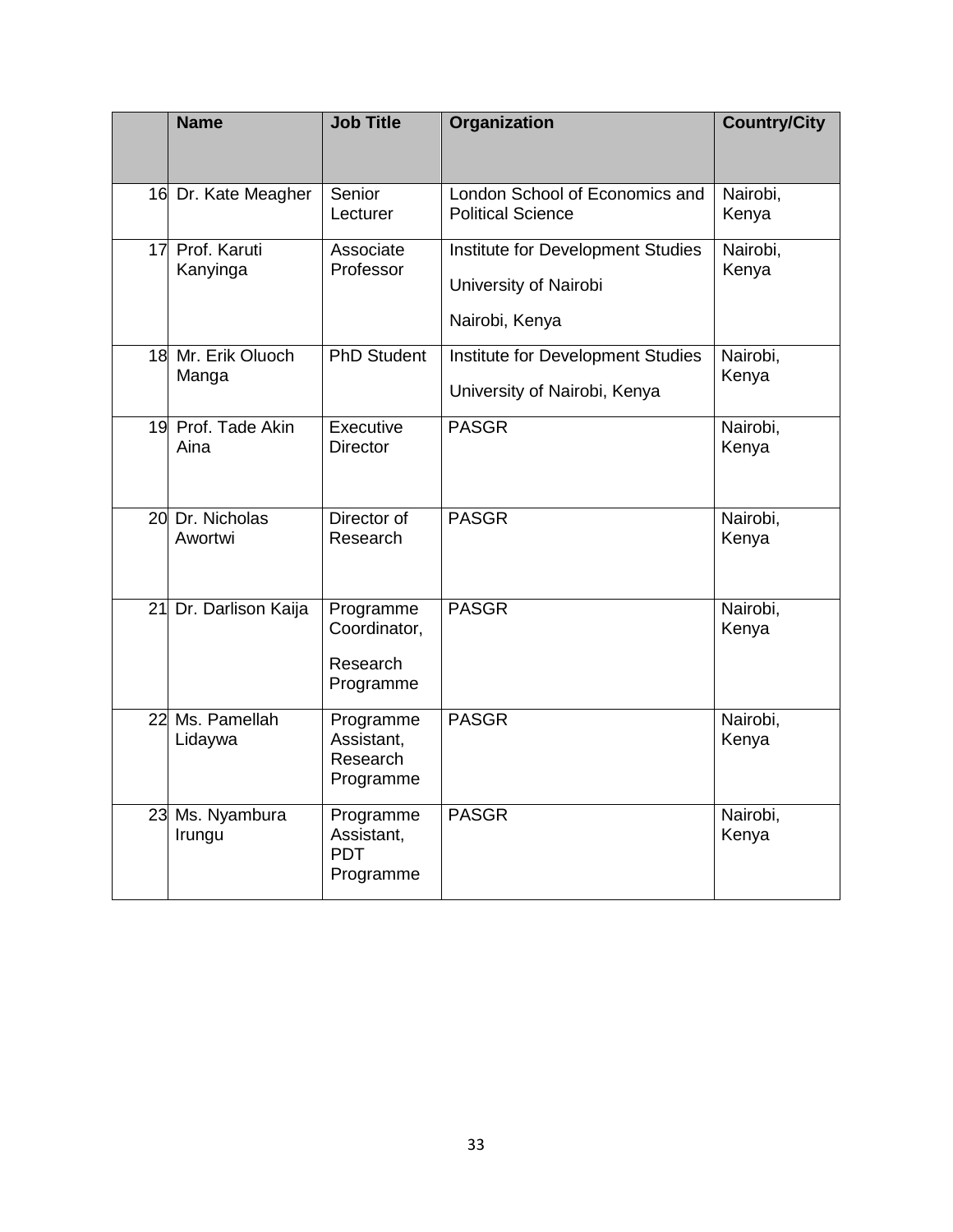| No.           | <b>Work Plans</b>                                  | <b>Project Deadlines</b> |
|---------------|----------------------------------------------------|--------------------------|
|               | Revised Country Project Outline (8pages)           | <b>May 15</b>            |
| $\mathcal{P}$ | Submission of Draft Literature Review              | June 15                  |
| 3             | Development of Field Instruments                   | July 15                  |
| 4             | Data Collection, Analysis and Write up             | Sept 30                  |
| 5             | Submission of Draft Report                         | Oct 1                    |
| 6             | <b>Project Review Workshop</b>                     | Oct 15-16                |
|               | Revision of Country Reports                        | Dec 15                   |
| 8             | <b>Submission of Final Reports</b>                 | March 15, 2016           |
| 9             | <b>Extraction of Chapter for Edited Manuscript</b> | April 30, 2016           |
| 10            | Development of Policy Briefs                       | March-April, 2016        |

# **Annex 3. Summary of Project Work Plan and Deadlines**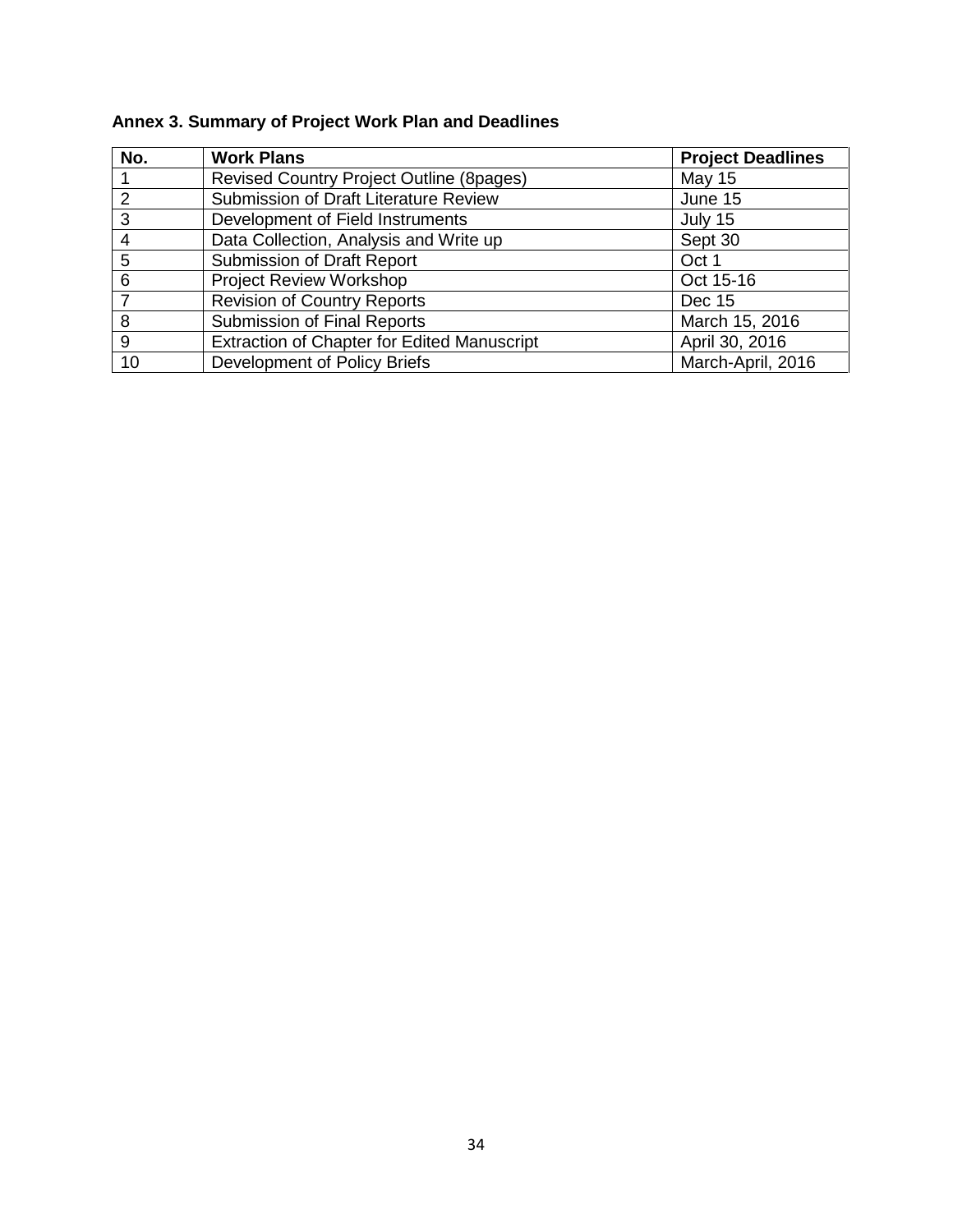# **Annex 4: Presentation guidelines provided to country researchers by the Principal Investigator (Prof. Raufu Mustapha)**

a) The challenge of Jobless Growth & Vulnerable Employment

'Over the past 10 years, sub-Saharan Africa (SSA) grew by 5 percent per year, and, at this rate, the continent may double the size of its economy before 2030. Sadly, this rapid rate of growth has not benefited the largest share of the population. In October last year, survey data from the Afrobarometer collected across 34 African countries already pointed out that there was little change in poverty at the grassroots level after a decade of growth. Now, the ILO data show that SSA has the highest rate of vulnerable employment in the world (77.4 percent in 2013). Vulnerable employment is defined as unpaid family workers and own-account workers as a percentage of total employment'. (Brookings Institute, 2014)

b) Country Case Studies but Common Continental concerns

We have chosen 3 countries – Ethiopia, Kenya, Nigeria – to study the processes through which agriculture and agro-processing may address this challenge of inclusive growth & vulnerability.

We hope that these countries will cover a range of economic, political, and policy circumstances

| Role<br><b>Agriculture</b><br><b>of</b><br>in<br><b>Development Strategy</b> | Role of Agriculture Interest Groups in Political System |                                |  |
|------------------------------------------------------------------------------|---------------------------------------------------------|--------------------------------|--|
|                                                                              | A                                                       | B                              |  |
|                                                                              | <b>Powerful</b><br><b>Agriculture</b><br><b>Groups</b>  | <b>Weak Agriculture Groups</b> |  |
| $\mathbf C$                                                                  | Cote d'Ivoire                                           | Tanzania                       |  |
| <b>Agriculture-Centered</b><br><b>Development Strategy</b>                   | Kenya                                                   |                                |  |
| D                                                                            | Ethiopia                                                | Nigeria                        |  |
| <b>Non-Agriculture</b><br><b>Centered</b><br><b>Development Strategy</b>     |                                                         |                                |  |

c) Agriculture, Politics, & Development Strategies

# d) Four Overarching Presentations

We will have 4 overarching presentations to set the stage for the country studies:

- **Kate Meagher** on Africa's growth patterns and challenges of Inclusive Growth & Vulnerable employment;
- **Abdul Raufu Mustapha** on Agric. & Agro-processing as responses to Inclusive growth through the lens of political settlements;
- **Abdul Raufu Mustapha** on framing the relevant research questions;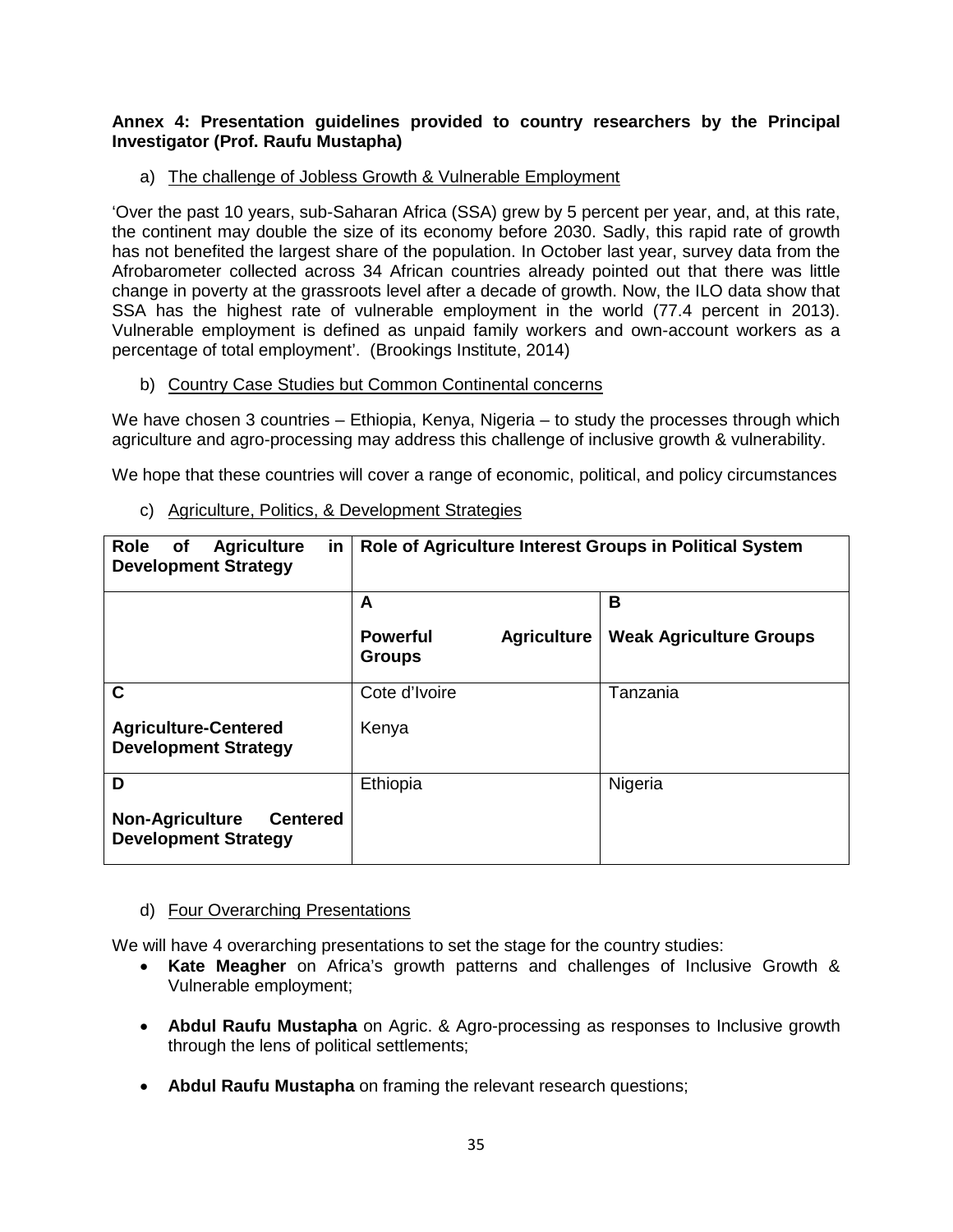- **Nicholas Awortwi** on managing the research process.
- e) Research Key Components

Our research has three key components:

- to investigate how policies in the agricultural and agro-processing sectors can be used to generate employment and inclusive growth in African economies;
- to investigate whether/how political economy and political settlement approaches can give us a better understanding of the processes involved;
- to explore how stakeholders from public and private sector fora can facilitate both the process of our research, and the potential uptake of the results and findings.
- f) Country Case Studies

Each country team will also make presentations on their research plans, focusing on:

- The employment situation;
- The agric. & agro-processing sectors;
- Specific Projects chosen for study;
- Methodology & data needs;
- Engagement with policy actors;
- Research Output